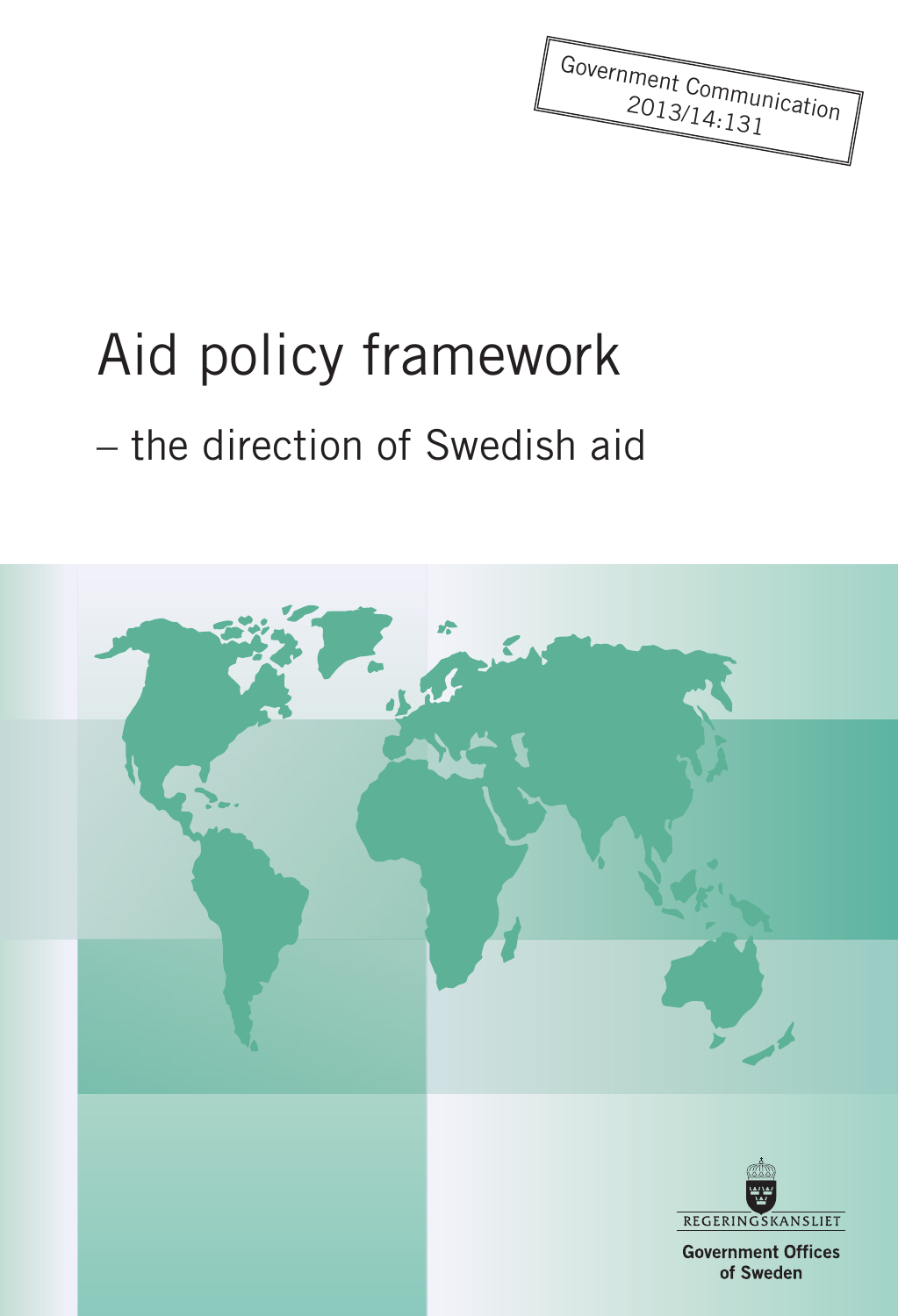# Government Communication 2013/14:131



2013/14:131

# Aid policy framework Comm.

The Government submits this Communication to the Riksdag.

Stockholm, 13 March 2014

*Fredrik Reinfeldt*

*Hillevi Engström* (Ministry for Foreign Affairs)

# Main contents of the Communication

In this Communication the Government sets out the direction of Swedish aid. The aid policy framework is a central document in Sweden's aid policy and forms the point of departure for the Government's management of Swedish aid. This Communication addresses the principles and values that are to guide Swedish aid. In it the Government also sets out the direction of aid in the form of a hierarchy of aid objectives and results that Swedish aid is to help to achieve. Clearer governance and an increased focus on results will improve the prospects for effectively reducing poverty.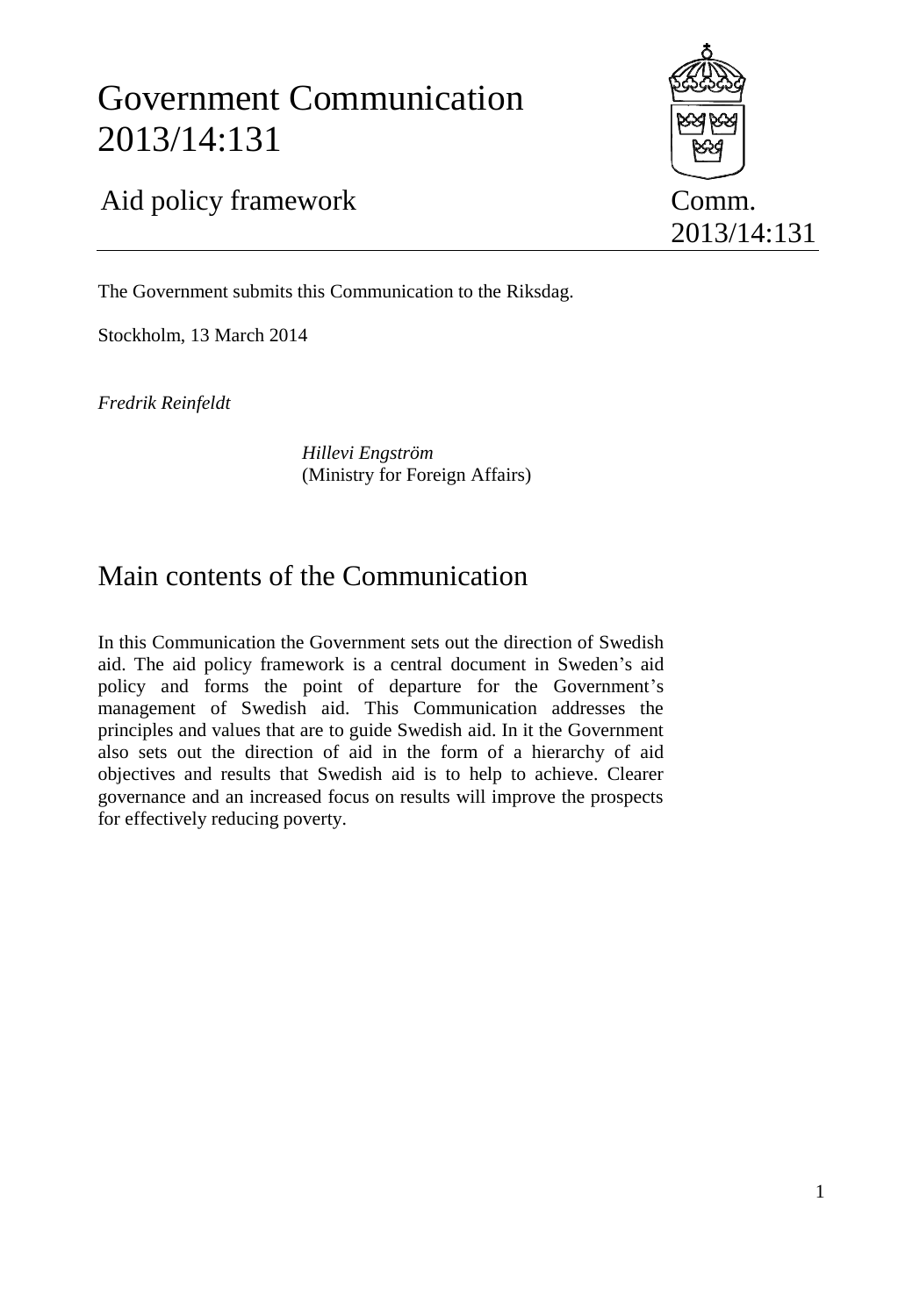# Comm. 2013/14:131 Contents

| $\mathbf{1}$ |                          |                                                                                                                                                   |                                                                                                                                                                                                                                                                                                  |  |  |  |  |
|--------------|--------------------------|---------------------------------------------------------------------------------------------------------------------------------------------------|--------------------------------------------------------------------------------------------------------------------------------------------------------------------------------------------------------------------------------------------------------------------------------------------------|--|--|--|--|
| 2            |                          |                                                                                                                                                   |                                                                                                                                                                                                                                                                                                  |  |  |  |  |
| 3            | 3.1<br>3.2               | A deeper focus on poor and oppressed<br>3.2.1                                                                                                     |                                                                                                                                                                                                                                                                                                  |  |  |  |  |
|              |                          | 3.2.2                                                                                                                                             | people's own perspective on development10<br>The rights perspective $-$ for aid that derives                                                                                                                                                                                                     |  |  |  |  |
|              | 3.3                      |                                                                                                                                                   |                                                                                                                                                                                                                                                                                                  |  |  |  |  |
| 4            | 4.1<br>4.2<br>4.3<br>4.4 | A clear hierarchy of objectives for Swedish aid14<br>Reasons for choice of sub-objectives 15<br>Ensuring that the direction of Swedish aid policy |                                                                                                                                                                                                                                                                                                  |  |  |  |  |
| 5            | 5.1                      | 5.1.1                                                                                                                                             | Sub-objective 1: Strengthened democracy and<br>gender equality, greater respect for human rights<br>Greater opportunities to assert civil and<br>political rights, exercise democratic influence                                                                                                 |  |  |  |  |
|              |                          | 5.1.2                                                                                                                                             | More robust democratic processes and<br>institutions and greater respect for the                                                                                                                                                                                                                 |  |  |  |  |
|              |                          | 5.1.3                                                                                                                                             | A vibrant and pluralistic civil society and<br>strengthened democratisation actors21                                                                                                                                                                                                             |  |  |  |  |
|              |                          | 5.1.4                                                                                                                                             | Greater gender equality, rights and<br>empowerment for women and girls21                                                                                                                                                                                                                         |  |  |  |  |
|              |                          | 5.1.5                                                                                                                                             | Greater access to free and independent media,                                                                                                                                                                                                                                                    |  |  |  |  |
|              | 5.2                      | 5.2.1<br>5.2.2<br>5.2.3<br>5.2.4<br>5.2.5<br>5.2.6<br>5.2.7                                                                                       | Sub-objective 2: Better opportunities for people living in<br>poverty to contribute to and benefit from economic growth<br>Improved access to good quality education24<br>More inclusive and efficient markets 26<br>High-quality research relevant to<br>Improved access to social protection29 |  |  |  |  |
|              |                          | 5.2.8                                                                                                                                             | Improved access to open and secure ICT 29                                                                                                                                                                                                                                                        |  |  |  |  |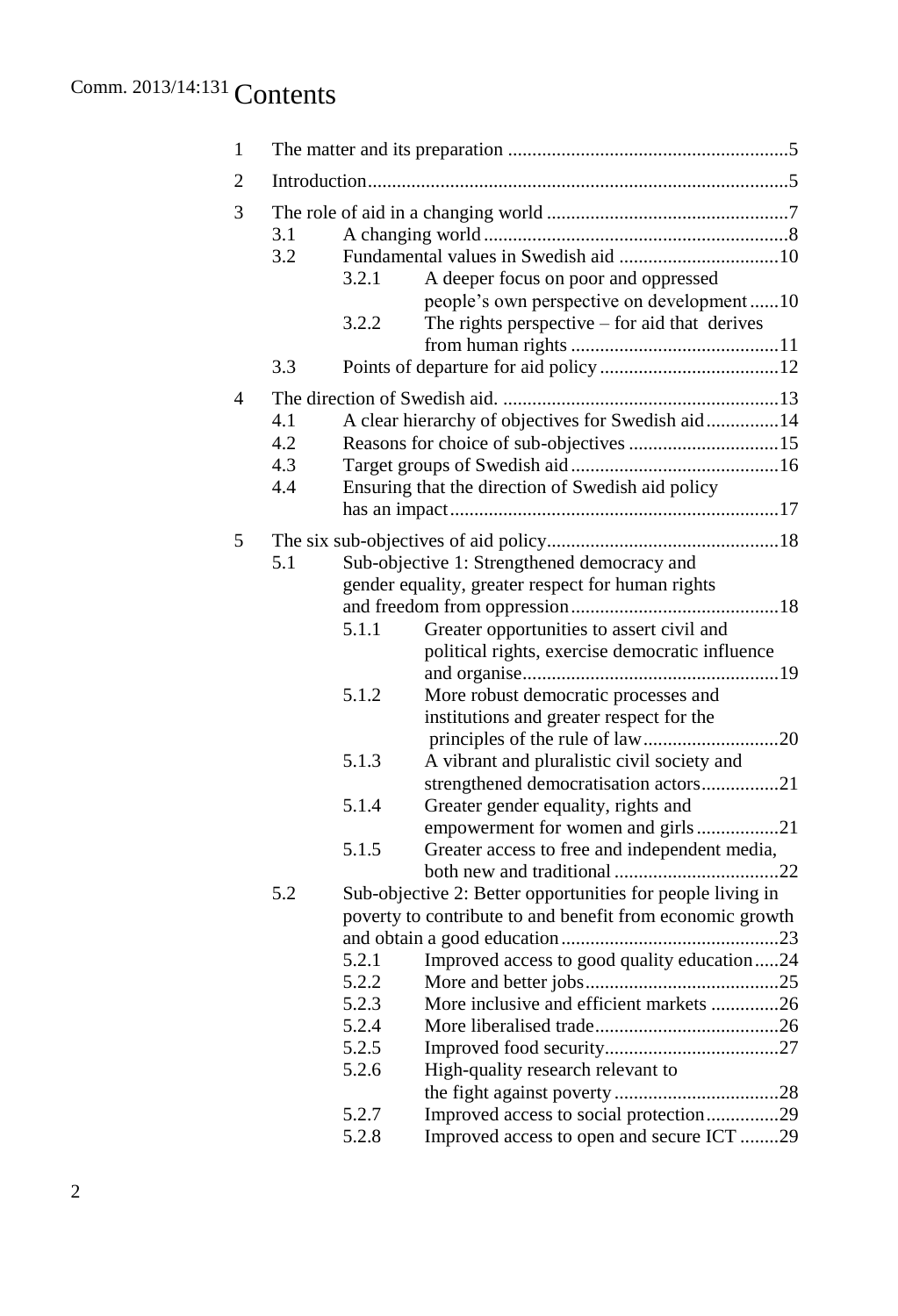|   |                                                             | 5.2.9                                                  | Greater capacity to tackle the opportunities             |  |  |  |  |
|---|-------------------------------------------------------------|--------------------------------------------------------|----------------------------------------------------------|--|--|--|--|
|   |                                                             |                                                        | and challenges brought about                             |  |  |  |  |
|   |                                                             |                                                        |                                                          |  |  |  |  |
|   | 5.3                                                         |                                                        | Sub-objective 3: A better environment, limited climate   |  |  |  |  |
|   |                                                             | impact and greater resilience to environmental impact, |                                                          |  |  |  |  |
|   |                                                             |                                                        |                                                          |  |  |  |  |
|   |                                                             | 5.3.1                                                  | Greater resilience to environmental impact,              |  |  |  |  |
|   |                                                             |                                                        | climate change and natural disasters, and a              |  |  |  |  |
|   |                                                             |                                                        | reduced environment and climate impact  31               |  |  |  |  |
|   |                                                             | 5.3.2                                                  | Strengthened institutional capacity in                   |  |  |  |  |
|   |                                                             |                                                        | environmental management                                 |  |  |  |  |
|   |                                                             |                                                        |                                                          |  |  |  |  |
|   |                                                             | 5.3.3                                                  |                                                          |  |  |  |  |
|   |                                                             | 5.3.4                                                  | Improved access to sustainable                           |  |  |  |  |
|   |                                                             |                                                        |                                                          |  |  |  |  |
|   |                                                             | 5.3.5                                                  | Sustainable management of ecosystems and                 |  |  |  |  |
|   |                                                             |                                                        | sustainable use of ecosystem services  33                |  |  |  |  |
|   | 5.4                                                         |                                                        |                                                          |  |  |  |  |
|   |                                                             | 5.4.1                                                  | Improved access to sexual and reproductive               |  |  |  |  |
|   |                                                             |                                                        | health and rights and reduced vulnerability              |  |  |  |  |
|   |                                                             |                                                        |                                                          |  |  |  |  |
|   |                                                             | 5.4.2                                                  | Improved survival and healthier lives                    |  |  |  |  |
|   |                                                             |                                                        | primarily for women and children  36                     |  |  |  |  |
|   |                                                             | 5.4.3                                                  | Improved access to clean water                           |  |  |  |  |
|   |                                                             |                                                        |                                                          |  |  |  |  |
|   | 5.5                                                         | Sub-objective 5: Safeguarding human security and       |                                                          |  |  |  |  |
|   |                                                             |                                                        |                                                          |  |  |  |  |
|   |                                                             | 5.5.1                                                  | Reduced vulnerability to conflict                        |  |  |  |  |
|   |                                                             |                                                        |                                                          |  |  |  |  |
|   |                                                             | 5.5.2                                                  | Greater human security in conflict                       |  |  |  |  |
|   |                                                             |                                                        |                                                          |  |  |  |  |
|   |                                                             | 5.5.3                                                  | A reduction in gender-based violence  39                 |  |  |  |  |
|   | 5.6                                                         |                                                        | Sub-objective 6: Saving lives, alleviating suffering and |  |  |  |  |
|   |                                                             |                                                        |                                                          |  |  |  |  |
|   |                                                             | 5.6.1                                                  | Humanitarian aid based on humanitarian needs,            |  |  |  |  |
|   |                                                             |                                                        | including the special needs of women and                 |  |  |  |  |
|   |                                                             |                                                        |                                                          |  |  |  |  |
|   |                                                             | 5.6.2                                                  | Improved food security in conjunction with               |  |  |  |  |
|   |                                                             |                                                        | humanitarian crises and disasters 40                     |  |  |  |  |
|   |                                                             | 5.6.3                                                  | Effective protection of refugees and internally          |  |  |  |  |
|   |                                                             |                                                        |                                                          |  |  |  |  |
|   |                                                             | 5.6.4                                                  | Greater respect for humanitarian principles and          |  |  |  |  |
|   |                                                             |                                                        | international humanitarian law  41                       |  |  |  |  |
|   |                                                             | 5.6.5                                                  | A strong and coordinated international                   |  |  |  |  |
|   |                                                             |                                                        |                                                          |  |  |  |  |
|   |                                                             |                                                        |                                                          |  |  |  |  |
| 6 | Principles for effective and result-oriented Swedish aid 42 |                                                        |                                                          |  |  |  |  |
|   | 6.1                                                         |                                                        |                                                          |  |  |  |  |
|   | 6.2                                                         |                                                        |                                                          |  |  |  |  |
|   | 6.3                                                         | Aid must intensify the fight against corruption  44    |                                                          |  |  |  |  |
|   | 6.4                                                         |                                                        |                                                          |  |  |  |  |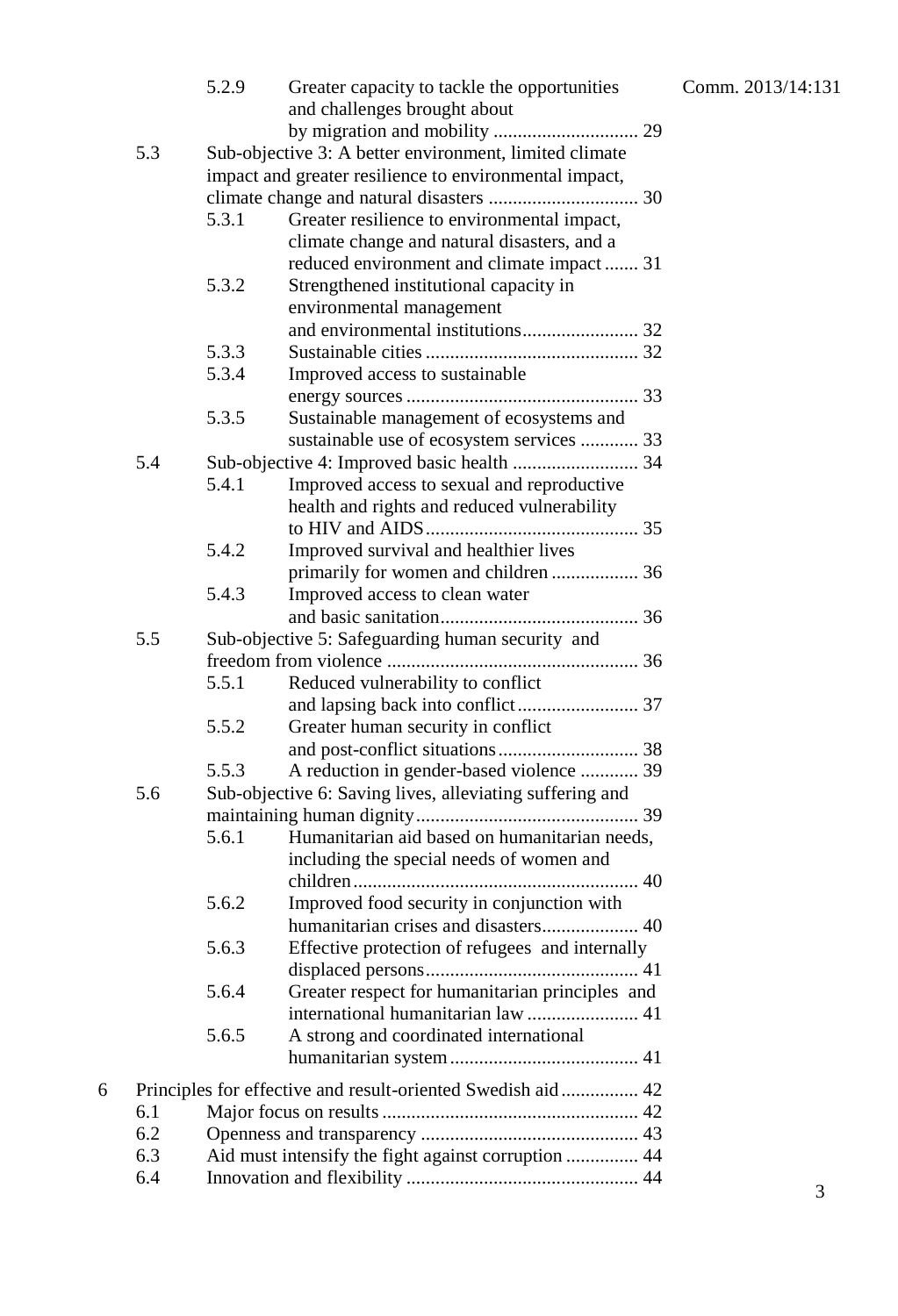| Comm. 2013/14:131 |   | 6.5<br>6.6<br>6.7 |                                                        | New knowledge and cooperation with other actors45                |  |
|-------------------|---|-------------------|--------------------------------------------------------|------------------------------------------------------------------|--|
|                   | 7 |                   |                                                        |                                                                  |  |
|                   |   | 7.1               |                                                        |                                                                  |  |
|                   |   |                   | 7.1.1                                                  | Focus on poor and unfree countries47                             |  |
|                   |   |                   | 7.1.2                                                  |                                                                  |  |
|                   |   |                   | 7.1.3                                                  | The different partners of Swedish aid49                          |  |
|                   |   |                   | 7.1.4                                                  | Swedish aid must be adapted to                                   |  |
|                   |   |                   |                                                        |                                                                  |  |
|                   |   |                   | 7.1.5                                                  |                                                                  |  |
|                   |   | 7.2               |                                                        |                                                                  |  |
|                   |   |                   | 7.2.1                                                  | The multilateral system                                          |  |
|                   |   |                   |                                                        |                                                                  |  |
|                   |   |                   | 7.2.2                                                  | Global impact for Swedish aid priorities53                       |  |
|                   |   |                   | 7.2.3                                                  | Effective and results-oriented multilateral aid.54               |  |
|                   |   |                   | 7.2.4                                                  | Prioritisation criteria for Swedish aid via                      |  |
|                   |   |                   |                                                        |                                                                  |  |
|                   |   | 7.3               | Active influence on and collaboration within EU aid 56 |                                                                  |  |
|                   |   |                   | 7.3.1                                                  |                                                                  |  |
|                   |   |                   | 7.3.2                                                  | Swedish influence on the EU's aid policy56                       |  |
|                   |   |                   | 7.3.3                                                  | The importance of coordination 57                                |  |
|                   |   |                   |                                                        |                                                                  |  |
|                   |   |                   |                                                        | Extract from the minutes of the Cabinet Meeting, 13 March 201460 |  |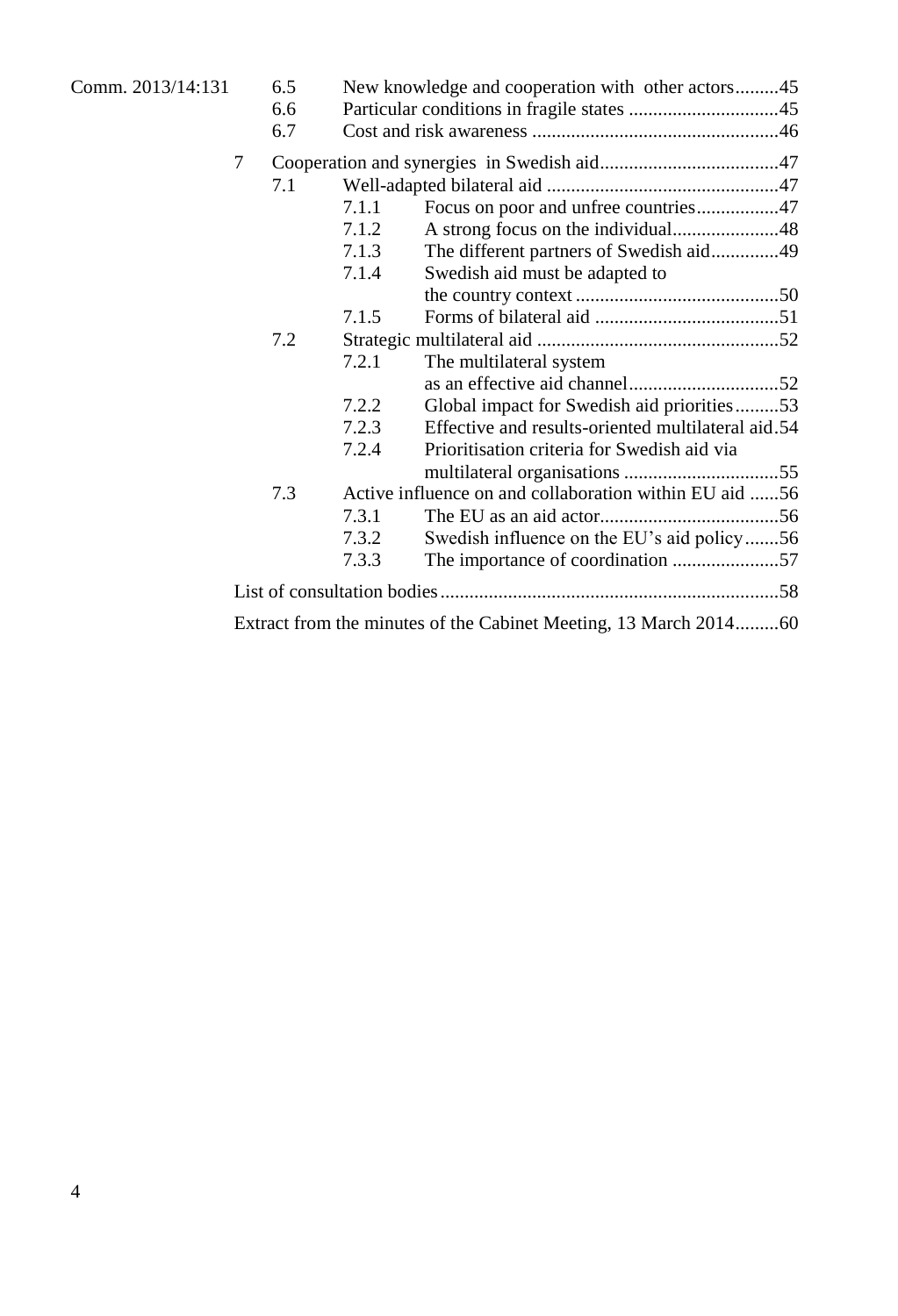The Government's aid policy framework brings together the overarching direction and priorities of the Government's aid policy. The framework consolidates agreed policy previously developed in the arena of aid and sets out in concrete terms the direction of aid laid down in Sweden's Policy for Global Development (PGD).

This framework is a response to the criticism of the Government's management of aid raised by the Swedish Agency for Public Management in its evaluation of the management of Swedish aid policy (2011:25) and by OECD/DAC in its peer review (2005).

A draft version of the Communication was circulated for consultation. A list of the consultation bodies is appended. The consultation responses have been incorporated in this final version of the Communication. A memorandum summarising the responses is available from the Ministry for Foreign Affairs (ref. UF2014/4543/UD/USTYR).

# 2 Introduction

Sweden has a long tradition of generous and ambitious aid. Aid is one of several important tools for the Government in working to attain the overarching objective of Sweden's Policy for Global Development – equitable and sustainable global development. The aim of Sweden's international aid is to create preconditions for better living conditions for people living in poverty and under oppression. Sweden has a moral responsibility to support people living under oppression, in vulnerable situations and in poverty. Swedish aid must be clear in its values and courageous in its actions.

The aid policy framework is a central document in Sweden's aid policy and forms the point of departure for the Government's management of Swedish aid. It brings together the key principles and values that are to steer Swedish aid, and also sets out the direction of aid in the form of a hierarchy of objectives and a number of results that Swedish aid must help to achieve. Clearer governance and an increased focus on results will improve the prospects for effectively reducing poverty.

The aid policy framework sees the Swedish Government consolidating its policy. The framework brings together the overarching direction and priorities of the Government's aid policy.

The framework serves to guide the aid that Sweden carries out in individual countries, as well as our advocacy work in the aid provided by various multilateral organisations that Sweden helps to fund, and in EU aid. The priorities and goals set out by the Government in this framework concern the direction of Swedish aid overall, in other words state budget expenditure area 7 International aid, and Sweden's involvement in the European Union's aid. Operations in other expenditure areas that are deducted from the aid budget are governed by other objectives – as well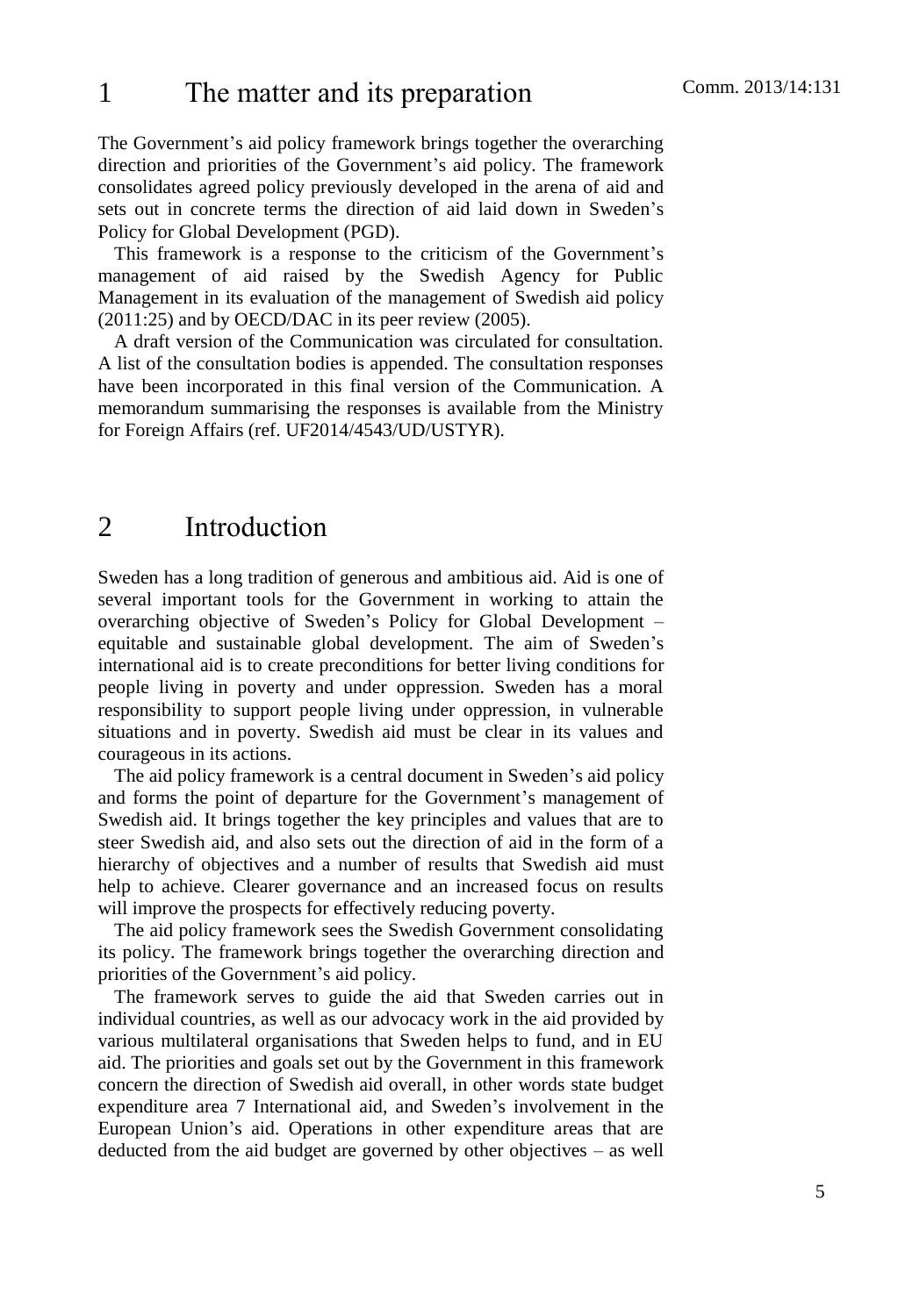Comm. 2013/14:131 as core support and grants to multilateral organisations, which are funded from other expenditure areas.

> Aid is governed by steering documents, such as results strategies, appropriation directions and ordinances. This being the case, the framework does not order aid actors to act, but instead performs a guiding function in the implementation of aid and contributes towards a greater understanding of the direction of the Government's aid policy.

> *Section 3* describes the most important changes relevant to aid that have taken place in the world around us. The Government then sets out the values that guide Swedish aid – the point of departure for Swedish aid is the needs and conditions of individual people living in poverty and under oppression, not those of states or governments, and Swedish aid must seek to contribute towards long-term, concrete results for individual people living in poverty and under oppression. Sweden's aid is based on human rights and must be guided by a multidimensional view of poverty that takes as its starting point the perspective on development of people living in poverty themselves, and a rights perspective. Respect for human rights and for the right to live a free life is crucial to achieving socially, economically and environmentally sustainable development. The Government further sets out three starting points for the design and direction of aid: Swedish aid must have a clear focus, it must go hand in hand with active policy coherence for equitable and sustainable global development, and it must be characterised by a perspective that looks beyond the aid itself.

> *Section 4* clarifies the direction of Swedish aid. Swedish aid must encourage long-term sustainability and be particularly focused on women and girls in poor countries and on those fighting for freedom and democracy or living under oppression. While Swedish bilateral aid is primarily focused on achieving results in poor and unfree countries, multilateral aid and the EU's aid have a broader scope and are adapted to also achieve results in middle-income countries. Aid is focused on contributing towards the aims set out in the hierarchy of objectives for aid. This hierarchy derives from the objective of the Policy for Global Development, which is accordingly demarcated as one overarching objective for expenditure area  $7 -$  to create preconditions for better living conditions for people living in poverty and under oppression.

> Accordingly, *Section 5* presents six sub-objectives for aid, all of which work together and contribute towards the overarching objective. The six sub-objectives are:

- 1. Strengthened democracy and gender equality, greater respect for human rights and freedom from oppression
- 2. Better opportunities for people living in poverty to contribute to and benefit from economic growth and obtain a good education
- 3. A better environment, limited climate impact and greater resilience to environmental impact, climate change and natural disasters
- 4. Improved basic health
- 5. Safeguarding human security and freedom from violence

6. Saving lives, alleviating suffering and maintaining human dignity The Government's three thematic priorities – democracy and human rights, environment and climate, and gender equality and the role of women in development – are crucial to Swedish aid policy. They guide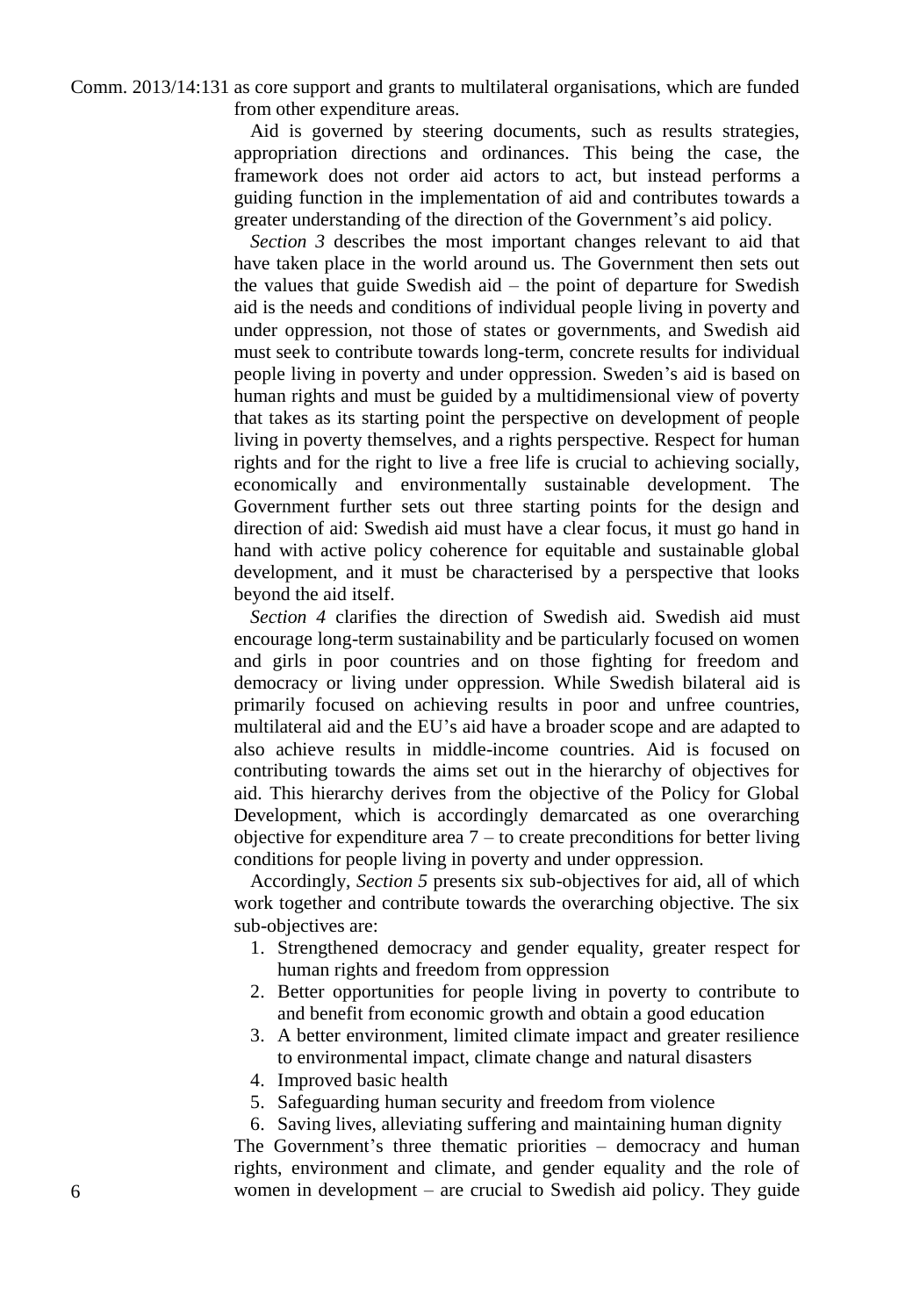Swedish aid and must also permeate all six of the sub-objectives. They Comm. 2013/14:131 are particularly reflected in sub-objectives 1 and 3.

Important principles for effective Swedish aid – such as transparency and openness, results-based management, cooperation with other actors, ownership, and flexibility and innovation – are set out in *Section 6*. Finally, *Section 7* describes how Swedish aid is to be implemented and work in partnership – with bilateral aid, multilateral aid and EU aid.

The Government has identified a need for clearer and more effective management of Swedish aid. With the aim of achieving this, existing policy in this area has been consolidated and is described within this framework.

# 3 The role of aid in a changing world

Sweden's international aid work began more than 50 years ago. Since then the world has changed rapidly. Poverty has fallen faster than ever before, while the global population has increased. The global economy, in which boundaries are increasingly being erased, has created prosperity, yet brought with it new challenges. New, massive challenges have emerged in the arena of the environment and climate. The same period has seen democracy and human rights become increasingly accepted as values across the globe. These changes in the world create new challenges and prerequisites for development.

They also mean that the conditions under which aid operates and the opportunities it can provide have fundamentally changed. If aid is to be successful and generate results, it needs to continue to build on the efforts of countries or actors themselves. In this way, aid can pave the way for development.

Despite the great strides made in recent decades, more than a billion people still live in extreme poverty. Sweden is one of the world's richest, most democratic and most gender equal countries and Sweden therefore has a moral responsibility to help to improve living conditions for people living in poverty and under oppression. An ambitious aid policy is part of Sweden's Policy for Global Development.

#### **This is aid**

The Government takes as its starting point and upholds the Organisation for Economic Cooperation and Development's (OECD) Development Assistance Committee's (DAC) definition of development assistance. In brief, this states that Official Development Assistance (ODA) is flows provided by official agencies with the main objective of promoting the economic development and welfare of developing countries and with a grant element of at least 25 per cent. Swedish aid goes to the countries classified as ODA recipients under OECD/DAC's criteria.

Sweden allocates one percent of its gross national income to aid. This largely comprises expenditure area 7 in the national budget, International aid.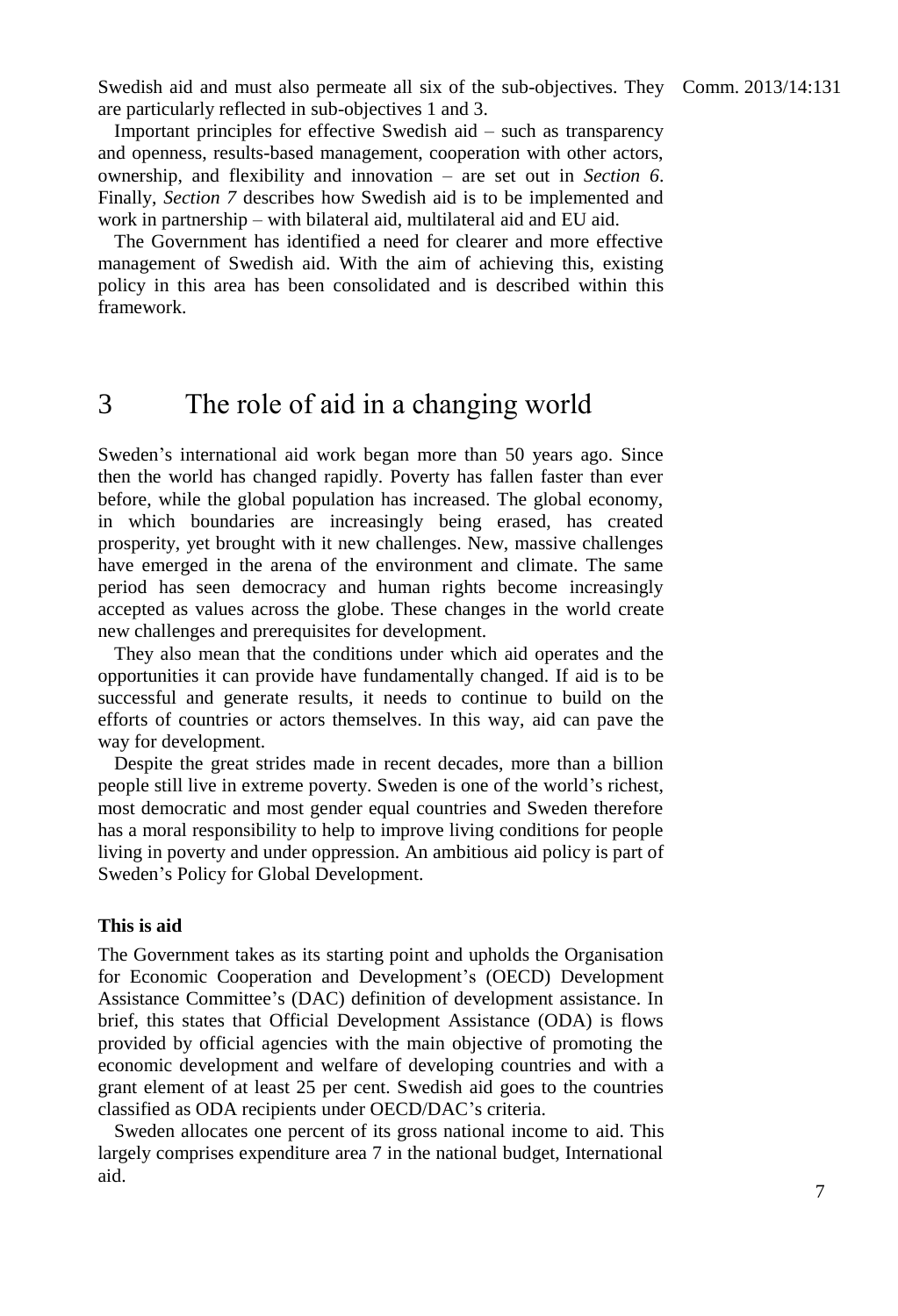Comm. 2013/14:131 Costs in other parts of the national budget that can be classified as aid, along with debt relief, are also included. These are mainly certain costs for receiving asylum seekers, Sweden's proportion of EU aid, the part of Sweden's contributions to the regular budgets of certain multilateral organisations that can be classified as aid, and some of the foreign service' costs for administering aid. This takes place in line with the OECD-DAC definition.

#### 3.1 A changing world

The Government identifies a number of changes in the world around us that are particularly important for the direction and design of Swedish aid.

People living in poverty and under oppression increasingly live in middle-income countries, in other words countries that themselves have the resources and the capacity to reduce poverty. Fast economic growth in low and middle-income countries has seen many countries, and broad swathes of the population in these countries, becoming less poor. Nevertheless, low-income countries are still in need of reforms, as well as international aid. At the same time, the range of actors and organisations with which Swedish aid has to interact has multiplied. This partly concerns large, middle-income countries that are simultaneously donors and recipients of aid, as well as philanthropists and foundations, global civil society, religious groups, etc.

The liberalisation of world trade has enabled companies in poor countries to participate in global value chains to a greater extent and enabled individual people to lift themselves out of poverty. Millions of people are enjoying higher incomes and greater economic freedom, while increased trade is also creating greater vulnerability to economic fluctuations in the wider world. Increased trade also brings with it a greater need to ensure good working conditions for people in low and middle-income countries. At the same time, developments in information and communication technologies have given greater numbers of people in poor and unfree parts of the world access to greater knowledge and new opportunities to influence their own situation and the world in which they live. However, developments for the poorest countries have accrued slowly, and inequality within these countries has grown.

Population growth has tailed off in large areas of the world but remains high in many low-income countries, including some of the world's poorest and most unstable countries. Many poor countries still have very young populations. The demographic transition towards an ageing population will bring challenges in the years ahead. The big challenge for the majority of poor countries today, however, is the large proportion of children and young people in the population  $-$  in terms of meeting their needs, safeguarding their rights and making the most of the opportunity they represent. The vast majority of the world's poor population still live in rural areas and support themselves from farming and fishing. However, in the majority of the world's countries the urban population is growing faster than the rural population. This means that economic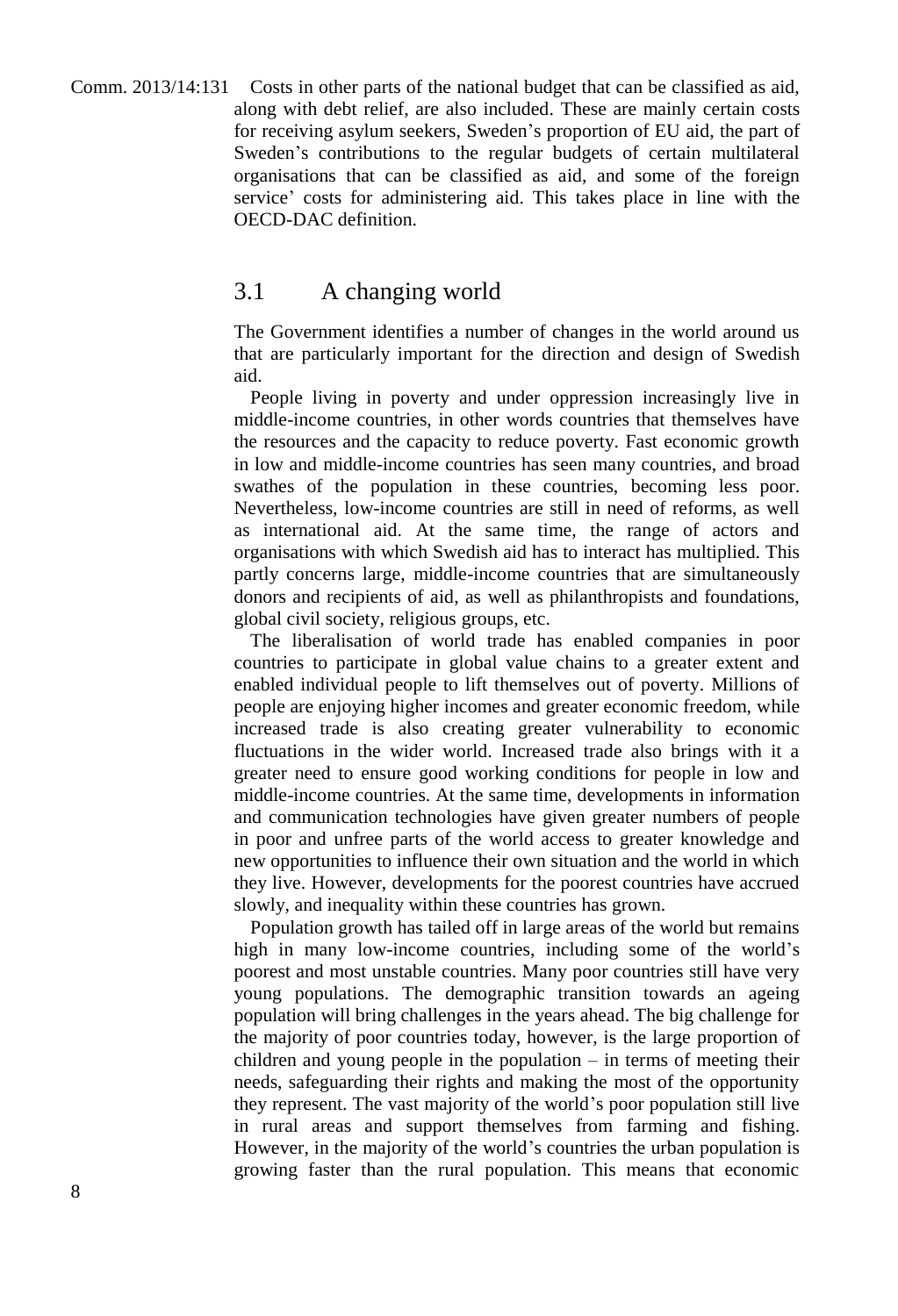growth as well as poverty is increasing faster in urban areas. People are Comm. 2013/14:131 moving more than ever before and today a seventh of the world's population are migrants, either within a country or internationally.

The nature of health challenges is changing. The significance of diseases such as malaria, diarrhoea and pneumonia is decreasing in relative terms although the poorest countries of the world are still in great need. Child mortality has fallen in the past 20 years as a result, but children are still dying every year from causes that could have been prevented. Maternal mortality has also considerably reduced on a global scale but remains high. At the same time, non-communicable diseases such as diabetes, cancer and strokes are affecting the poorest countries of the world to a greater extent. Taken in combination, these changes mean a double burden for poor countries – simultaneously continuing to finance extensive programmes to combat infectious diseases while quickly putting in place preventive measures to reduce the risk of noncommunicable diseases.

A very large proportion of the poorest countries are affected by ongoing or recently ended armed conflict. There is a clear correlation between violence and conflict on the one hand, and high child and maternal mortality, poor health and low levels of education on the other, for example. While poverty is falling at a global level, an increasing proportion of people in poverty are living in countries affected by conflict. In these countries, women and children are particularly affected. Rape and other forms of sexual and gender-based violence are common.

The effects of ongoing climate change are already being seen. They risk having major consequences on ecosystems, food production, access to water, and health but also bring an increased risk of natural disasters and instability. Economic growth, changing lifestyles and growing populations, mean increasing demands for land, water, forest and energy. This trend has led to the depletion and pollution of the earth's ecosystems and huge losses of biodiversity. In the future, slower-moving changes such as rising sea levels also risk changing many living environments for the worse. These changes also pose a threat to global food security. Here the poorest people in the poorest countries are often the most vulnerable because they are often directly dependent on natural resources for their livelihood. Major challenges remain in terms of climate change, and global emissions of greenhouse gases are continuing their rapid ascent.

Global humanitarian needs are on the rise and are expected to continue to increase due to more complex and long drawn-out crises. Climate change, population growth and flows of refugees are expected to further increase the number of people in need of humanitarian aid. The trend is towards an increasing number of complex disasters, where natural disasters coincide with armed conflicts. This is exacerbated by a lack of democracy, functioning social institutions and political accountability.

Seen over time, the position of democracy has been strengthened in much of the world. The European Union has expanded and the desire for closer ties with the EU has seen democracy and human rights having a greater impact. At the same time, the development of democracy is also fragile in many areas. Crimes against human rights remain common, and in many countries civil society has faced a tougher climate in recent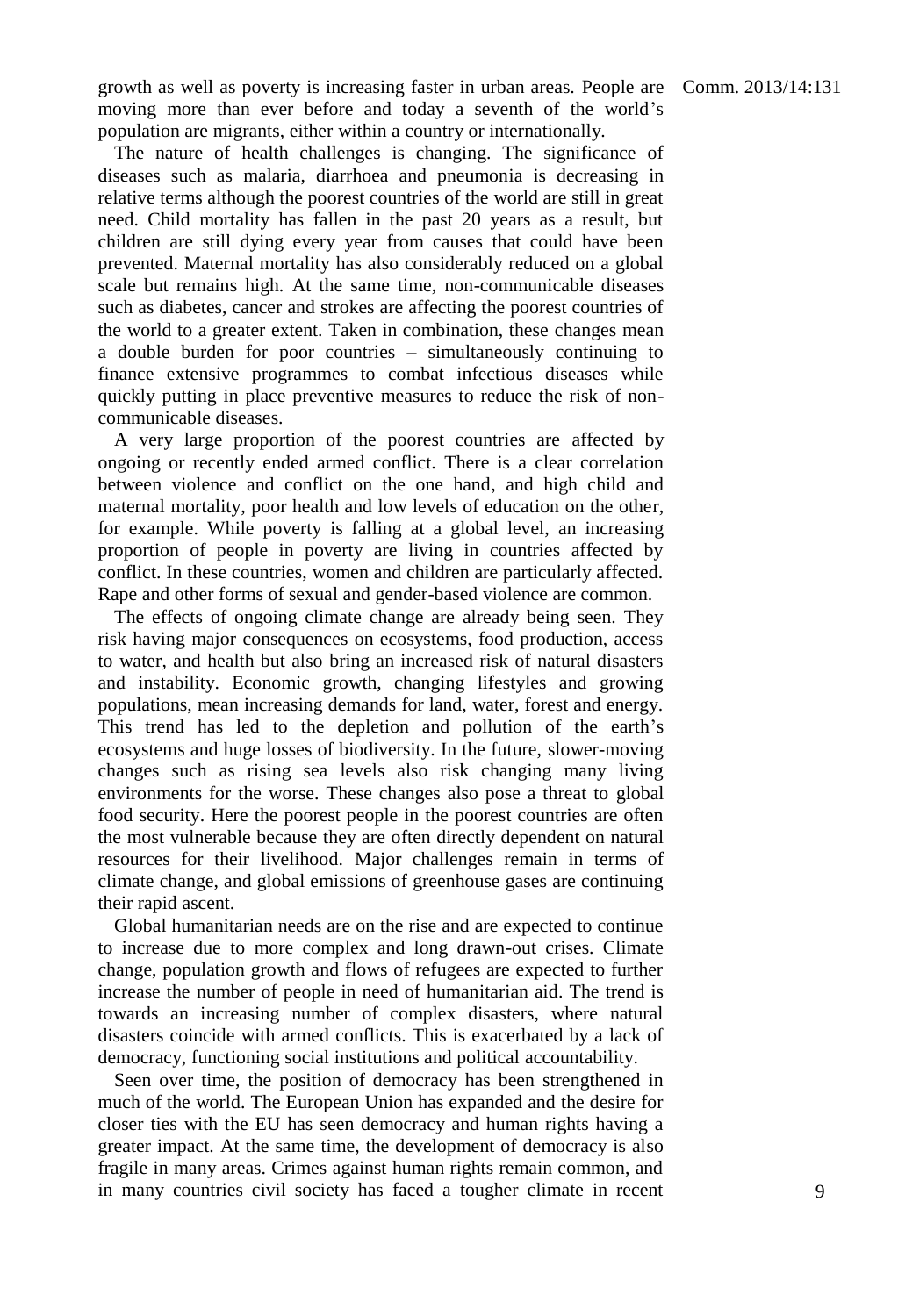Comm. 2013/14:131 years. The situation for freedom of expression and freedom of religion has also deteriorated in many places.

> The situation for women has improved in many countries. Women and men have the same legal right to property and inheritance in more countries than ever before. Despite this, there are still major challenges facing gender equality and greater rights for women and girls. It is still the case that the majority of the world's poor are women and girls. Women suffer worse health, their access to education is considerably poorer, and their political and economic influence is less than that of men. Both in peacetime, and during armed conflict and disasters, the risks for women are greater due to violence, threats and oppression. Overall, the lack of gender equality has a negative impact on human and social development.

#### 3.2 Fundamental values in Swedish aid

#### **3.2.1 A deeper focus on poor and oppressed people's own perspective on development**

The Government takes a multidimensional view of poverty. It takes as its point of departure how individual people living in poverty and under oppression describe their situation themselves, on the basis of their own reality and their own experiences, needs, priorities and prerequisites for changing their living conditions. When people who live in poverty are able to make their voices heard, they highlight circumstances that involve a lack of resources as well as a lack of power, security and opportunities, where the different deficiencies are mutually reinforcing. The descriptions, which vary depending on gender, age, social position and geographical location, for example, are about more than a lack of income – although women and men who live in poverty usually highlight the importance of an income on which they can live as being fundamental. The accounts given by people living in poverty often include the fact that they almost always feel hungry and insecure and that they are unable to influence decisions that affect their own lives. Many highlight vulnerability, dependence, humiliation and poor education and health, which, taken in combination, rob them of the freedom to decide their own lives and limit their opportunities to lift themselves out of poverty.

The everyday lives of oppressed people are often characterised by a lack of respect for human freedoms and human rights, abuses of power, corruption and violence on the part of the powers of the state, for example in the form of arbitrary arrests and summary trials, crackdowns on free media, threats from the security services, smear campaigns against dissidents, and making it difficult for opposition parties to carry out political work. Oppression can be directed towards people in general or towards minorities, and often also specifically towards those who make their voices heard and criticise those in power. Oppression may vary in how it is exerted, against whom it is exerted, the degree of brutality and how the outside world responds.

The Government taking as its starting point the view of poverty and of what is required to improve their living conditions held by people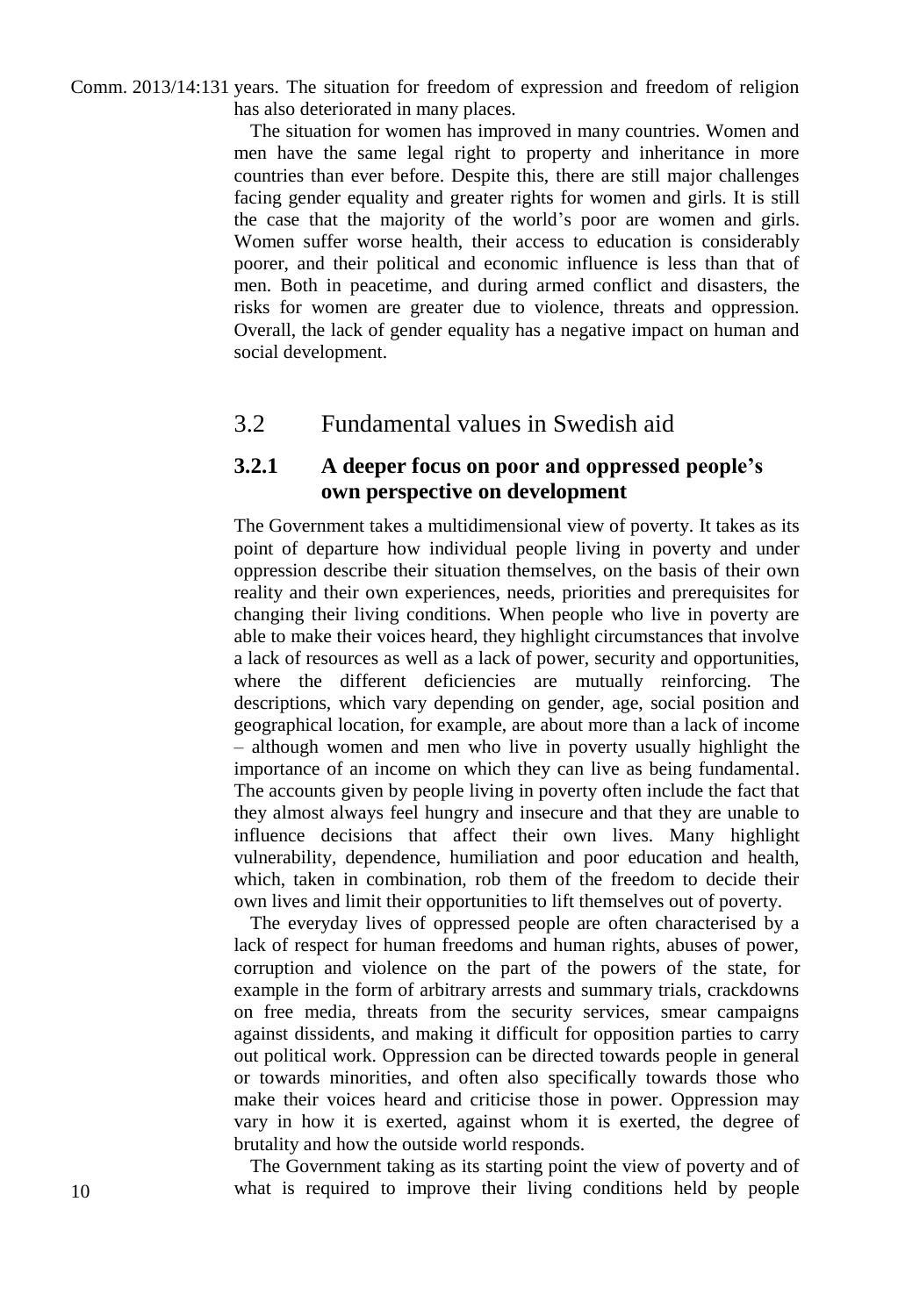themselves living in poverty and under oppression builds on a conviction Comm. 2013/14:131 of human empowerment – fundamentally and under the right conditions, people have the capacity to define their problems themselves and act to attempt to resolve or tackle them. In this approach, people who live in poverty and under oppression are subjects and actors rather than objects or passive recipients. For this reason the Government is sharpening the focus on the individual in aid (section 7 provides more detailed guidance on what this means for bilateral aid).

A greater focus on the individual means that in administering aid, greater knowledge is needed of the complex causes and dynamics of poverty, and ministries and agencies need to be better at familiarising themselves with the reality in which people in poverty live. The point of departure for aid must be a combined analysis of the poverty situation, including the situation of the country or region in terms of democracy and human rights. Knowledge of the problems of people living in poverty and under oppression, their needs and priorities, can be acquired in different ways, including research, studies, evaluations and consultations with people who themselves experience poverty and oppression in the countries in which the aid operates. This will ensure that the contribution made by aid to the fight against poverty and oppression is effective.

One fundamental principle in international aid that the Government supports is for partner countries themselves to own their development and control financial flows. For this reason, Swedish aid is best placed to reach people who live in poverty and oppression once their government has the political will to put in place changes that people experience as improvements to their lives and is aware of and able to represent people's problems. This can be achieved, for example, through the broad consultations carried out ahead of national poverty reduction and development strategies. It is also achieved by building up expertise and a capacity to analyse important social issues in the countries concerned as a basis for tackling challenges faced by society and individuals themselves.

#### **3.2.2 The rights perspective – for aid that derives from human rights**

Human rights are universal, interdependent and indivisible. This is a central starting point for Sweden's development policy, and thus also for aid. The rights perspective derives from a globally agreed set of values, comprising the UN Universal Declaration of Human Rights and the human rights conventions subsequently adopted, which are binding in international law. The rights perspective places the rights and freedoms of the individual at the centre and must be applied consistently throughout Swedish aid.

#### **Fundamental principles of the rights perspective**

*Non-discrimination:* All people are to be treated equally and with the same respect for their dignity, which in practice often means that the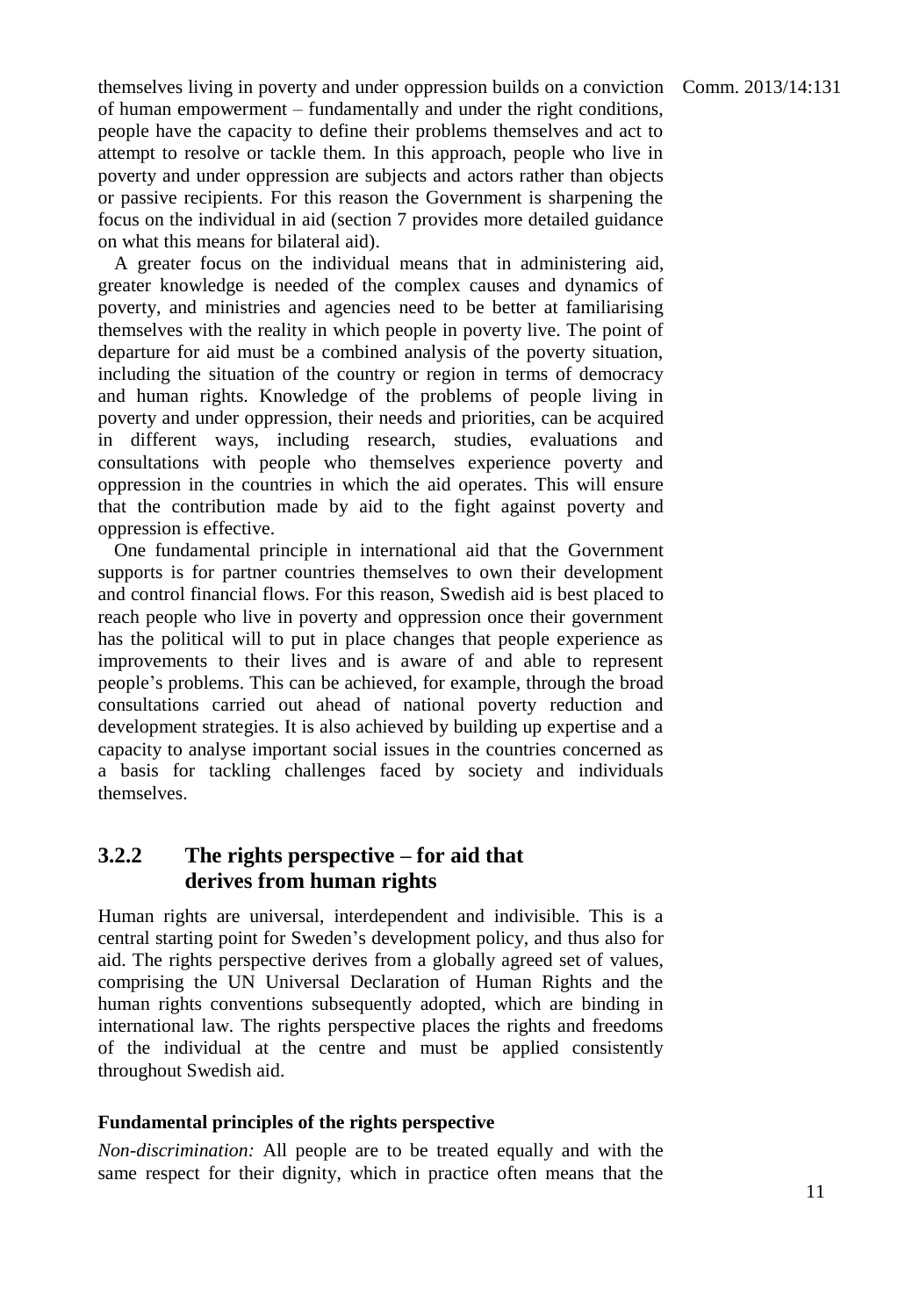Comm. 2013/14:131 interests of marginalised and discriminated individuals and groups are to be brought to the fore and given priority. Every individual is entitled to a life free from discrimination and poverty.

> *Participation:* All individuals must be able to make their voices heard, regardless of their social position, gender, gender identity or expression, age, disability, ethnicity, religion or other belief, or sexual orientation. A starting point is to strengthen participation in democratic political processes.

> *Openness and transparency:* The right to free and independent information is a condition of active participation in society. Openness and transparency enable people to hold decision-makers accountable.

> *Accountability:* It is the responsibility of the state to ensure that individuals are made aware of and are able to enjoy their human rights, whether alone or in the company of others.

> In practice, the rights perspective is a matter both of urging the state to guarantee the rights of the individual and of heightening people's awareness of these rights and improving their chances of asserting them themselves. The principles also provide a basis for analyses and assessments and provide a common foundation for dialogue, cooperation and follow-up. Gender equality and women's rights, along with children's rights, the rights of people with disabilities and LGBT persons' rights are core aspects of the rights perspective.

> Realising human rights is of crucial importance in extending people's freedoms and thereby for other dimensions of human development. For the results of aid to be sustainable, aid must be focused on creating opportunities for people to increase their power over their lives. Sweden's policy is based on every person's right to a life in freedom and without poverty.

#### 3.3 Points of departure for aid policy

In order to achieve results, aid needs to relate to the changes taking place and exploit the opportunities to work more efficiently that are currently available.

#### **Swedish aid must have a clear focus**

Committing to a limited number of thematic areas means that the combined experiences and expertise of Swedish aid administration can be exploited to the full. This is in line with international agreements on more effective aid. The fact that poverty has tangibly decreased in recent decades means that there are grounds to explore where Swedish aid should operate and which people it should focus on, where there are appropriate opportunities to do so.

One clear conclusion is that Swedish bilateral aid should be focused on people living in poverty or under oppression in poor countries.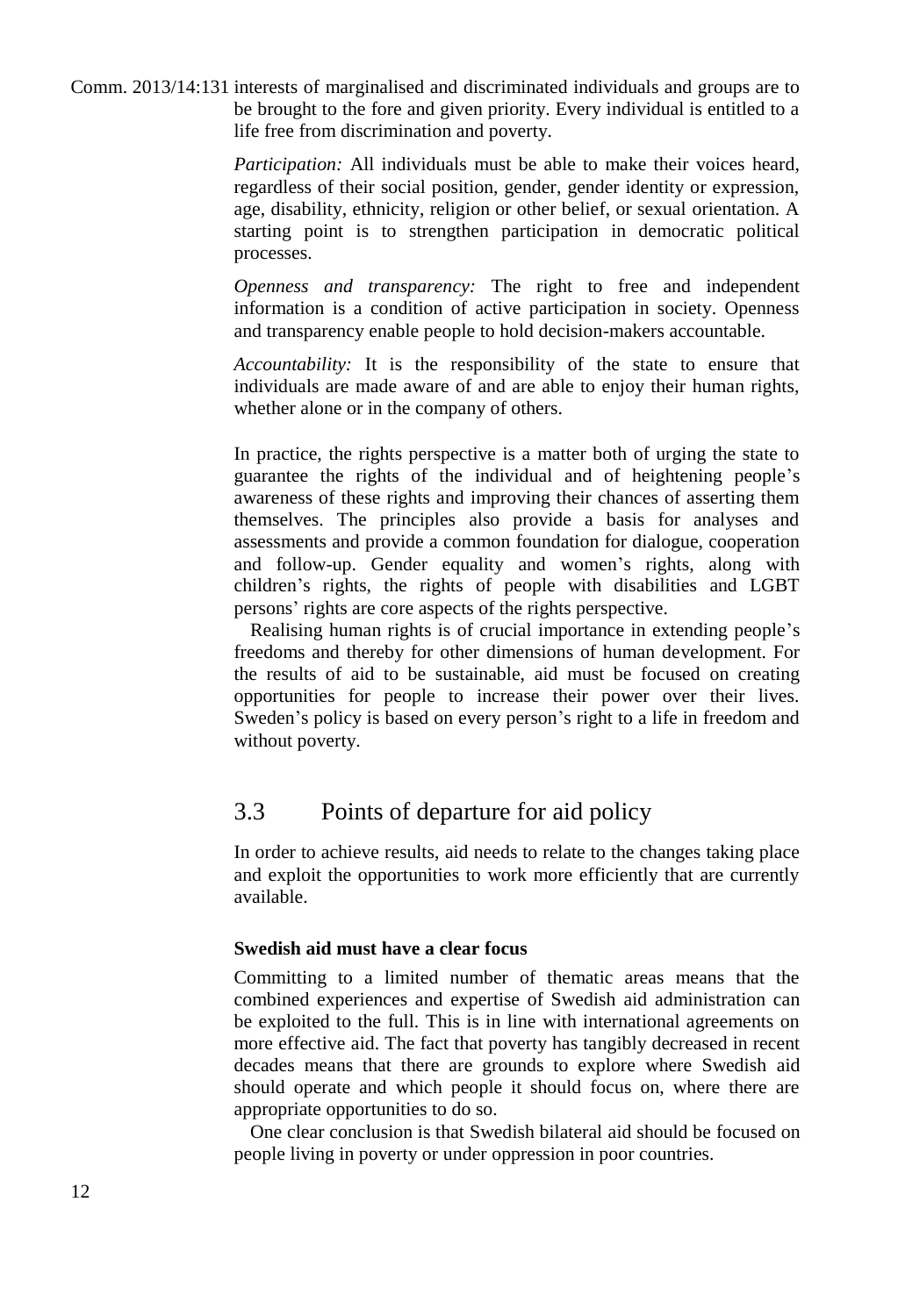#### **The Government's aid policy must go hand in hand with active policy coherence for development**

The aid policy framework takes as its point of departure Sweden's Policy for Global Development (PGD) with its overarching objective of contributing to equitable and sustainable global development. The rights perspective and the perspective on development of people living in poverty are central to the Policy for Global Development. However, aid is not the Government's only tool in working to reduce poverty, increase freedom and ensure equitable and sustainable global development. Through the Government's work on increased coherence between different policy areas in line with the Policy for Global Development, Sweden is strengthening its contribution towards equitable and sustainable development.

Policy coherence covers all ministries and operations in all policy areas, including aid. The aid policy framework is focused on the contribution of aid towards the objective of the Policy for Global Development. The eight central component elements which, according to the Policy for Global Development are to characterise Swedish policy, are covered by the six sub-objectives of the framework (see section 4).

#### **Aid must be characterised by a perspective beyond the aid itself**

Aid is one of many factors that contribute towards socially, economically and environmentally sustainable development and reduced poverty in a country. The level of ambition regarding what Swedish aid is to achieve therefore needs to be realistic. Aid can contribute towards people and societies striving to seek and choose their own path to development and use their own resources in the best possible way. This is the purpose of aid. In this sense, aid is a catalyst for long-term development.

In a perspective that extends beyond aid, resilience is central. Within all the objectives, aid must strengthen the resilience and adaptability of people and societies when faced with sudden and protracted changes of a varying nature, such as disasters, conflicts and climate change, and in recovering and continuing to develop. In practice, this also means that the objective of aid is to reduce countries' and societies' aid dependency, measured as the proportion of the country's economy that comprises aid, by constantly aiming towards results that are sustainable in the long term and a perspective that extends beyond the aid itself. Inherent in this is that aid also needs to find new forms of cooperation and financing models capable of stimulating other sources of development financing.

# 4 The direction of Swedish aid

The overarching objective of Swedish aid is to create preconditions for better living conditions for people living in poverty and under oppression. The objective derives from a multidimensional view of poverty in which people are seen as actors capable of influencing their own futures. The Government breaks this overarching objective into six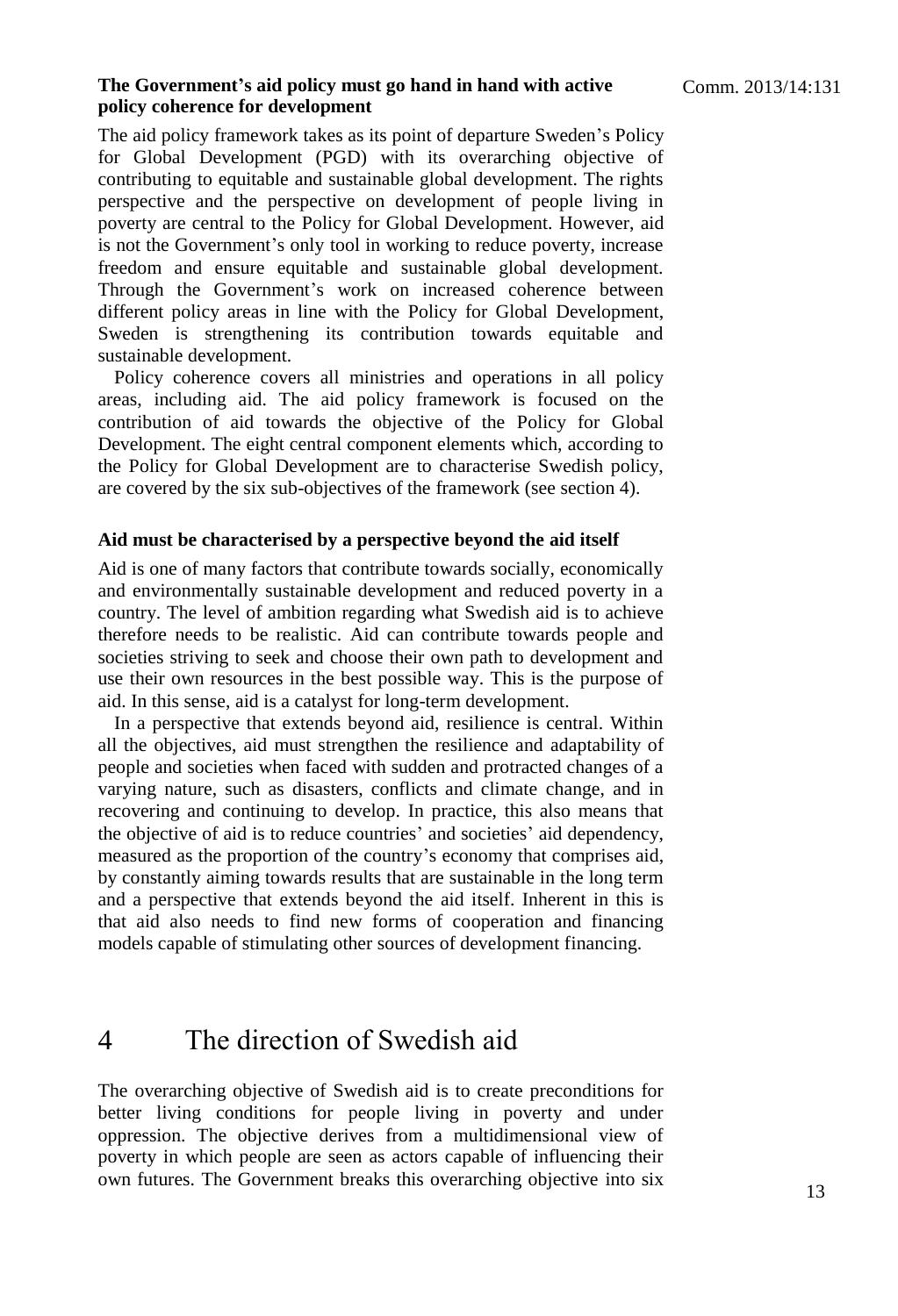Comm. 2013/14:131 contributory sub-objectives. In this section the Government describes the direction of Swedish aid by listing a number of results judged to be particularly relevant in helping to achieve the sub-objectives. In this way the framework sets out the general direction of Swedish aid.

> The Government's three thematic priorities – democracy and human rights, environment and climate, and gender equality and the role of women in development – remain fixed priorities and guide the direction of Swedish aid policy. They must permeate all aid, while particularly being incorporated in two of the six sub-objectives.

#### 4.1 A clear hierarchy of objectives for Swedish aid

Swedish aid must contribute towards achieving internationally agreed poverty reduction objectives. The point of departure for Swedish aid is the needs and conditions of individual people living in poverty and under oppression, not those of states or governments. Aid must seek to contribute towards attaining concrete results for individuals living in poverty and under oppression. Sweden must be early and outspoken in its support for people fighting for freedom and in dialogue with and in the demands made of partners who fail to live up to democratic values or to respect all people exercising their human rights. The ability of people living in poverty to act as independent actors is crucial to achieving development. The objective of Swedish aid, operations run within expenditure area 7 in the national budget, International aid, is therefore to create preconditions for better living conditions for people living in poverty and under oppression. This is the contribution aid makes towards the objective of Sweden's Policy for Global Development – equitable and sustainable global development – which applies to all policy areas.

Swedish aid is founded on a holistic approach to the needs, problems and opportunities of women and men, girls and boys, living in poverty and under oppression. The fundamental principle is that the three dimensions of sustainable development – economic, social and environmental – work together and are mutually supportive. In the light of this standpoint, the Government's three thematic priorities, as well as global trends and the points of departure of aid policy described in section 3, the Government has broken down the overarching objective into six sub-objectives for aid policy. The Government presents the hierarchy of objectives for Swedish aid in the diagram below.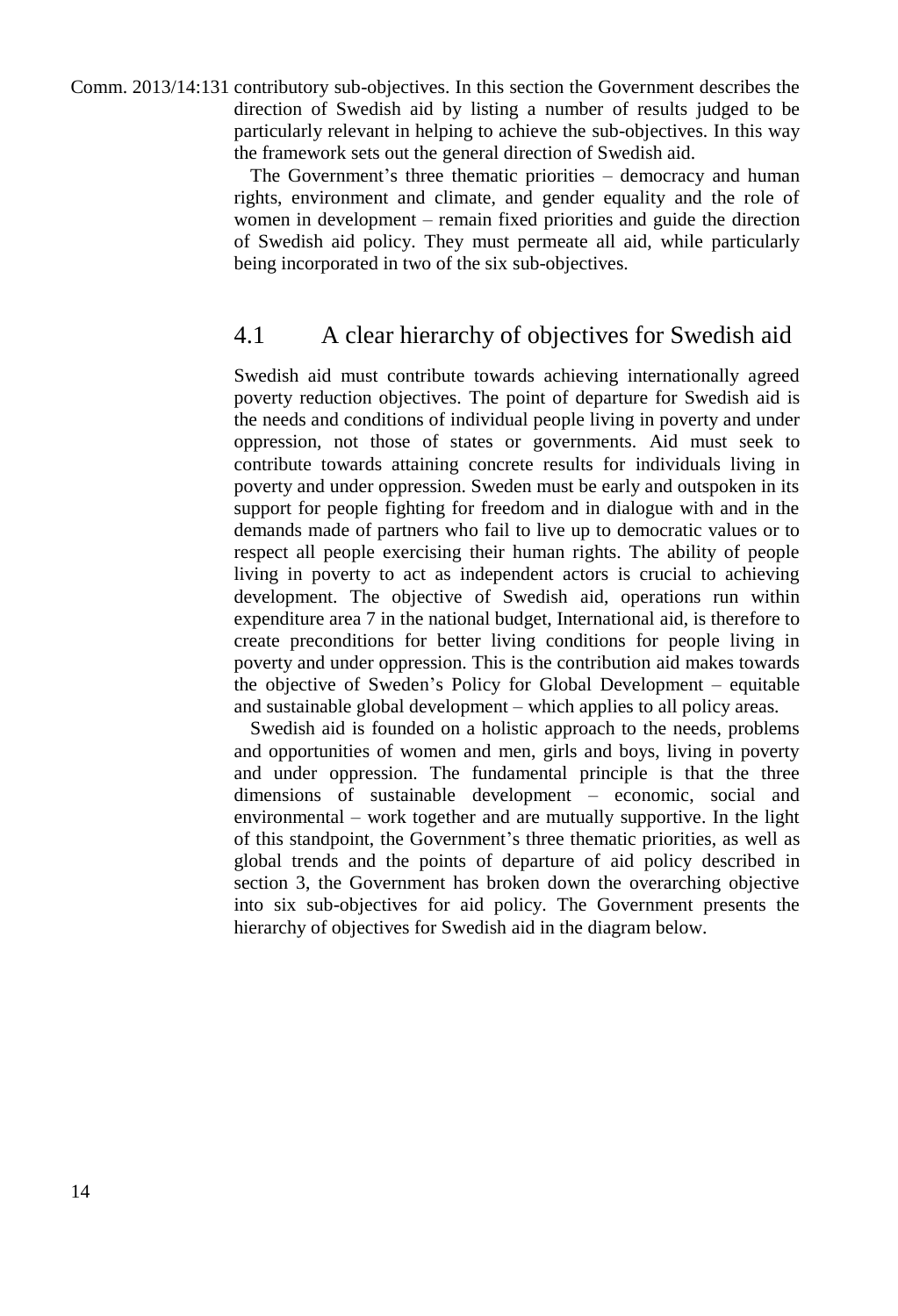

The Government attaches equal weight to the importance of all the subobjectives for achieving the overarching objective. When results strategies and other steering documents for implementing aid are produced, priorities will be set in each individual strategy, for example, partly on the basis of the needs expressed by the partner in question and partly on the basis of Swedish added value. This is described in more detail in the Guidelines for results strategies.

The sub-objectives interact and are mutually reinforcing. Synergies can arise in that in many cases the actual interventions carried out by the different bodies implementing Swedish aid contribute towards several different results, and in that many of the results are important to achieving several of the sub-objectives.

#### 4.2 Reasons for choice of sub-objectives

The Government's thematic priority of democracy and human rights are integrated in the Government's multidimensional view of poverty and thereby the overarching objective of Swedish aid. For the Government it is equally urgent to combat political oppression and promote human rights as it is to combat economic poverty. This is clarified through the first sub-objective: *Strengthened democracy and gender equality, greater respect for human rights and freedom from oppression.*

Gender equality and the role of women in development are central elements and a starting point for all aid. The Government's thematic priority of gender equality and the role of women in development means that gender equality must characterise Swedish aid. Operational and normative work is to systematically integrate of a distinct gender equality perspective, i.e. gender mainstreaming, whereby the situation, conditions and opportunities of women and girls are highlighted and taken into consideration in relation to those of men and boys. Gender equality is included as a result in the first and the fifth sub-objectives but is also reflected in the other sub-objectives.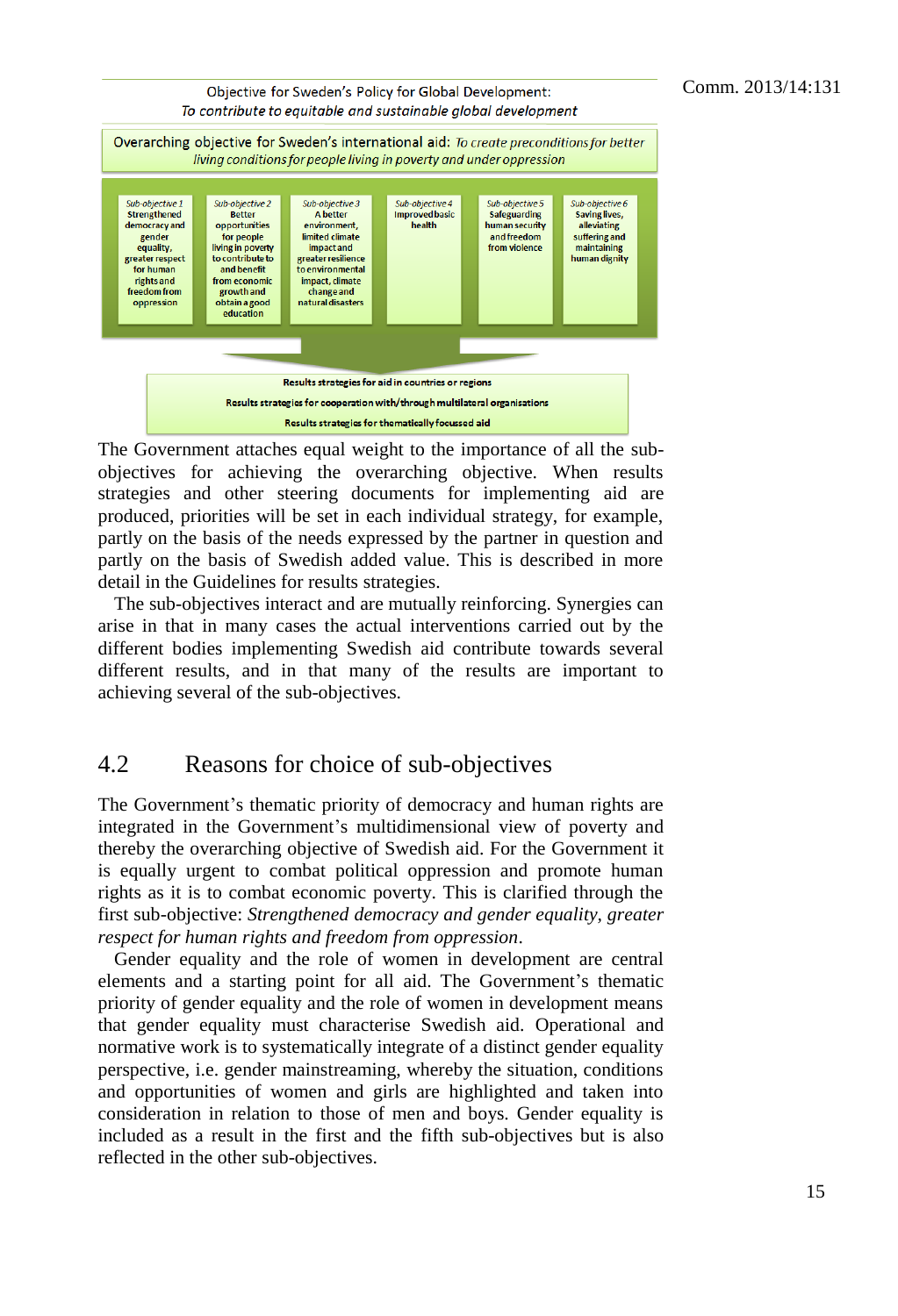Comm. 2013/14:131 Sustainable growth is essential for creating preconditions for better living conditions for people living in poverty and under oppression. People being able to educate themselves and work to support themselves is not only a prerequisite for growth but also crucial to individual empowerment. This is clarified in the second sub-objective: *Improved opportunities for people living in poverty to contribute to and benefit from economic growth and obtain a good education.*

> The importance of the Government's thematic priority of the environment and climate is clarified in the third sub-objective: *A better environment, limited climate impact and greater resilience to environmental impact, climate change and natural disasters.* The priority also involves normative as well as operational work being characterised by an environmental and climate perspective and environmental and climate aspects being a central starting point for all aid.

> Good health is a fundamental prerequisite for people's opportunities to achieve their full potential and to reduce poverty. Investments in health enable greater productivity and are an investment in development overall. For this reason, the Government has chosen *Improved basic health* as the fourth sub-objective. Improved health is also a result of work under other sub-objectives.

> Violence and armed conflict pose one of the greatest obstacles to combatting poverty. Freedom from violence is a fundamental prerequisite for other freedoms and rights and is a necessary foundation for development. For this reason the Government has chosen *Safeguarding human security and freedom from violence* as the fifth subobjective. Safeguarding human security and freedom from violence seeks to combat both poverty and oppression.

> In the light of increasing humanitarian needs and Sweden's special position in the humanitarian system, the sixth sub-objective chosen by the Government is *Saving lives, alleviating suffering and maintaining human dignity.* Humanitarian and long-term aid must also work together such that humanitarian aid – where possible – has a pro-development impact and the long-term aid has a preventive approach.

#### 4.3 Target groups of Swedish aid

**The Government's assessment:** The most important target groups for Swedish aid are women and girls in poor countries and people in different places who live under oppression.

In seeking to operationalise the overarching objective of aid, the Government has chosen to particularly point to two central target groups: women and girls, and people who live under oppression. Particularly highlighting these target groups means that Swedish aid as a whole, directly and indirectly, should lead to improved living conditions, primarily for precisely these two groups. At the same time, aid must be based on the needs of the individual. For this reason, it will also be possible to focus Swedish aid on other target groups, on the basis of their needs and conditions. This might, for example, concern men and boys,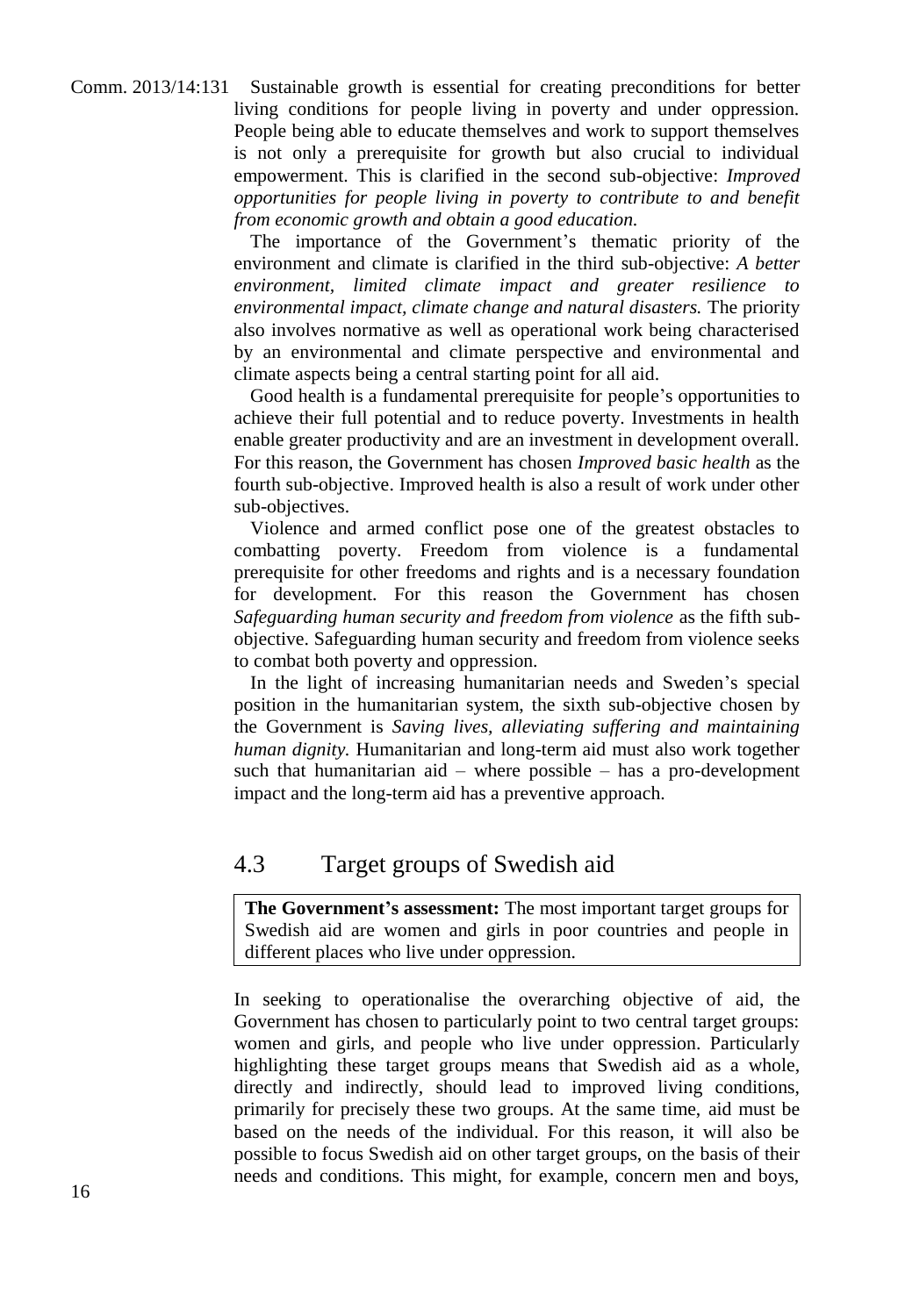children, the elderly, or people with disabilities. However, the central Comm. 2013/14:131 target groups of Swedish aid are women and girls, and people living under oppression.

There are several reasons why the Government has particularly chosen to focus on women and girls in the fight against poverty. Women and girls are subjected to discrimination based on sex and perceptions of gender to a much greater extent than men and boys, and generally have much less power, poorer conditions and fewer rights than men and boys. Women usually have a lower income than men and rarely have property and capital of their own at their disposal. In conflict and post-conflict situations in particular, women often bear a double burden and they risk being subjected to violence in various forms to a greater extent than others. The effects of climate change often impact on women and children to a greater extent. The role of women as actors for a country's development is important – improved living conditions for women and reinforced work on gender equality are powerful means of achieving other aid objectives. Swedish aid must therefore particularly focus on reaching women and girls.

Oppression is about a lack of democracy and respect for human rights. Improved living conditions for people living under oppression therefore depend on support to those actors working for democratic change and respect for human rights. Democratisation is only possible if those who believe in democracy are prepared to fight for it. Sweden must therefore work with democratically focused drivers of change, such as those working for respect for human rights and democracy, particularly the people and groups who are themselves subjected to persecution, violation and abuse for exercising the different opinion-related freedoms. A central starting point in this work is to be aware of who the drivers of change are, for example organised or separate forces of democracy, defenders of human rights or other change actors.

### 4.4 Ensuring that the direction of Swedish aid policy has an impact

All Swedish aid activities must contribute towards one or more of the six sub-objectives of Swedish aid, and thereby to creating preconditions for better living conditions for people living in poverty and under oppression. The sub-objectives shape the direction of Swedish bilateral aid. The aid activities of multilateral organisations and the EU may, however, be broader than the six sub-objectives. However, aid-funded multilateral cooperation and aid through the EU will be monitored in relation to the six sub-objectives in the framework.

Swedish aid must create preconditions for better living conditions for people living in poverty and under oppression. This is often achieved by eradicating obstacles to people's development and their efforts to lift themselves out of poverty. This can be done through initiatives at a higher institutional level that in the long run have a bearing on the living conditions of individual people living in poverty and without freedom, while in other cases local, targeted and more individual-focussed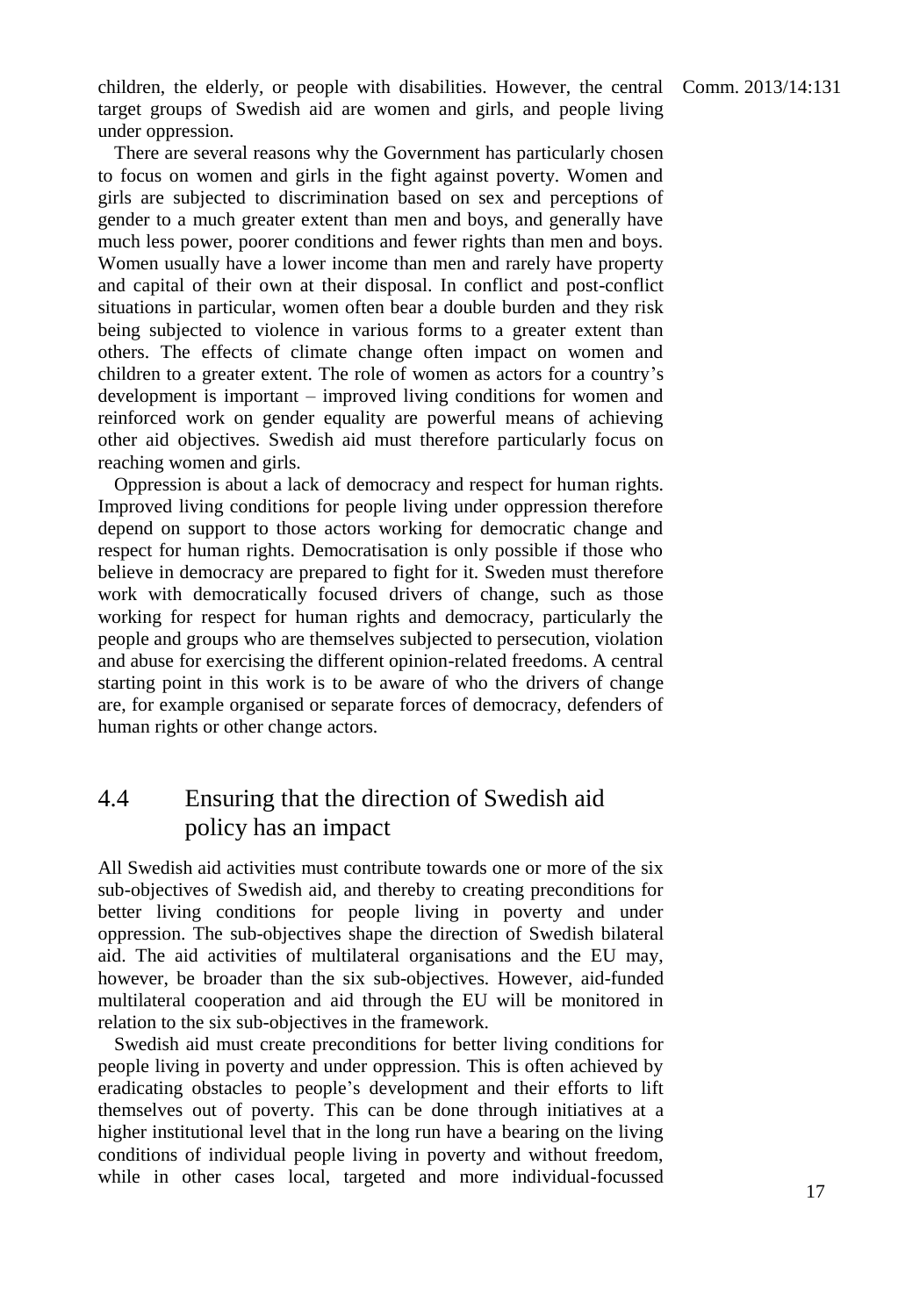Comm. 2013/14:131 initiatives are required. Irrespective of the level at which or the form in which the aid is implemented, the focus must always be on the result for the people living in poverty themselves.

> On the basis of the general direction of Swedish aid set out in the aid policy framework, the Government decides results strategies that steer aid to countries and regions, multilateral organisations and thematic areas; see sections 6, 7.1 and 7.2 for more details. The results strategies set out a limited number of results that can be followed up and that must contribute towards one or more of the sub-objectives. The Government intends to follow up the sub-objectives on the basis of the follow-up of the results strategies. It is also the Government's responsibility to report the collective results of aid to the Swedish Riksdag.

> Management of aid, in the form of instructions, appropriation directions and ordinances, etc. must be based on the direction of aid policy set out in the framework. This direction must also provide guidance in determining Swedish positions and standpoints in the EU and multilateral organisations, and in negotiations on relevant conventions and processes.

# 5 The six sub-objectives of aid policy

The overarching objective of Swedish aid  $-$  to create preconditions for better living conditions for people living in poverty and under oppression – is broken down into six sub-objectives. Swedish aid must be based on the values and points of departure set out in section 3.

# 5.1 Sub-objective 1: Strengthened democracy and gender equality, greater respect for human rights and freedom from oppression

**The Government's assessment:** The following results are particularly important for achieving the sub-objective *Strengthened democracy and gender equality, greater respect for human rights and freedom from oppression*:

- Greater opportunities to assert civil and political rights, exercise democratic influence and organise

- More robust democratic processes and institutions and greater respect for the principles of the rule of law

- A vibrant and pluralistic civil society and strengthened democratisation actors

- Greater gender equality, rights and empowerment for women and girls

- Greater access to free and independent media, both new and traditional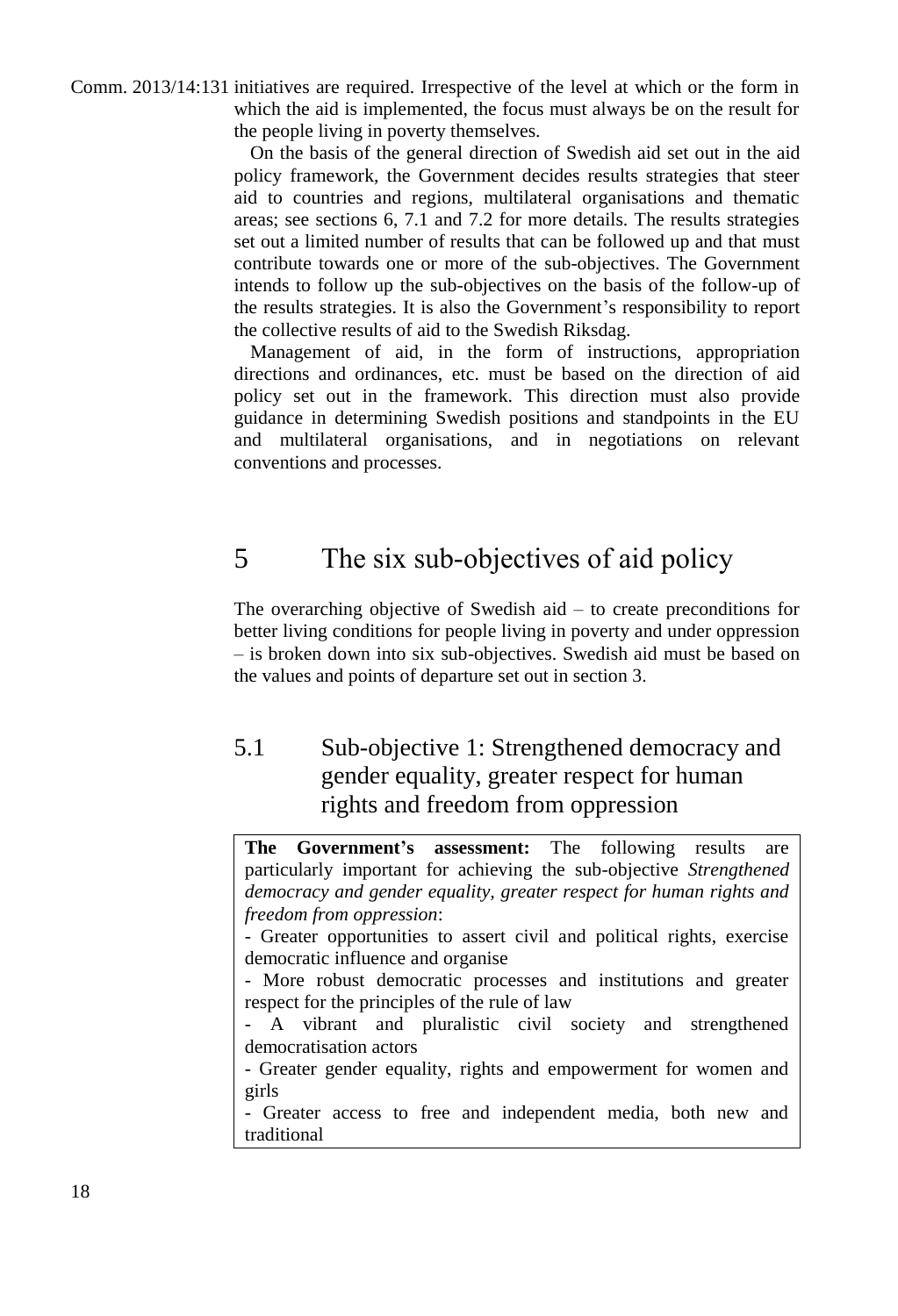Democracy, respect for human rights and the principles of the rule of law Comm. 2013/14:131 are objectives in their own right and means of achieving other objectives. This also applies to gender equality. Human rights are universal, interdependent and indivisible. This is a central starting point for Sweden's entire development policy, and thus also for aid. Democracy is the form of governance best capable of ensuring and strengthening respect for human rights.

All central UN conventions on human rights incorporate a ban on discrimination, and protection of the equal value of all people. In aid, Sweden's work against discrimination focuses on some of the most vulnerable groups (including women, children, people with disabilities, LGBT persons and those who belong to indigenous, national or ethnic, linguistic or religious minorities or are infected with HIV/AIDS).

The democratic society based on respect for human rights and the principles of the rule of law must be constantly upheld – at all times and in all countries. In many parts of the world, abuses and other crimes against human rights, growing distrust of political parties and elected representatives, an ever-harsher climate for civil society organisations, abuse of women in conflict situations, and inadequate respect for the rule of law, have all made efforts to support democratic development more difficult. Gender equality is also a prerequisite for long-term democratic development and equitable and sustainable global development. Societies which are not characterised by gender equality lack a fair distribution of power, influence and resources between women and men. Globalisation and the growth of an information society with the internet as important tools mean that individual people are able to influence and change their situation and to assert their fundamental freedoms and rights themselves to a greater extent than ever before.

New donors do not always start out from democratic values or respect for human rights. This presents states and the international community as well as other actors with new challenges and makes it even more important to emphasise human rights and democracy in international aid.

The enjoyment of civil and political rights is important in itself, and also improves the chances of people living in poverty to claim their economic, social and cultural rights. Sexual and reproductive health and rights (SRHR) is also of particular relevance. The right to decide and exercise control over one's own body, sexuality and reproduction is fundamental for all people.

Sweden's view of poverty is multidimensional and includes a lack of freedom, power and enjoyment of human rights. Every woman and man must therefore have the opportunity, the power and the security to change their situation in life and influence how their country develops. Democratisation is built from within and from below. But it can, and should, be supported from outside.

#### **5.1.1 Greater opportunities to assert civil and political rights, exercise democratic influence and organise**

Respect for civil and political rights together with the principles of the rule of law are crucial to the task of building efficient democracies and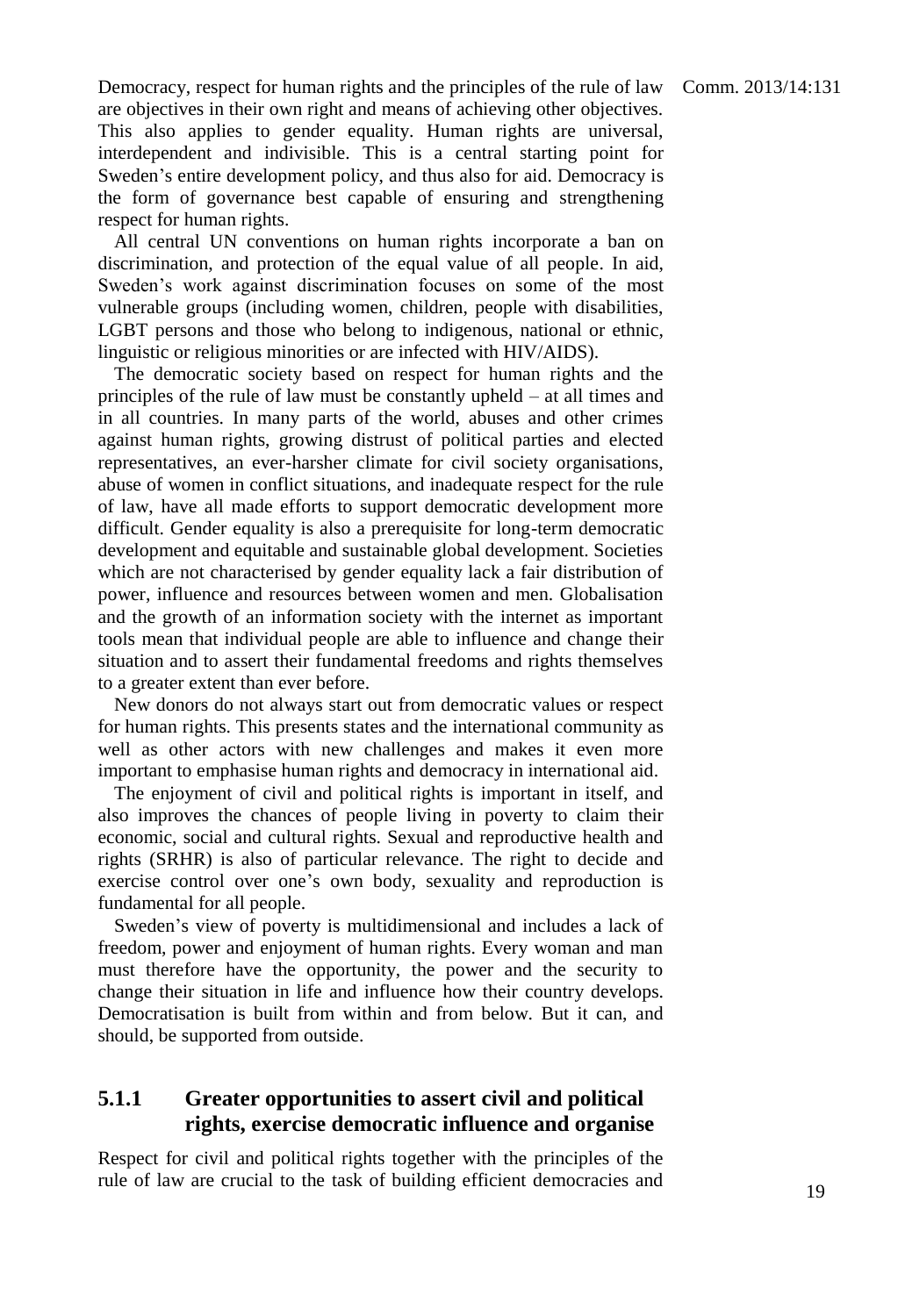Comm. 2013/14:131 reducing poverty in all its dimensions. These rights and the institutions that guarantee them must therefore be given a prominent role in Swedish aid. Special initiatives in support of human rights and democratisation are to comprise a large part of Swedish democracy support, not least in the least free countries of the world.

> The Government finds that respect for the different freedoms of opinion (freedom of speech, freedom of information, freedom of assembly, freedom to demonstrate, freedom of association and freedom of religion) form a framework for work to promote democracy.

> Sweden is to help ensure that women as well as men have an opportunity and the freedom to affect their living conditions by exercising an influence in political processes and decision-making, and that they are also able to prepare for this through association with civil society organisations and political parties. Homosexual, bisexual and transsexual people (LGBT persons), for example, are particularly subjected to discrimination. This is also true of minorities. Swedish aid must additionally promote young people's organisation and meaningful participation in decision-making and demanding accountability.

#### **5.1.2 More robust democratic processes and institutions and greater respect for the principles of the rule of law**

Democratic development demands functioning and independent institutions and procedures. Sweden is to promote solutions that are based on citizens' interests and existing local conditions, and on systems with the potential to gain credibility and legitimacy in the eyes of those living in poverty or under oppression. Sweden is to help strengthen private citizens' influence on politics. To this end, democratic structures will be required that facilitate accountability. Swedish must work for the development of strong, legitimate and pluralist election and party systems and via parliamentary support help to strengthen the political process as a whole, i.e. the aim must be clearer accountability, broader representation and greater openness and transparency. A strong and wellfunctioning public administration and functioning audit and control systems are crucial to individuals being able to assert the majority of their rights. Sweden is to give priority to the development of open, effective and efficient administration at national, regional and local level. All this must have a democratic, legal and constitutional basis.

The rule of law and access to justice before the law for all people is vital to greater respect for human rights and strengthened democratic development. Sweden must therefore promote the principles of the rule of law and seek for coherent reforms in the justice sector and other administrative processes. Important issues in designing aid are legality, the principle of equality before the law, the right to a fair trial, the prohibition of torture, the protection of citizens against arbitrary deprivation of liberty, and freedom from corruption. How the state based on the rule of law is to be constructed is set out in the international and regional instruments to which Sweden has assented.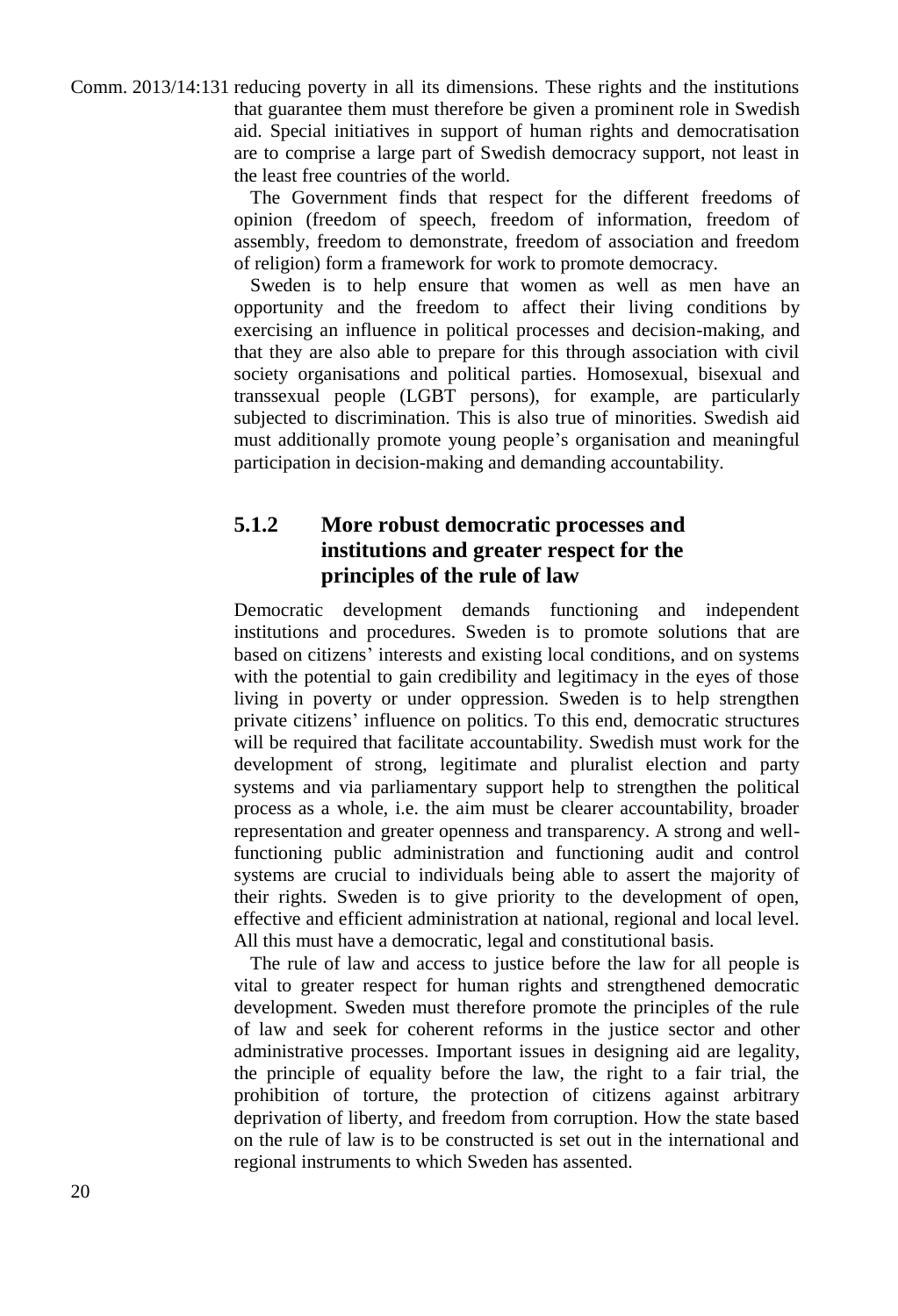### **5.1.3 A vibrant and pluralistic civil society and strengthened democratisation actors**

The concept of "civil society" is an arena, distinct from the state, the market and the individual household, in which individuals, groups and organisations act together to promote common interests. Civil society actors have a key role in reducing poverty and a particular importance and special potential to contribute to democratic development and increased respect for human rights. For this reason, a substantial part of Swedish aid is implemented in cooperation with civil society organisations. The Government

- asserts the role of civil society as a development actor and its importance in aid that seeks to make a difference to people's lives.
- attaches a moral weight to supporting the defenders of democracy and freedom, and
- seeks to utilise Sweden's solid experience of partnership between civil society actors in Sweden and in the countries in which aid operates.

Sweden must particularly recognise the potential of civil society in the countries in which it operates, facilitate organisation and create channels, including meeting places for collaboration, through which people and groups living in poverty and who face discrimination can make their voices heard, assert their human rights and influence the development of society. When women are able to meet and organise in civil society organisations and political parties they are better able to defend their rights. The potential of civil society in combatting discrimination and providing non-formal adult education must be used to strengthen the capacity of people and groups living in poverty and facing discrimination to change their life situation. The potential of civil society to organise itself and perform services beneficial to society must be recognised.

If democracy is to develop and be consolidated, it is not enough for a country simply to have democratic public institutions. The country also needs to develop a democratic culture. When supporting democratisation processes, therefore, it is vital to begin by identifying potential drivers of change in the form of organised or separate forces of democracy or defenders of human rights. Sweden and Swedish aid must constantly work to identify, promote, protect and strengthen democratic drivers of change and defenders of human rights, such as youth organisations, cultural actors, religious associations and labour market partners. This can be achieved through direct support to drivers of change and through support for collaboration between these actors and actors in the world around them. Democratic reform efforts initiated by civil society actors are to be encouraged. Potentially reform-minded actors in the state and private sectors are also to be afforded special attention.

#### **5.1.4 Greater gender equality, rights and empowerment for women and girls**

Swedish aid must contribute towards an equal society. In an equal society, women and men, and girls and boys, have equal rights, life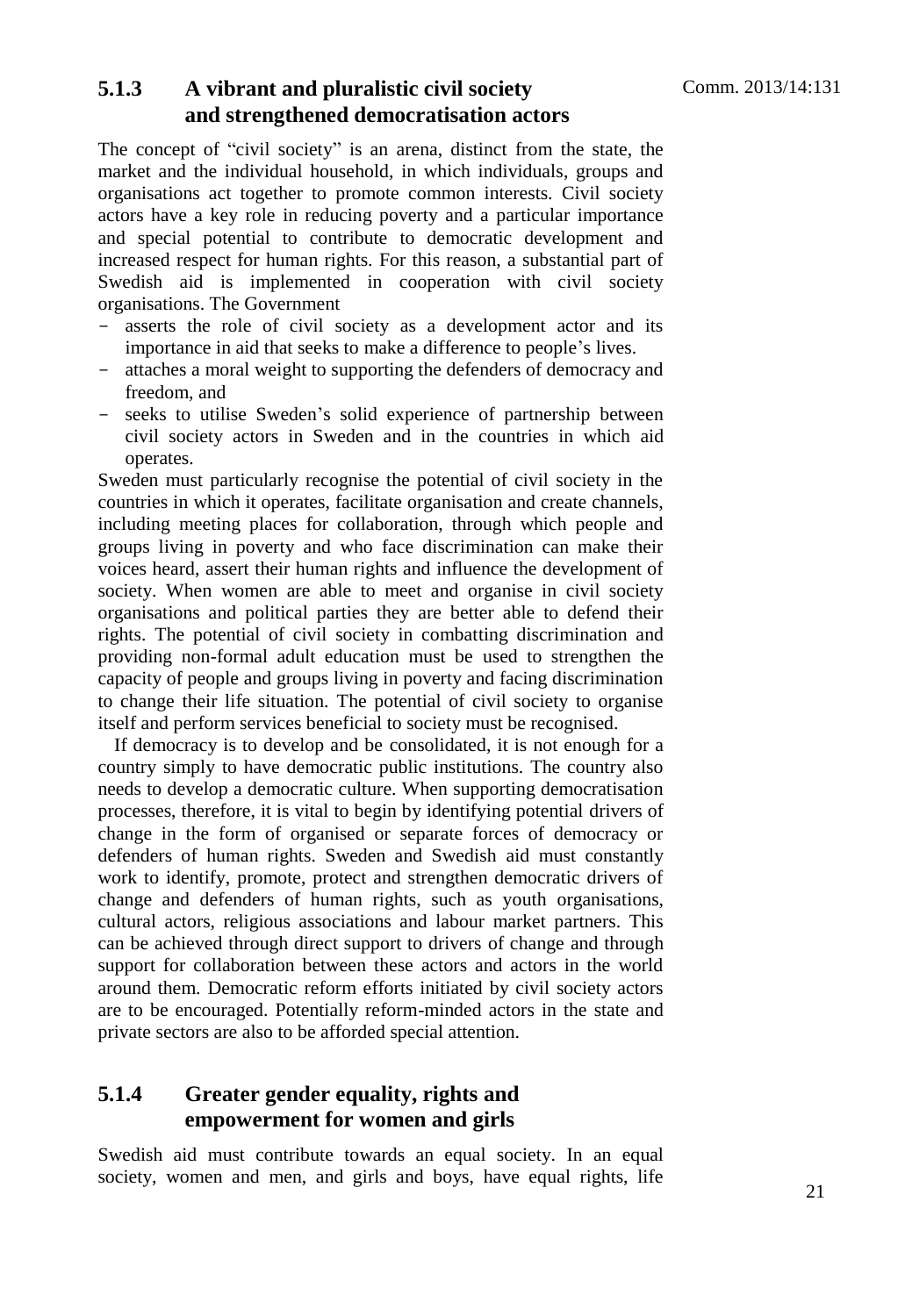Comm. 2013/14:131 prospects and opportunities, and the power to shape their own lives and influence society. The absence of violence against women and girls is one requirement for attaining this. Greater gender equality is therefore an objective in its own right. However, the Government also recognises that development in the vast majority of countries is entirely dependent on taking advantage of the potential of women and the younger part of the population.

> Changing attitudes and values, and increasing awareness of how women and girls are discriminated against is a long-term effort that takes time. Nevertheless, it is a fundamental prerequisite for greater gender equality.

> Swedish aid must work to strengthen women's political participation and influence, education, women's economic empowerment and working conditions, sexual and reproductive health and rights (SRHR), and women's security, including combatting all forms of gender-based violence and human trafficking

> Effective work to promote equality needs to be focused on women and men as well as boys and girls with the aim of changing institutions and social structures. Gender-oppressive behaviours must be made visible, and the practical needs and long-term strategic interests of women and girls are to be highlighted and promoted. Men and boys need greater knowledge and respect for, women's and girls' exercising of human rights. Responsibility for achieving gender equality is shared. The greater opportunities of girls and boys to make life choices that transcend restrictive gender norms must be encouraged.

#### **5.1.5 Greater access to free and independent media, both new and traditional**

Freedom of expression and the development of free, independent media that demands accountability must be promoted in Swedish aid. Support for the scrutinising role of the media can help vitalise democracy. In this context, the central importance of journalists and other media actors for democratisation must be taken into account. In seeking to boost freedom of expression, Sweden is to push for legislation that encourages the development of free and independent media (radio, TV, the press and the Internet). Swedish aid must also work for a strong and diverse communication environment, and laws and policies that facilitate press freedom, free media, cultural diversity and the right to cultural expression, and the use of free, open and secure information and communication technology. The access of women and girls to media and access to and exercising of culture are to be particularly strengthened.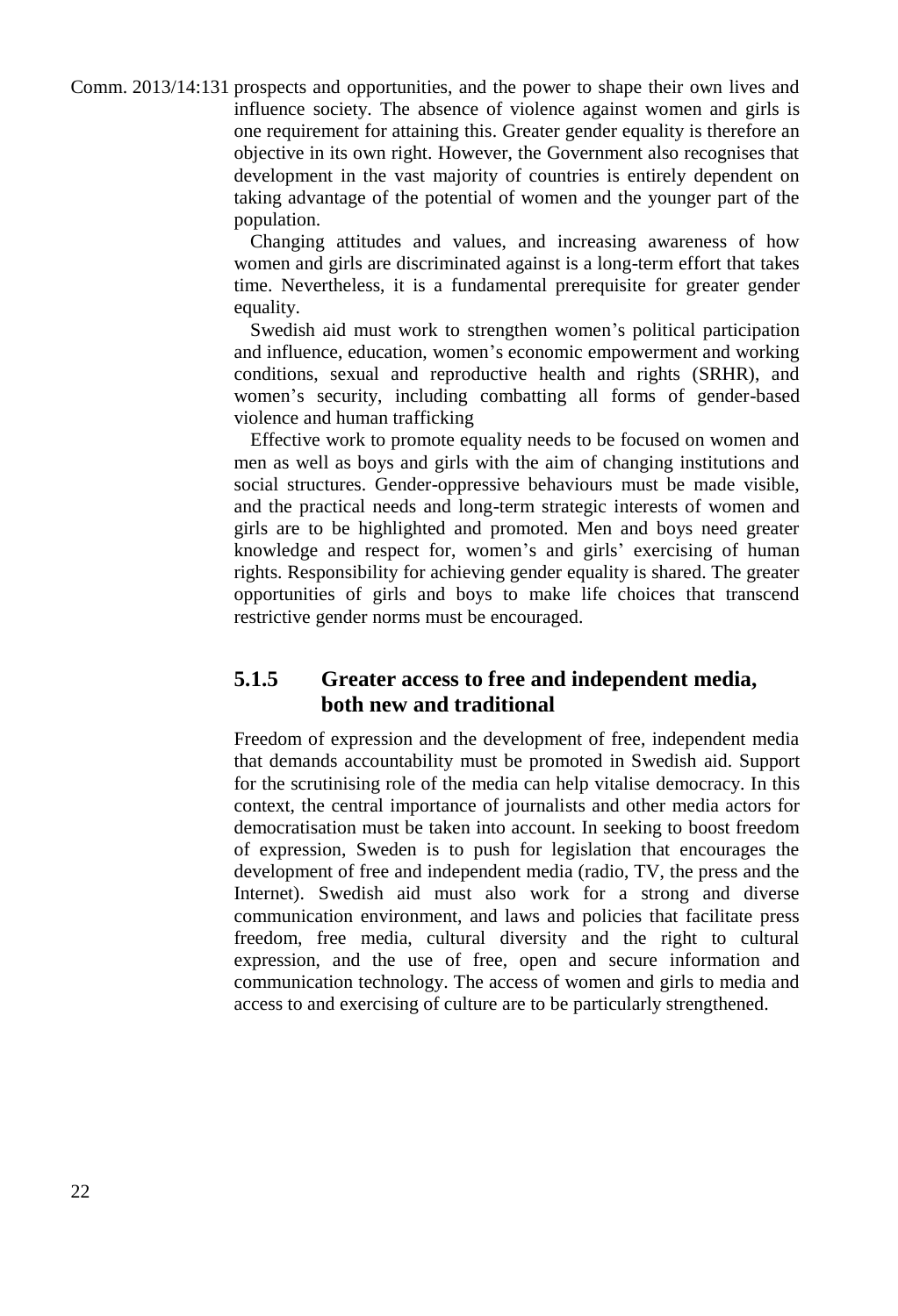Comm. 2013/14:131 5.2 Sub-objective 2: Better opportunities for people living in poverty to contribute to and benefit from economic growth and obtain a good education

**The Government's assessment:** The following results are particularly important for achieving the sub-objective *Better opportunities for people living in poverty to contribute to and benefit from economic growth and obtain a good education*: - Improved access to good quality education - More and better jobs - More inclusive and efficient markets - More liberalised trade - Increased food security - High-quality research relevant to the fight against poverty - Improved access to social protection - Improved access to open and secure information and communication technology

- Greater capacity to tackle the opportunities and challenges brought about by migration and mobility

Economically, socially and environmentally sustainable growth is essential to create preconditions for better living conditions for people living in poverty and under oppression. Sustainable growth strengthens opportunities to finance social protection and education for all, while improving opportunities for self-sufficiency. When women and men who live in poverty contribute to the economy, their opportunities to also benefit from economic growth are increased. Aid therefore has an important role in promoting the opportunity of the individual to participate in the economy.

The right to education is a human right. Access to good quality education is crucial to the individual and for the development of society. Good quality education for all is also a necessary tool enabling individuals to participate in the economy and contribute to and benefit from economic growth. Investments in good quality education, especially in the education of girls, are of fundamental importance for poverty reduction and long-term sustainable development. Education is also the key to building a democratic society and promoting equity and gender equality. The children of educated women are better equipped to make active life choices and create a good future for themselves.

The Government is driven by the conviction that all development derives from the individual. In other words, change and development largely come about as a result of people's own drive, whether this concerns education, work or enterprise. Sustainable growth that leads to increased incomes for women and men living in poverty enables them to take charge of, and change, the conditions under which they live. People being able to work to support themselves and gain access to education is not only a prerequisite for growth but also crucial to individual empowerment.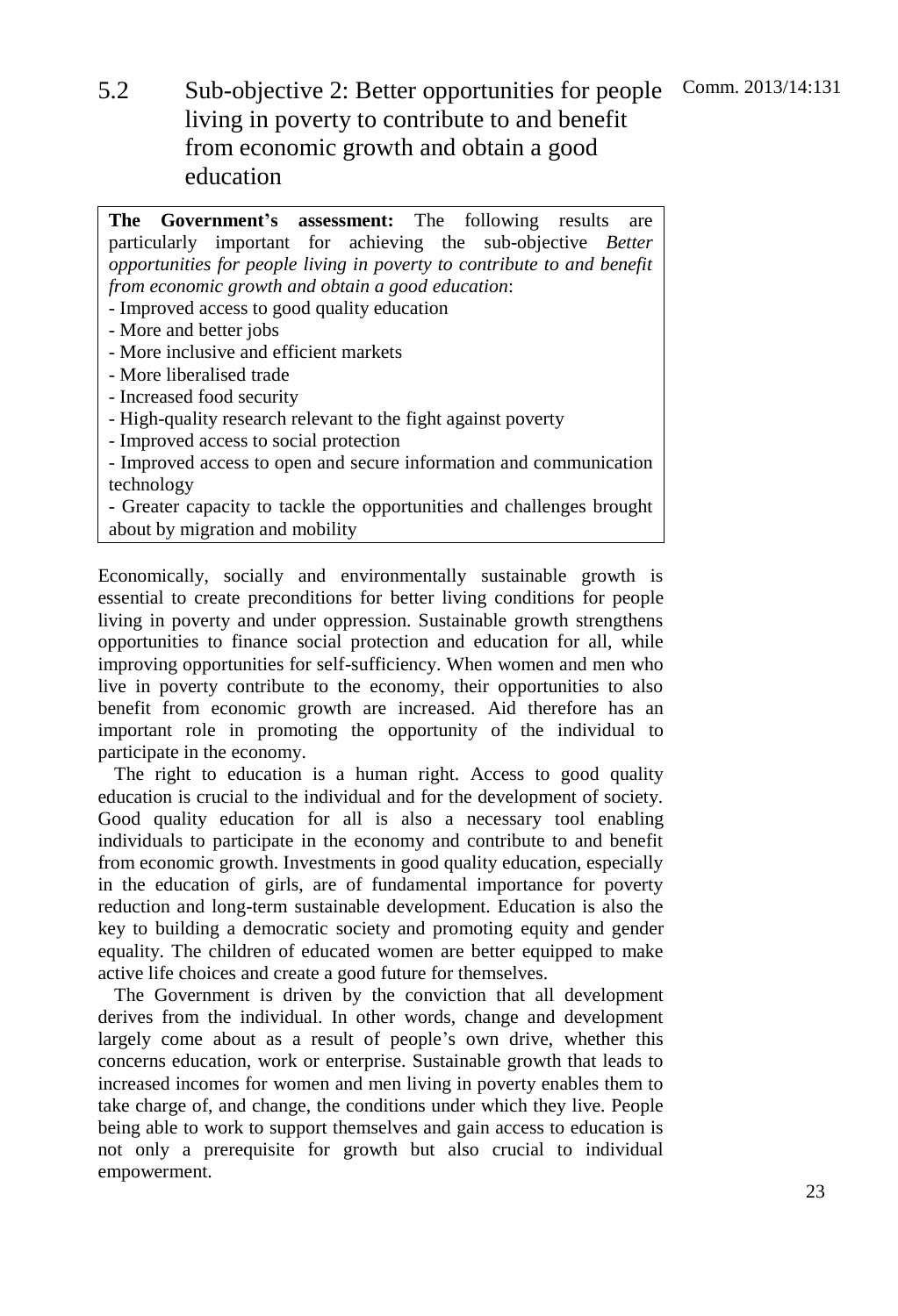Comm. 2013/14:131 There are a number of obstacles to the opportunities of people living in poverty to participate in the economy. Many children around the world, particularly girls, do not have access to good-quality, basic education, or leave school early. A lack of access to natural resources and nutritious food keeps people in poverty. In many low income countries, the increase in agricultural productivity has tailed off in recent decades. In poor countries, a large proportion of people work long days for low pay in difficult conditions. People who live in poverty also work to a larger extent in the informal economy, where working conditions are insecure and productivity is low. Local, national and international markets need to be more inclusive for people who live in poverty. There must be greater opportunities for people living in poverty to participate in the formal economy and benefit from growth. The majority of poor countries also have insufficient resources to meet the need for self-produced research, to tackle the problems and challenges that the country and its inhabitants face. Building up a domestic analysis and research capacity is part of a long-term sustainable path away from aid dependency. Research must therefore be seen as an integrated part of work to achieve results within all sub-objectives.

Macroeconomic stability, including the absence of high inflation and debt crises, is essential for economic growth, sound public finances and public investment, for example in infrastructure and in more productive jobs in the formal economy. Macroeconomic instability and weak government institutions make it harder for many poor countries to build up well-functioning tax systems.

It is clear that without sustainable economic growth, wider and longterm sustainable development is impossible. To contribute towards the overarching objective of aid, economic growth alone is not sufficient. It is also necessary that economic growth benefits the poorest. However, aid can only affect how economic resources are distributed in partner countries to a limited extent. The focus of Swedish aid must therefore be to improve the opportunities of people living in poverty to contribute to the economy and benefit from economic growth themselves.

#### **5.2.1 Improved access to good quality education**

Sweden's aid must be focused on ensuring that children living in poverty and in other vulnerable situations, particularly girls, are able to complete good-quality education without discrimination. Children and young people with disabilities often lack sufficient education, which contributes towards marginalisation and can lead to exclusion from the job market and to poverty. Sweden's aid must derive from a holistic approach to education systems, including the importance of good quality teacher training and further training, and promote access to good quality education at all levels of education and throughout people's lives. Education must be seen as an important part of the work to achieve all sub-objectives, not least sub-objective 1, and strengthen human rights. The importance of education for countries and people that find themselves in conflict and post-conflict situations must be particularly highlighted.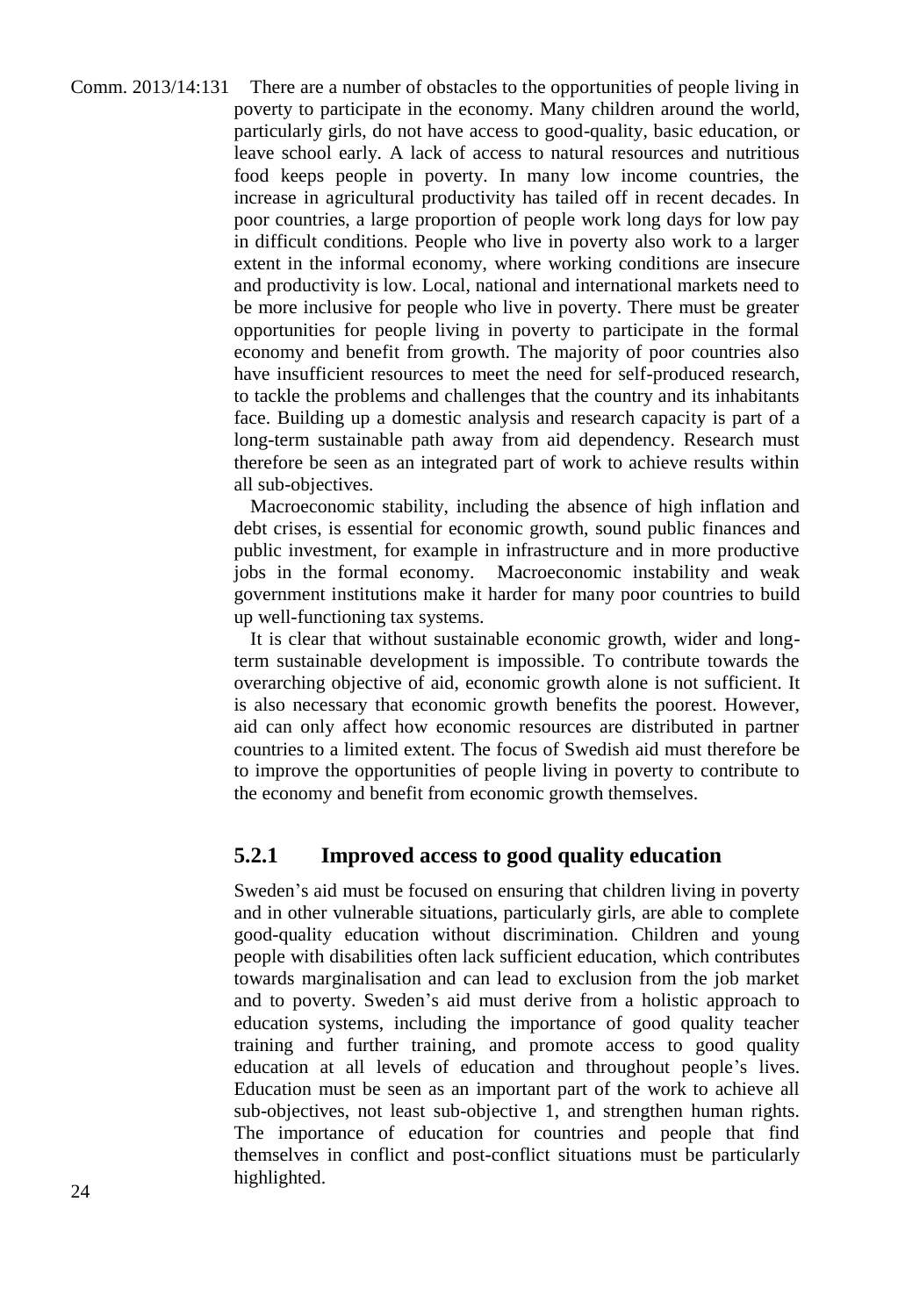The low level of education of women in general in low and middle- Comm. 2013/14:131 income countries can often be attributed to social norms and values which dictate that women and girls must take responsibility for unpaid labour in the home, including the care of children, the sick and the elderly. Swedish aid must therefore highlight and help to change such attitudes and also support opportunities for non-traditional education and career choices for girls and boys alike.

Higher education and vocational education are of great importance for a growing formal labour market and for increased productivity. There is currently a lack of relevant vocational training to match the demand in the job market and access to such education is not equitable, particularly for women. Today higher education is more important than ever in order to meet the new demands of the knowledge society. Sweden's aid must therefore encourage higher education and vocational training. It is particularly important to strengthen women's rights to education throughout their lifetime, such that they are able to obtain jobs or run companies.

#### **5.2.2 More and better jobs**

Increased supply of more productive jobs is the key to improved living conditions for people who live in poverty and for poor countries. For this reason, Swedish aid must contribute to improving the prerequisites for the private sector to create more and better jobs and to increase the level of employment and level of income among the groups often discriminated against or excluded from the labour market, for example women, young people and people with disabilities. Fundamental requirements in terms of health and safety and the work environment must be encouraged, as must the growth of functioning, democratic and independent employee and employer organisations. Segregated job markets and gender discrimination have a negative effect on productivity and thereby also on a country's economic growth. Excluding large proportions of the population from the job market is not only problematic from a rights perspective; it is also inefficient in economic terms. Swedish aid must therefore counter gender-discriminatory and gendersegregated job markets and promote equal access for women and men to employment under decent working conditions, including the possibility of combining family and paid employment in keeping with the ILO's Decent Work Agenda. The work that older people perform in caring for children and the sick is often of great importance in enabling other family members to work outside the home. Initiatives to increase employment are of particular importance in post-conflict situations, to improve the living conditions of vulnerable people and to prevent lapsing back into conflict.

Aid must promote entrepreneurship, innovation and a favourable business climate, partly by expanding services for business development, promoting financial systems that meet the needs of the self-employed and encouraging sustainable enterprise. It is particularly important to support women who are entrepreneurs and run their own businesses. Sweden must also highlight companies' responsibility for society and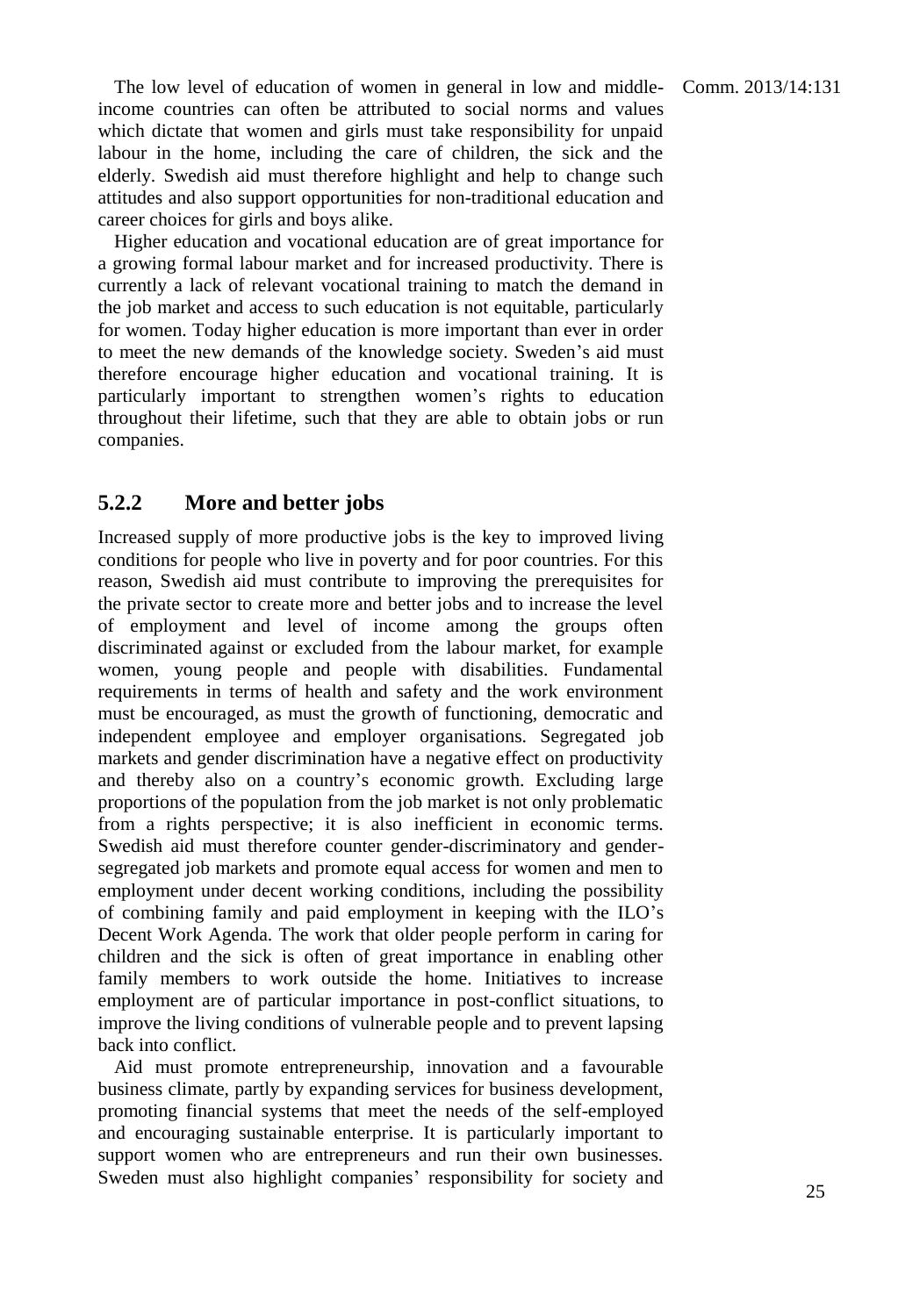Comm. 2013/14:131 sustainable development, for example, in line with international standards and principles, taking responsibility for human rights, signing up to principles of corporate social responsibility (CSR) and combatting tax avoidance.

> Swedish aid must particularly focus on sectors that are of direct relevance to the employment and income of people living in poverty and that contribute to the structural changes that promote inclusive, sustainable growth, including initiatives to increase the degree of value added in production, and diversification from sectors that produce raw materials to the manufacturing and services sectors. Aid must contribute towards formalising the informal economy, where this benefits individuals' opportunities to lift themselves out of poverty. Closer ties between the formal and informal economies and a formalisation of informal activities will be given priority.

#### **5.2.3 More inclusive and efficient markets**

For the private sector to be able to contribute to economic growth, more inclusive, open and effective markets which provide access to jobs, products, sales opportunities and financial services are required. This provides better opportunities for women and men to permanently lift themselves out of poverty. Secure ownership and rights of use to land are crucial to the opportunities of individuals and companies to invest. Infrastructure is needed to ensure that producers have access to markets and to link markets within any given country and with international markets. Deficient transport systems, complex regulations and corruption entail high costs. Developed financial markets are necessary if the private sector is to be able to gain access to capital and translate this into economic growth and more jobs.

Swedish aid must contribute to creating more inclusive, efficient markets, partly by supporting and building up functioning institutions, strengthening public systems for rights of ownership and by investing in infrastructure, particularly in poor and marginalised areas.

#### **5.2.4 More liberalised trade**

Trade contributes towards more efficient production and enables increased employment and economic growth in that the private sector is able to specialise and participate in local, regional and global value chains. This creates expanding markets for companies and improves access to intermediate goods and services.

Sweden must contribute towards the integration of poor countries both in international and regional markets, and being able to make use of increased opportunities for trade and more open markets. This includes support for building up institutions and strengthened capacity to negotiate on and implement international trade agreements, including for those countries forging closer ties with the EU and for the Southern Neighbourhood. For example goods must meet certain standards in order to be exported, for example. Inefficient trade facilitation procedures and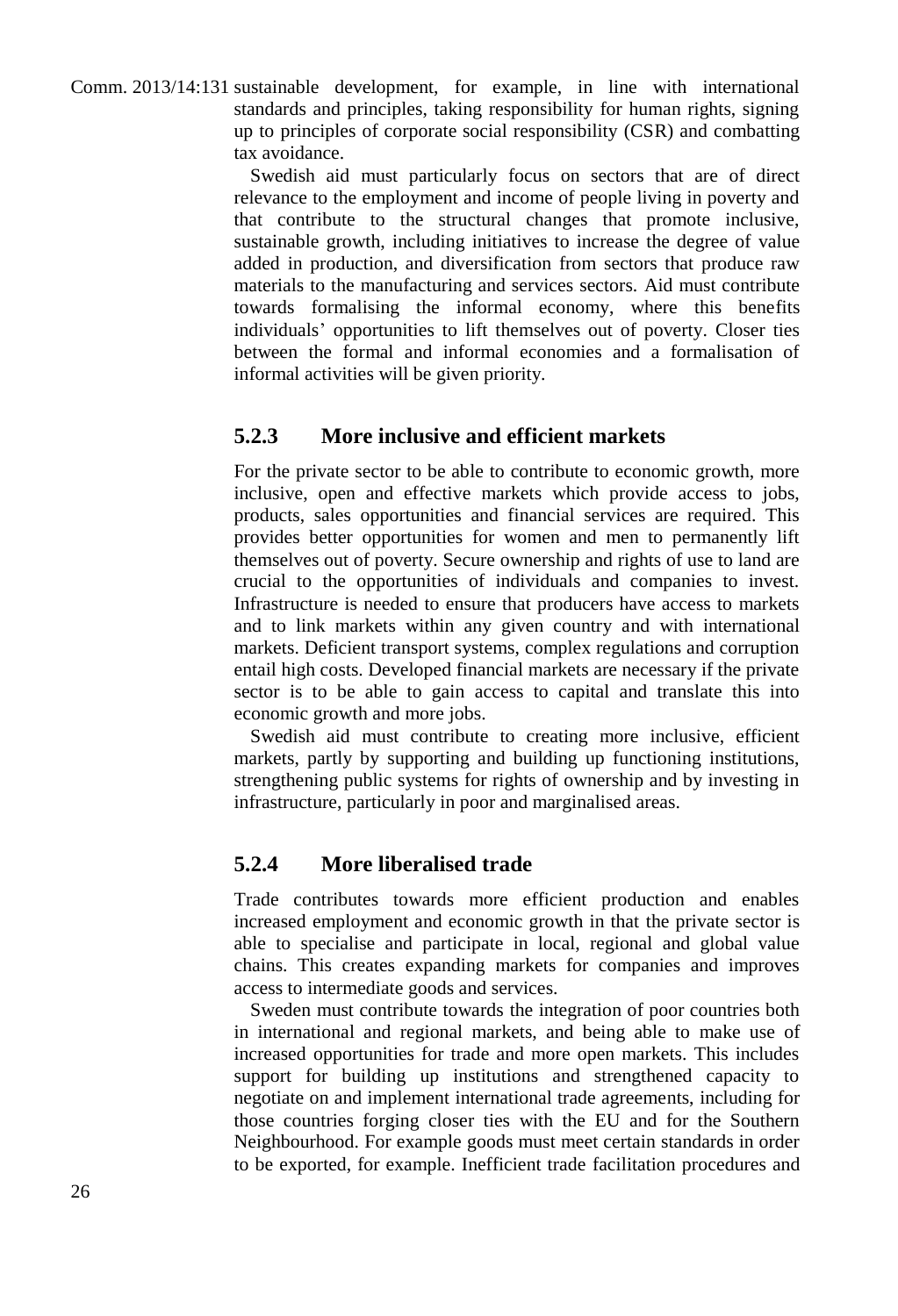high tariffs constitute barriers for low-income countries being able to Comm. 2013/14:131 benefit from the advantages of trade.

#### **5.2.5 Improved food security**

A sustainable increase in agricultural productivity is a prerequisite for achieving food security and thereby also sustainable economic development. Guaranteed access to nutritious and safe food is a right and a fundamental prerequisite for a decent life and the opportunity for people to contribute to the economy. Swedish aid must contribute towards agriculture in poor countries becoming more productive – partly to enable farmers themselves to earn a living and partly to create excess production for local, national, regional and international markets. Promoting more inclusive and efficient value chains for food is of great importance in enabling small producers to meet the growing demand for food. A reduction in waste of agricultural products between production and consumption also contributes towards food security.

Ensuring food security is a complex challenge in which hunger, malnutrition and food shortages often have many causes. Among them are poverty and weak infrastructure; a lack of land that can be cultivated, secure rights of ownership, capital and genetic resources such as seed and breeding animals; and inefficient and outdated farming methods. For people to produce food, they need to feel secure in their rights of ownership and rights of use of agricultural land, fishing resources and land for other investments. Women rarely have rights to the land they farm or full rights of determination over what they produce. Swedish aid must therefore contribute towards women having the same access as men to credit, technology, input goods and advice, as well as equal rights to land. This strengthens the role of women in agricultural production and their opportunities of making a living from this.

Local environmental degradation and global climate change pose major challenges to food security. The poorest groups are often particularly vulnerable to extreme events such as drought, flooding and outbreaks of animal diseases and plant pests. For this reason, Swedish aid must particularly prioritise strengthening the ability of smallholder farmers to withstand temporary shocks, as well as the ability to adapt to long-term change, such as global warming. These challenges also mean that increased agricultural production alone will not be sufficient to combat hunger and malnutrition. Swedish aid must therefore also contribute towards ensuring that increased food production reaches those who are hungry.

Because a large proportion of the people living in poverty live in rural areas and are economically active in agriculture, forestry and fishing, investments in rural areas and in these sectors are also of major importance for broader economic development. The assistance provided by Swedish aid to such investments may thereby be very effective for creating growth that reduces poverty. Swedish aid must facilitate investment for a sustainable increase in production and productivity in agriculture and forestry and for sustainable fishing. Continuous research and development as well as training and capacity building in the sector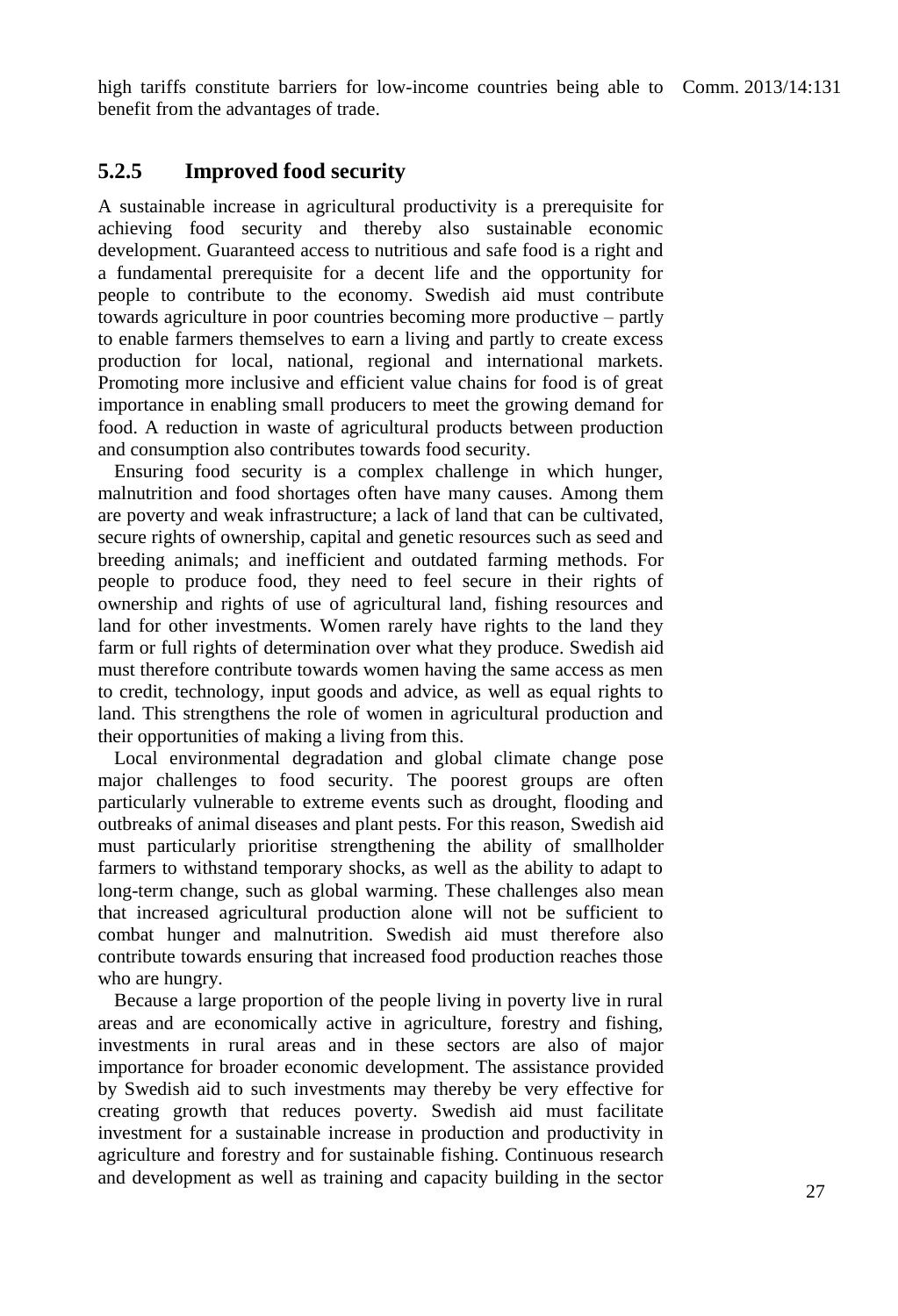Comm. 2013/14:131 are of great importance for food security. Sweden must also promote the use of clear guidelines and principles for responsible and sustainable investments that safeguard food security. In this way, investments will be better able to contribute towards broader economic development and food security without marginalising or unfairly treating vulnerable groups or local populations.

#### **5.2.6 High-quality research relevant to the fight against poverty**

High-quality research is important for countries' education and research systems and enables research collaborations in which researchers from partner countries increasingly gain an opportunity to work internationally in high-quality research. Research results can also be effective tools for poverty reduction, and for economic growth, innovation, democratisation and gender equality.

The majority of poor countries have insufficient production of their own research-based knowledge, including research related to needs and problems specific to that country. Swedish aid must therefore support the development of poor countries' research capacity and research policy. Aid must be designed such that poor countries gain an opportunity to carry out high-quality scientific research in the countries and regions that must themselves tackle the problems and challenges in question. This aid includes increasing the ability and the capacity of partner countries and regional research actors to establish and maintain sustainable structures and institutions for higher education, postgraduate education and research in scientifically strong research environments; participating in international research partnerships on equal terms; and safeguarding the values of research ethics, scientific independence and good scientific leadership. Swedish aid must also contribute to increasing opportunities to finance research through national and regional research councils. The aid must also contribute to strengthening the ability of countries to identify problem areas for research, formulate and implement research strategies, and publicise and spread research in which scientific quality has been assured. Sweden's wide-ranging experiences of building up research capacity in low-income countries and of research collaboration with these countries must be exploited.

To support research of relevance to the fight against poverty, Swedish aid must also contribute towards research, research collaboration and research networks at regional and international level, in which Swedish universities and researchers are also able to participate, and towards research results being made available to researchers and decision-makers in partner countries. Support for high-quality research can also promote the development of innovation systems in which collaboration between researchers, the business sector and society in general is reinforced, thereby increasing the opportunities to use research as a means of and a catalyst for development. Research support must also promote and improve access to Swedish expertise in development research to enable Sweden to contribute high-quality capacity building and research partnerships in the long term. Research-based knowledge is also an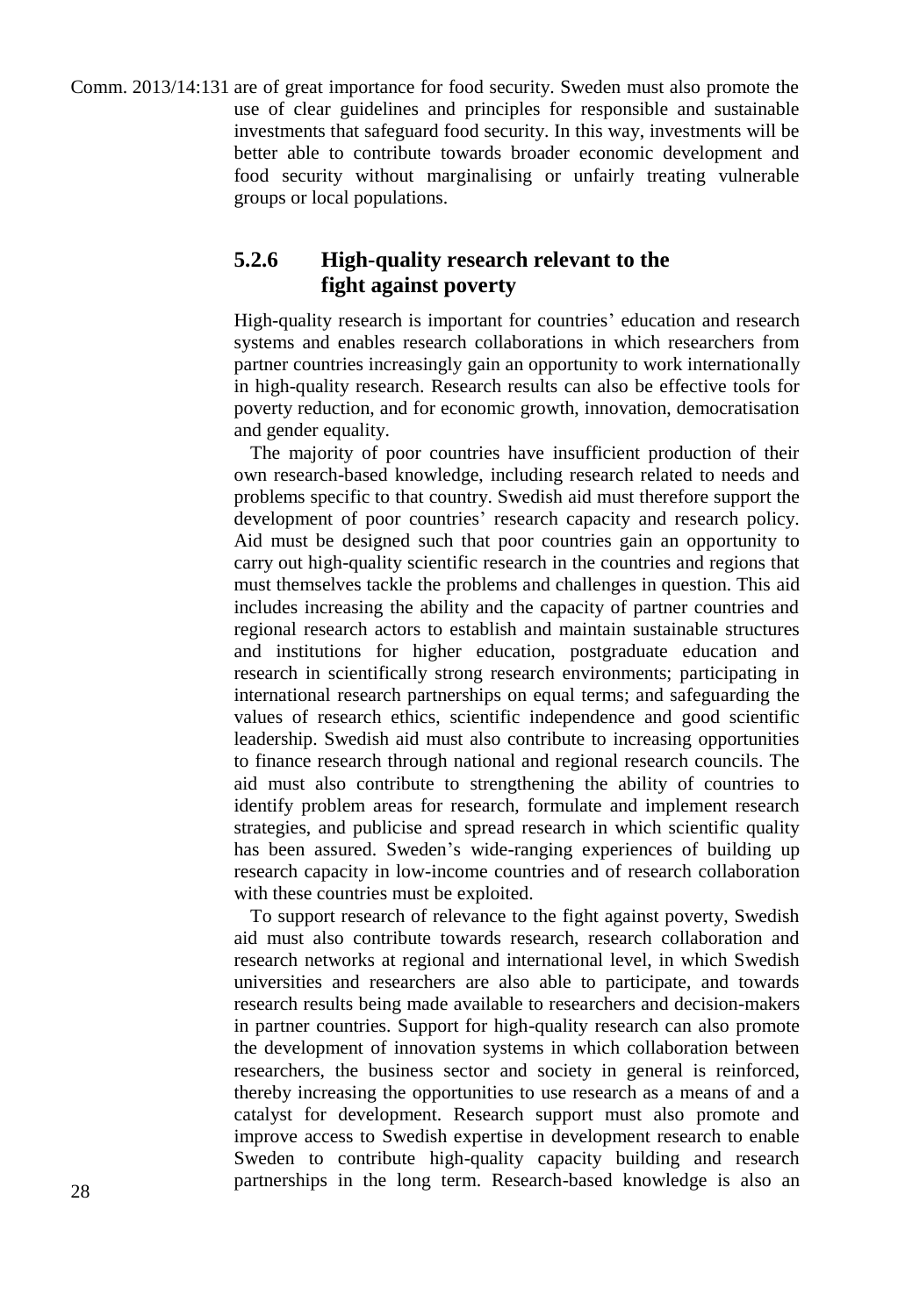important basis for making well-informed decisions in Swedish aid as a Comm. 2013/14:131 whole. Synergies between these different research-oriented operations in aid, and between research support and other aid, must be exploited.

#### **5.2.7 Improved access to social protection**

Social protection is a human right and a tool for ensuring that people have the opportunity to reach their full potential. Social protection contributes towards greater participation in the workforce in poor countries, so helping to reduce and prevent poverty, inequality, social exclusion and human vulnerability. It is particularly important for children, women and vulnerable groups. Furthermore, social protection is an investment in people that gives them opportunities to adapt to changed economic conditions and changes in the job market. Sustainable social protection systems contribute towards the transition to formal work, and investments in social protection systems facilitate greater productivity. Basic social protection thus plays a crucial role in economic and social development.

The Government considers that support for developing and expanding basic social protection in countries in which it is deficient or lacking altogether is an effective way of contributing towards economic and social development and giving people better opportunities to shape their own lives.

#### **5.2.8 Improved access to open and secure ICT**

Global digitalisation contributes towards economic growth and gives people living in poverty access to information, knowledge and opportunities to influence the situation themselves. Access to an open and free internet plays an important role in creating economic growth, contributing towards the development of open, innovative and resilient social structures. The broader use of information and communications technologies (ICTs) plays an increasingly important role entrepreneurship, research, job creation and combatting poverty. At the same time, large proportions of the global population remain excluded from the global information society.

Swedish aid must help to reduce the digital divide by improving the access to and use of open and secure ICTs for people living in poverty – especially women and young people. It must contribute to boosting the capacity of low and middle-income countries in terms of infrastructure, institutions and security in the field of ICTs.

#### **5.2.9 Greater capacity to tackle the opportunities and challenges brought about by migration and mobility**

For many families in low and middle-income countries, migration is an opportunity to increase the income of the whole family through the migrant sending home money, known as remittances. Remittances also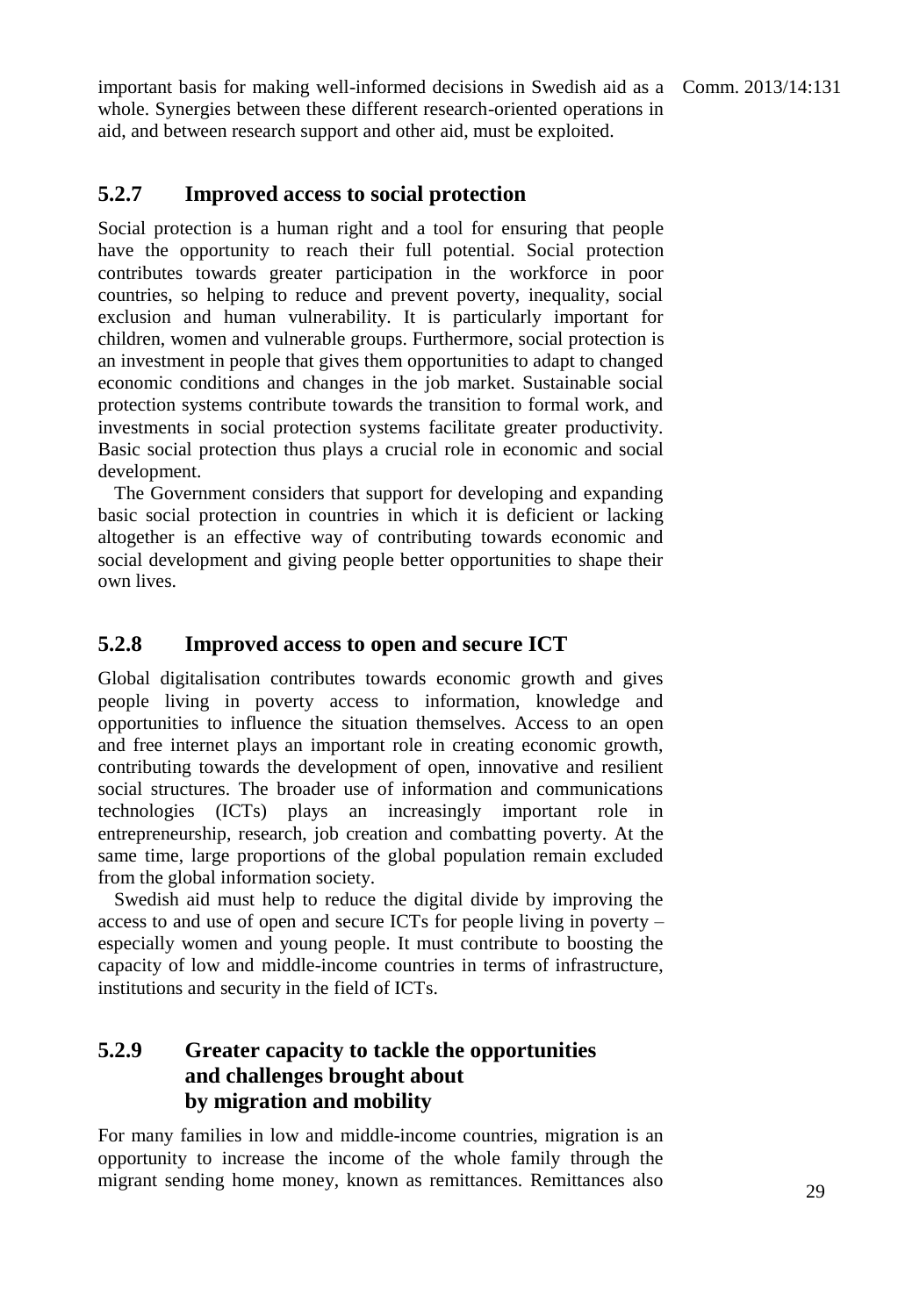Comm. 2013/14:131 enable investments in education, health and housing. While migration can mean a brain drain from sectors central to society, such as health and education, circular migration contributes towards expertise being fed back. Women's opportunities to obtain gainful employment can increase through migration, both within the original country and outside its borders. The migration experience can also strengthen women's autonomy, particularly when it brings greater economic opportunities or education.

> To make the most of the dynamic force of migration, Swedish aid must help to strengthen the capacity of low and middle-income countries and of individuals to benefit from the opportunities of migration and handle the challenges that migration and mobility bring with them. It is particularly important to help to ensure that the expertise of returning migrants is made use of and to boost the capacity of diaspora groups to act as a bridge for trade and investment.

# 5.3 Sub-objective 3: A better environment, limited climate impact and greater resilience to environmental impact, climate change and natural disasters

**The Government's assessment:** The following results are particularly important for achieving the sub-objective *A better environment, limited climate impact and greater resilience to environmental impact, climate change and natural disasters*:

- Greater resilience to environmental impact, climate change and natural disasters, and a reduced environment and climate impact

- Strengthened institutional capacity in environmental management and environmental institutions

- Sustainable cities

- Improved access to sustainable energy sources

- Sustainable management of ecosystems and sustainable use of ecosystem services

Contributing towards good environmental conditions, the sustainable use of natural resources, limited climate impact and greater resilience to climate change and natural disasters increases the opportunities for longterm sustainable development and thereby of achieving the overarching objective of Swedish aid. Development that is sustainable in terms of the environment and climate also helps to meet the needs people living in poverty have for food, energy, clean water, good sanitation and clean air.

Changes in the environment and the climate have the greatest impact on people in poverty, people whose resilience to such changes is very weak. People living in poverty in slums or in remote rural areas are particularly vulnerable, and women and children are often the hardest hit. Furthermore, the effects of climate change increase the vulnerability of people living in poverty and are already affecting their development potential and livelihoods today.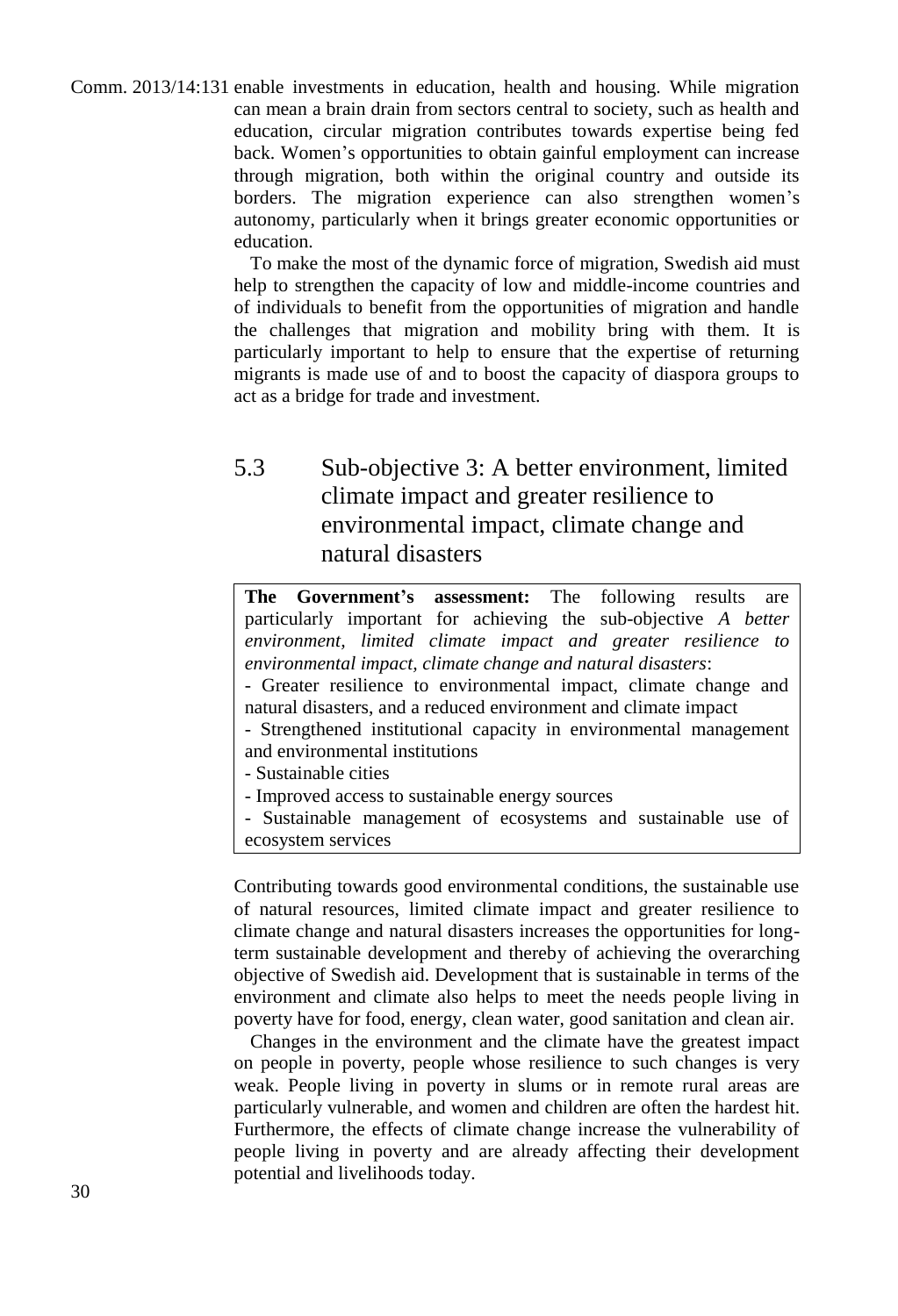To avoid dangerous climate change, all countries and societies need to Comm. 2013/14:131 switch to carbon-efficient, sustainable economic development that simultaneously promotes development opportunities and the fight against poverty. For this reason, Sweden should encourage the use of economic instruments that promote both investment in energy-efficient and green technology by the public and the private sector, and sustainable consumption and production patterns.

International tools and mechanisms need to be further developed to be effective and to be able to tackle global environmental problems, climate change, natural disasters and, not least, their impact on the living conditions of people living in poverty and poor countries. Here knowledge based on research and science plays an important role.

Weak institutions, ineffective legislation, unclear accountability, corruption, a lack of public access and participation, breaches of laws and other regulations, as well as a lack of transparency, accountability, embedded support and knowledge further exacerbate the situation. This leads to a lack of implementation of and compliance with measures to protect people and the environment. The absence of efficient management systems and resources has led, among other things, to the undermining of important ecosystem services and an inability to guarantee access to important natural resources and biological diversity.

#### **5.3.1 Greater resilience to environmental impact, climate change and natural disasters, and a reduced environment and climate impact**

The climate problem needs to be tackled from several different angles simultaneously. Preventive measures are required in the form of emission limits, adaptation and disaster risk reduction. Reductions in emissions will see future damage reduced or completely eradicated, and thereby a reduced need for adaptation measures. Here Swedish aid can play an important role. Adaptation measures are required in areas such as water supply, fishing, agriculture and forestry, health, infrastructure, energy, industry and urban development. Measures that reduce the risk of disasters must be put in place to reduce the negative effects of natural disasters on human life, social structures and the environment. Measures must be implemented under the leadership of national and local authorities, with local organisations, private businesses and civil society organisations as important actors. Sweden shall act to strengthen partner countries' ownership and encourage the integration of environmental and climate aspects, including disaster risk reduction, into their frameworks for development planning and monitoring, as well as into poverty reduction strategies, national budgets and statistics.

An important starting point in designing Swedish aid initiatives is a thorough consideration of development potential versus the risks of negative environmental impact.

To achieve results, Swedish aid must be focused on preventive measures and greater resilience on the part of people as well as societies, to serious adverse effects of natural disasters, including environmental and climate-related disasters. Consideration must also be given to the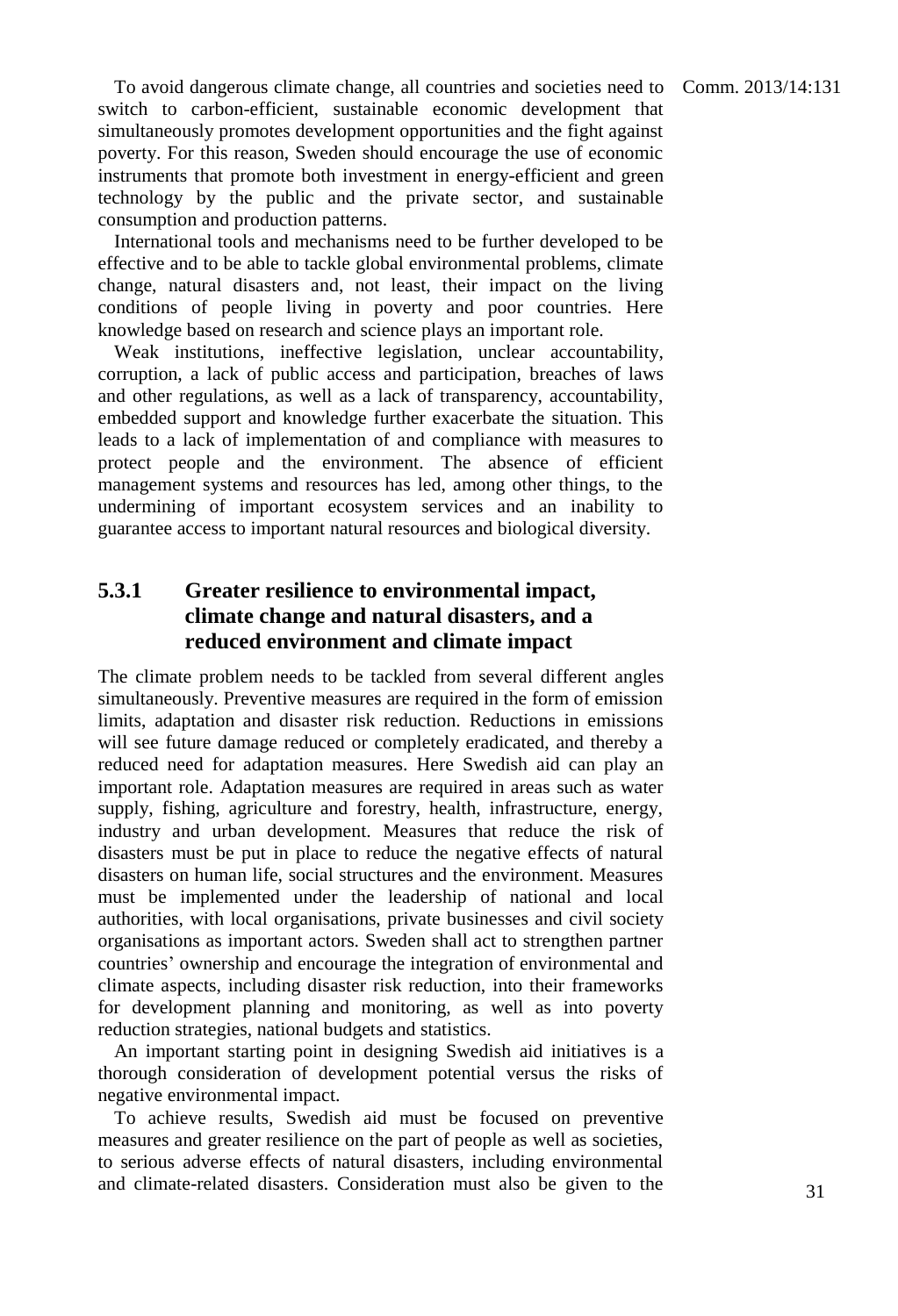Comm. 2013/14:131 environmental and climate aspects in a short-term and a long-term perspective. In line with international principles, a disaster risk reduction approach must be applied in designing aid, and disaster risk reduction initiatives must be prioritised and seen as an integrated part of long-term aid, as a complement to humanitarian aid.

> The funding requirements are significant and increasing, not least regarding funding for adapting to the effects of climate change. Sweden should therefore support different risk reduction instruments, e.g. in the form of guarantees.

#### **5.3.2 Strengthened institutional capacity in environmental management and environmental institutions**

By cooperating with different actors, Sweden shall support capacity building, including the development of legislation and tools for monitoring, supervision and enforcement within institutions and among democratically elected assemblies and political actors. The capacity of different actors for national cooperation must be strengthened. This must be done with respect for local knowledge. Initiatives must support and encourage countries' abilities to live up to the goals of multilateral agreements, such as the environmental conventions. Strengthened institutional capacity can also contribute towards greater resilience to climate change, environmental impact and natural disasters.

Sweden shall promote integrated water resources management that contributes to people in poverty and marginalised groups being able to participate and hold the authorities to account in planning, decisionmaking and implementation. This applies in particular to women, who often play a central role in water supply at the local level and for household needs. Shared management of cross-border water resources, is particularly important, and can promote regional integration, so contributing towards less tension and conflict. Furthermore, Sweden should contribute towards climate aspects being included in social planning and water resource issues in national adaptation programmes.

Adaptation to the EU's environmental standards involves important but often expensive requirements for those countries wishing to forge closer ties with the EU. However, investments offer major environmental gains and so contribute in several ways to improvements, including energy efficiency.

Sweden must also strengthen countries' ability to phase out and deal with hazardous substances and other dangerous chemicals. This will improve people's health and protect ecosystem services.

#### **5.3.3 Sustainable cities**

Sweden shall contribute to strengthening the economic development, risk management and poverty reduction of cities. This can be achieved by promoting efficient and green resource use as well as new technology, recycling, safe chemicals management and resource-efficient use of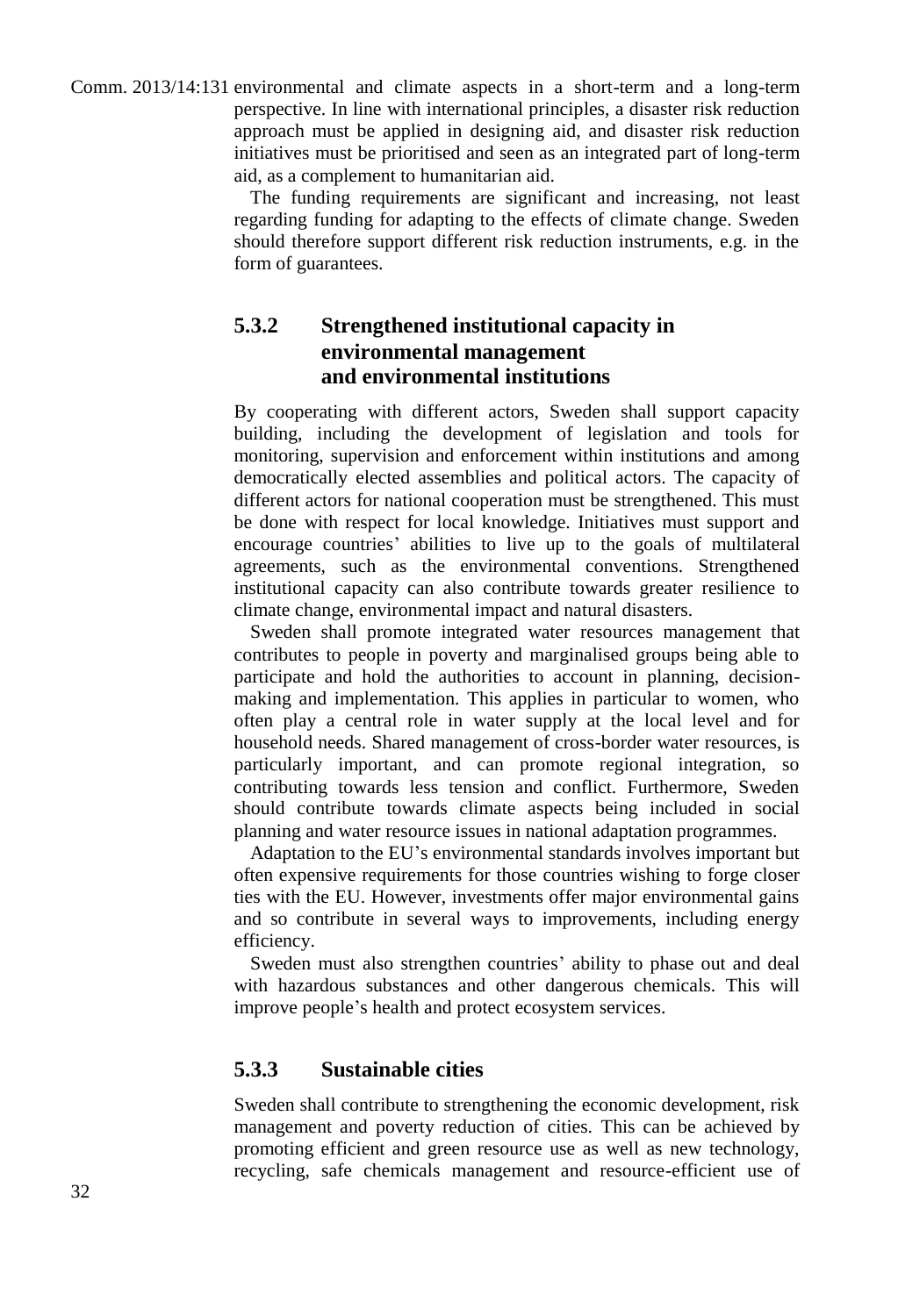water, and by strengthened capacity for integrated urban planning and Comm. 2013/14:131 sustainable urban development based on the needs and participation of poor urban populations and with the involvement of the business sector.

#### **5.3.4 Improved access to sustainable energy sources**

Sweden will seek to ensure that people living in poverty gain greater access to energy. As part of this, Sweden will also strive to increase the proportion of renewable energy in countries' energy systems and increase energy efficiency and the use of technology that reduces carbon dioxide emissions. Sweden should also encourage a policy dialogue with partner countries that seeks to reduce any subsidies of fossil fuels. Aid should be designed so as to enhance the capability and capacity of countries to utilise the means and opportunities made available to them, including financial resources, technology transfer and environmental investments, to promote sustainable economic development and poverty reduction.

#### **5.3.5 Sustainable management of ecosystems and sustainable use of ecosystem services**

The world's ecosystems and their services, such as clean water, food and energy, must be protected. Resilient ecosystems and biodiversity preserve future development opportunities and combat and mitigate natural disasters such as floods, land degradation and drought. To secure ecosystem services in the long term, initiatives geared towards the underlying causes of their depletion are important.

The opportunities of people living in poverty to sustainably make use of natural resources, e.g. water (including sea and fishing resources) land and biodiversity, must be reinforced.

Sweden must also support development towards more productive and resource efficient agriculture, forestry and fishing systems. This will contribute to the sustainable use of ecosystem services, decrease greenhouse gas emissions, reduce deforestation, improve incomes, increase employment and improve the health of rural populations. The sea and many freshwater resources cross national boundaries. Management is often far too weak. Rules and institutions need to be established and strengthened in collaboration with national and regional actors.

The ownership and rights of use to land, sea and water resources of those involved in farming, forestry and fishing, especially women, shall be supported. This can be achieved by supporting tougher legislation and its application. Sweden shall also contribute to regional cooperation on the management, protection and sustainable use of sea and freshwater resources,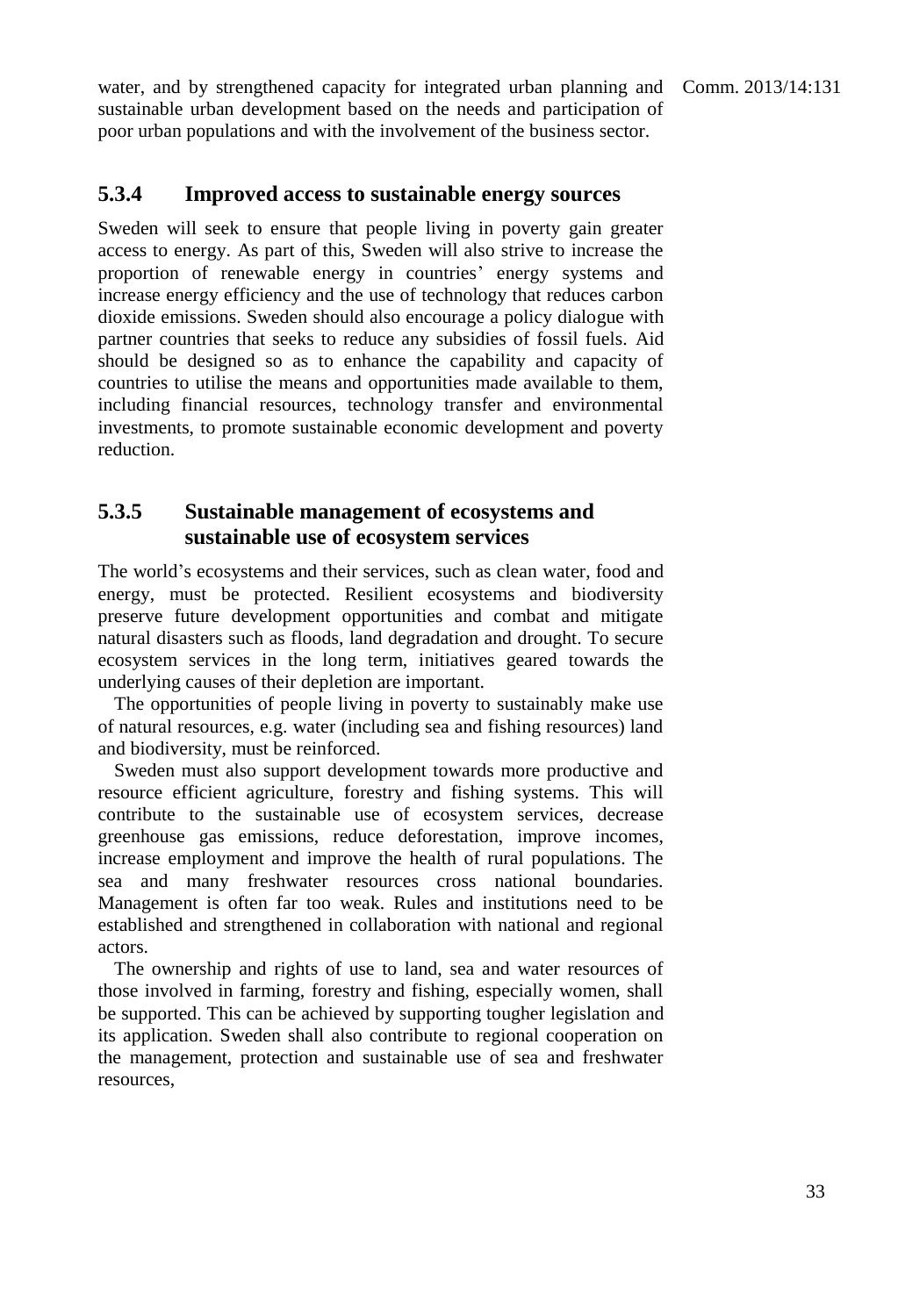**The Government's assessment:** The following results are particularly important for achieving the sub-objective *Improved basic health*:

- Improved access to sexual and reproductive health and rights and reduced vulnerability to HIV and AIDS.

- Improved survival and healthier lives, with a focus on for women and children

- Improved access to clean water and basic sanitation

Good health is a fundamental prerequisite for people's opportunities to achieve their full potential and to reduce poverty. Investments in health enable greater productivity and are an investment in the development of society as a whole. In addition, having the best possible health, including necessary health care, food, water, clean air, sanitation, hygiene and medicines, is a human right. Improved health is also a result of work under other sub-objectives.

The right to decide and exercise control over one's own body, sexuality and reproduction is fundamental for all people. Previous ground gained for women's and girls' rights is encountering resistance, however – not least in terms of their autonomy, sexual and reproductive health and rights, and full enjoyment of human rights. HIV and AIDS continue to constitute major challenges. Complications in conjunction with pregnancy and childbirth are still the most common cause of death among girls aged 15–19 in countries where aid operates.

There are still major deficiencies in terms of access to essential health care for women and children. Child mortality and maternal mortality remain high in many low-income countries. Access to and the quality of primary health care and maternal health care need to be improved. Access to well-trained staff, medicines and vaccines, and adequate financing are crucial factors in the development of health systems that are sustainable in the long-term.

Ill-health of people living in poverty also derives from the fact that they live with poor hygiene and insufficient access to important factors such as nutritious food, clean water, clean air, good sanitation, and good education, and the fact that they live in environments where violence is common and the risk of injury is high. Emissions hazardous to health such as those caused by exposure to open fires and traditional cook stoves risk causing ill-health and death. This often affects children and women to a particularly high extent. There are also marked inequalities within individual countries regarding people's health.

Poor access to clean water and improved sanitation facilities is a major problem with many negative consequences, particularly for women's health, education, family relationships and time. Children who do not have access to clean water and good sanitation are more frequently ill, which has an impact on their school attendance. Being unable to safely visit the toilet is not only a serious health risk, but also humiliating and a breach of privacy. For women and girls in particular, not having access to good sanitation facilities is a major problem.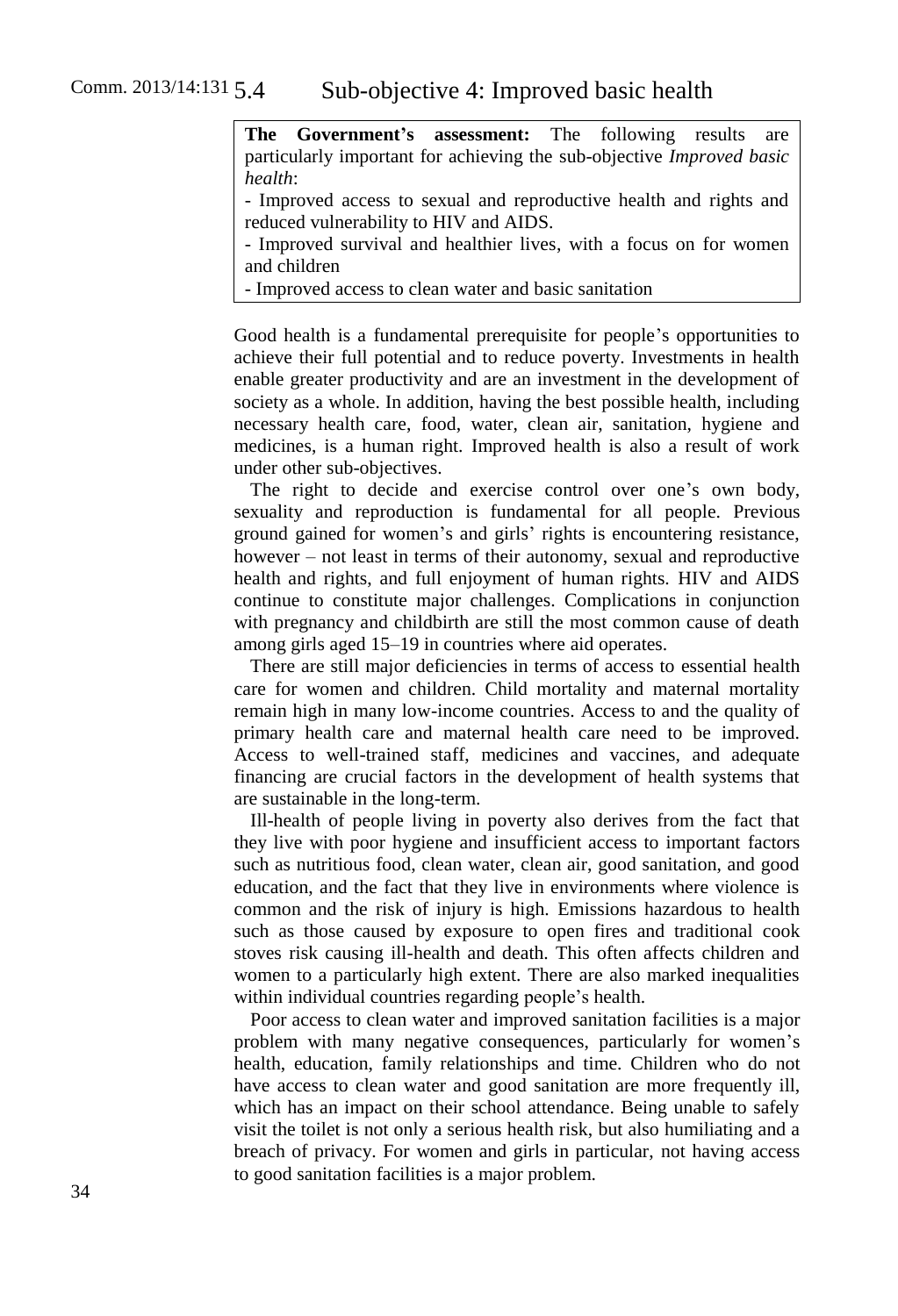The greatest vulnerabilities, the worst levels of ill-health and the Comm. 2013/14:131 greatest needs are often found in countries affected by conflict. Maternal mortality continues to be high. In these countries there are clear links between long-term health aid and humanitarian assistance focused on health aspects.

Swedish engagements in the field of health shall be designed so that they contribute towards more effective health systems that deliver effective and integrated health care, clearly prioritising the most vulnerable people.

#### **5.4.1 Improved access to sexual and reproductive health and rights and reduced vulnerability to HIV and AIDS**

The primary point of departure for Sweden's work to promote sexual and reproductive health and rights (SRHR) is comprised of international agreements and commitments, e.g. those contained in the declarations and action programmes from the UN International Conference on Population and Development in Cairo in 1994, and the UN World Conference on Women in Beijing in 1995. Priority is to be given to increasing women's, men's and young people's access to information and education about sex and relationships, safe and legal abortions, contraception, sexually transmitted infections (STIs), and HIV and AIDS. Young people's needs and perspectives must be highlighted, as must work on primary prevention and behaviour issues.

In many places in the world, above all in poor parts of the world, the sexual and reproductive health and rights of women, and lesbian, gay, bisexual and transsexual (LGBT) persons are infringed upon. Improving this situation is a priority for Sweden.

Many of the world's maternal deaths can be prevented and women's lives can be saved. Swedish aid shall be focused on increasing access to trained staff, particularly midwives; on adequate maternal care in conjunction with pregnancy and labour; and on improving women's access to contraception and safe, legal abortions.

The government recognises that a long-term and broad approach is necessary to slow the spread of HIV. Effective initiatives to prevent HIV, increase access to antiretroviral drugs and alleviate the long-term effects demand that measures are adapted to the local context and to the conditions of the specific target group.

Overall this work shall be characterised by the requirement of greater respect for human rights and increased gender equality. This is partly to reduce the incidence of stigmatisation and discrimination. Predominantly, the work must be focused on promoting greater rights and better conditions and opportunities for women and girls and young people, while also highlighting the perspective, needs and responsibilities of boys and men.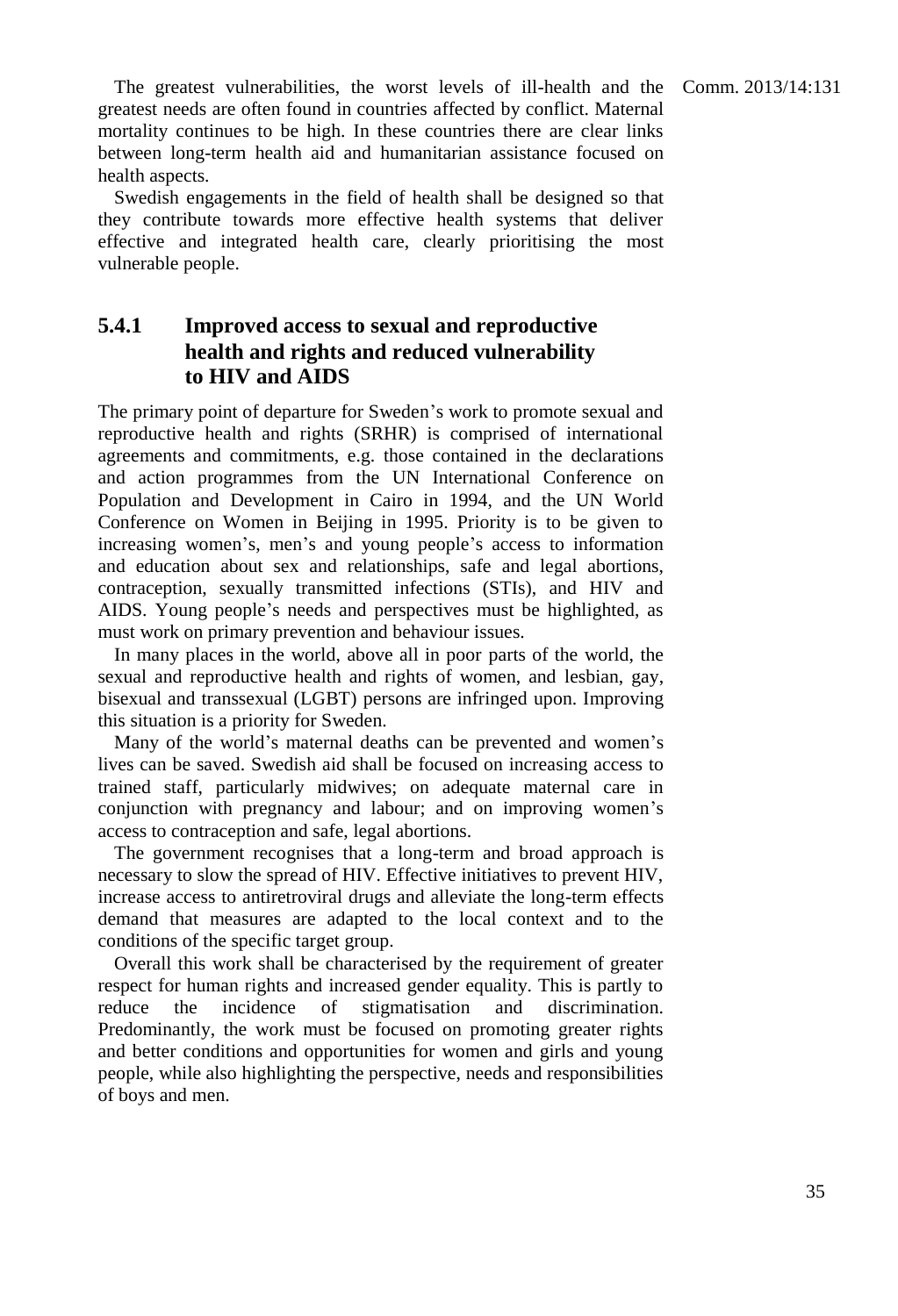#### **5.4.2 Improved survival and healthier lives primarily for women and children**

Greater access to equitable essential health care with a particular focus on those with the greatest needs is crucial. Access to rapid diagnosis, vaccines and drugs, as well as the rational use of antibiotics is central to long-term work on improved survival and healthy lives. Similarly, it is appropriate to contribute towards a lower incidence of and death from illnesses such as AIDS, malaria and tuberculosis, and to reduced exposure to hazardous substances.

Reducing child mortality is linked to several different factors; access to healthcare in conjunction with birth, the prevention and treatment of childhood illnesses, improved diet, reduced violence, vaccination, water and sanitation are crucial. Initiatives to reduce maternal mortality can thus also help to save children's lives.

The demographic changes seen in low and middle-income countries mean that basic healthcare will also need to be focused on preventing non-communicable diseases. This requires collaboration with other sectors.

Swedish aid must take into account the opportunities for elderly people and people with disabilities to live healthy lives, free from violence and discrimination, and contribute to social development.

#### **5.4.3 Improved access to clean water and basic sanitation**

Clean water and sanitation are essential to a decent life and are a fundamental cornerstone of the fight against poverty. Clean water is crucial to life. Improved access to clean water and basic sanitation are therefore vital. It is particularly important to improve access to water and sanitation in the slums of cities, for example by providing financial support for functioning toilets and hydrants. Functioning local, national and regional water resources management combined with legislation and work initiated by institutions can contribute towards increasing access to clean water and sustainable sanitation for people living in poverty.

# 5.5 Sub-objective 5: Safeguarding human security and freedom from violence

**The Government's assessment:** The following results are particularly important for achieving the sub-objective *Safeguarding human security and freedom from violence*:

- Reduced vulnerability to conflict and for re-lapse into conflict

- Greater human security in conflict and post-conflict situations

- A reduction in gender-based violence

Safeguarding human security and freedom from violence seeks to combat both poverty and oppression. Human security puts the security of people before the security of states. For individual people, this means the right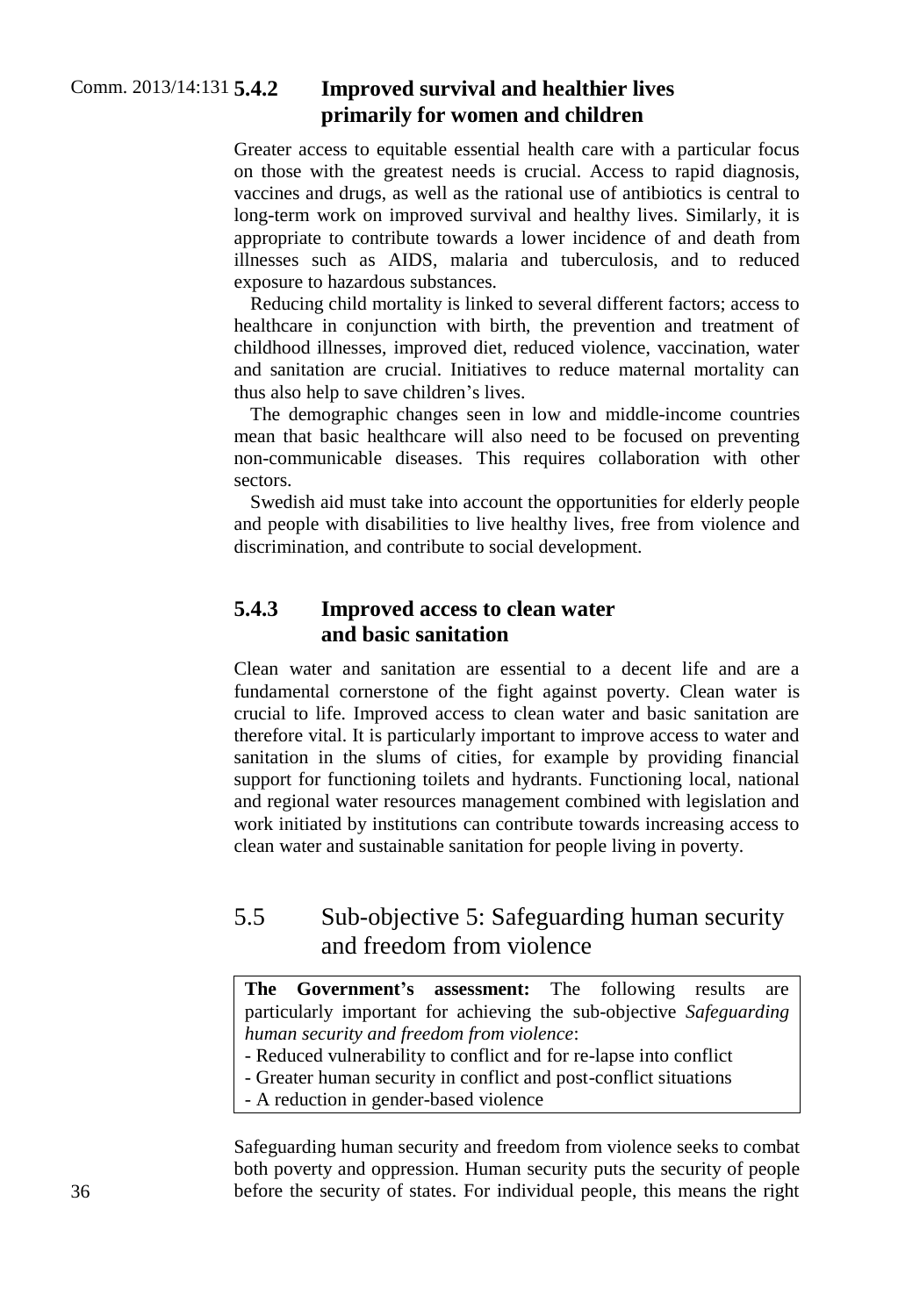to live a life free from violence and from the threat of violence  $-$  Comm. 2013/14:131 political, criminal, economic, social or gender-based. Freedom from violence is a fundamental prerequisite for other freedoms and rights and

Violence and armed conflict pose one of the greatest obstacles to combatting poverty. It is largely countries in conflict and post-conflict situations that tend to be the least developed, poorest and most vulnerable. In such countries it is harder for people living in poverty to have their basic needs met and to enjoy their freedoms and rights.

is a necessary foundation for development.

If societies fail to resolve conflicts by peaceful means, there is a risk of armed violence. The causes of conflicts differ, but may concern issues of land ownership, the distribution of income from natural resources, or crimes against fundamental human rights, linked, for example, to religious or ethnic identity. Factors such as lack of water and climate change can contribute towards increased instability or conflict. The cost of violence is huge. Besides the loss of human life and suffering, armed conflict and large-scale violence often set economic development back several decades. One reason for this is that violence destroys relationships of trust – between states and citizens, between social groups and people – that are necessary for development.

Once a community has fallen into a spiral of conflict or violence, it is hard to break out of it. In post-conflict situations, re-lapse into armed conflict is perhaps the most serious obstacle to development and combatting poverty.

Violence is the ultimate form of oppression. All forms of violence against women and girls in war and in peacetime have a negative impact on them and on society. Violence limits women's opportunities to actively contribute towards societal development. Children's right to protection from violence must be guaranteed for them to achieve their full potential.

Swedish aid must therefore contribute to the efforts and capacities of societies and people to prevent, reduce and handle conflict peacefully – and to manage the consequences of violence and assault. Swedish aid must be focused on protecting the safety and freedom from violence of vulnerable people and people living in poverty. Swedish aid must also be focused on reducing all forms of gender-based violence. After a conflict, peacebuilding and statebuilding, including reconciliation, are central.

#### **5.5.1 Reduced vulnerability to conflict and lapsing back into conflict**

A society's vulnerability to armed conflict is intimately linked to its ability to cope with differences of opinion without them turning into violence. To reduce vulnerability it is essential to work with the causes of conflict in each given situation. Since these causes vary from case to case and over time, the conflict analysis, underlying Swedish support, needs to be continuously updated. Potential differences in the situations faced by groups should be clearly reflected. Flexibility, preparedness and a conflict-sensitive approach are needed in order to provide the right support at the right time.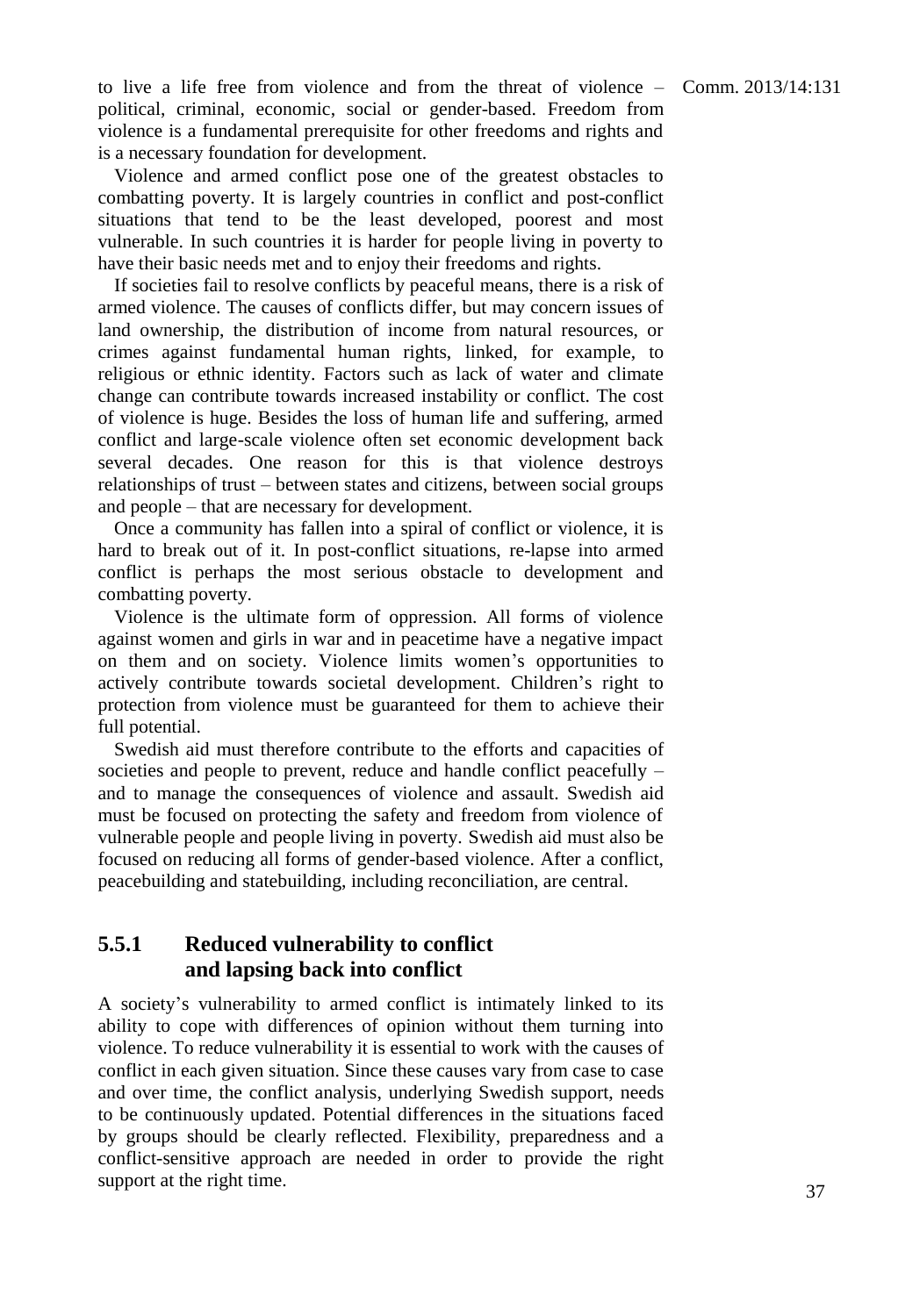Comm. 2013/14:131 Sweden must support inclusive dialogue on conflict prevention, other forms of peaceful conflict management, building trust and reconciliation. Aid may consist of capacity building of actors or institutions involved in political processes. To attain lasting peace, all stakeholders must be included. The active participation of women in all phases of the conflict cycle is fundamental. Civil society also plays an important role.

> Aid to strengthen justice can also address conflict-related issues. For this reason, Sweden contributes towards initiatives concerning transitional justice, combatting impunity, reforming the justice sector and dispute resolution, or other support to strengthen the rule of law.

> Support to increase democratic control and oversight of the security sector, security sector reform (SSR), is an important component in reducing vulnerability to armed conflict and re-lapse into armed conflict.

> Support to peace dividends may also be needed. This means that Sweden contributes towards initiatives that involve tangible, positive changes for the parties involved in the conflict and for the people and communities affected, as a direct result of peace.

> Sweden also contributes civil experts in conflict prevention initiatives and crisis management initiatives as well as initiatives in the field of justice and security sector reform.

#### **5.5.2 Greater human security in conflict and post-conflict situations**

Conflict and post-conflict situations are often characterised by violence and attacks on civilians. Women and girls are particularly vulnerable. Women's security is based on women being guaranteed full and equal influence in efforts to prevent, tackle and resolve conflicts and manage post-conflict situations. Swedish aid must therefore contribute towards this and give women and girls special protection, particularly through initiatives to strengthen compliance with UN Security Council Resolutions 1325 and 1820 on women, peace and security and their follow-up resolutions.

Security risks for the civilian population may also be linked to disarmament, demobilisation and reintegration (DDR) of former combatants and the presence of mines and weapons. DDR can include initiatives supporting the transformation of armed groups into political actors. It is also very important that Sweden's support for DDR is adapted to former child soldiers and women. Initiatives are introduced for dealing with mines, in line with Sweden's undertakings under international law, and to support the work against the irresponsible and illegal spread of small arms and light weapons.

People's security in the longer term depends on ensuring a functioning security sector. Military or police officers who use violence, threats or otherwise exploit their position of power against the population are a cause of insecurity and a threat to democracy and the rule of law.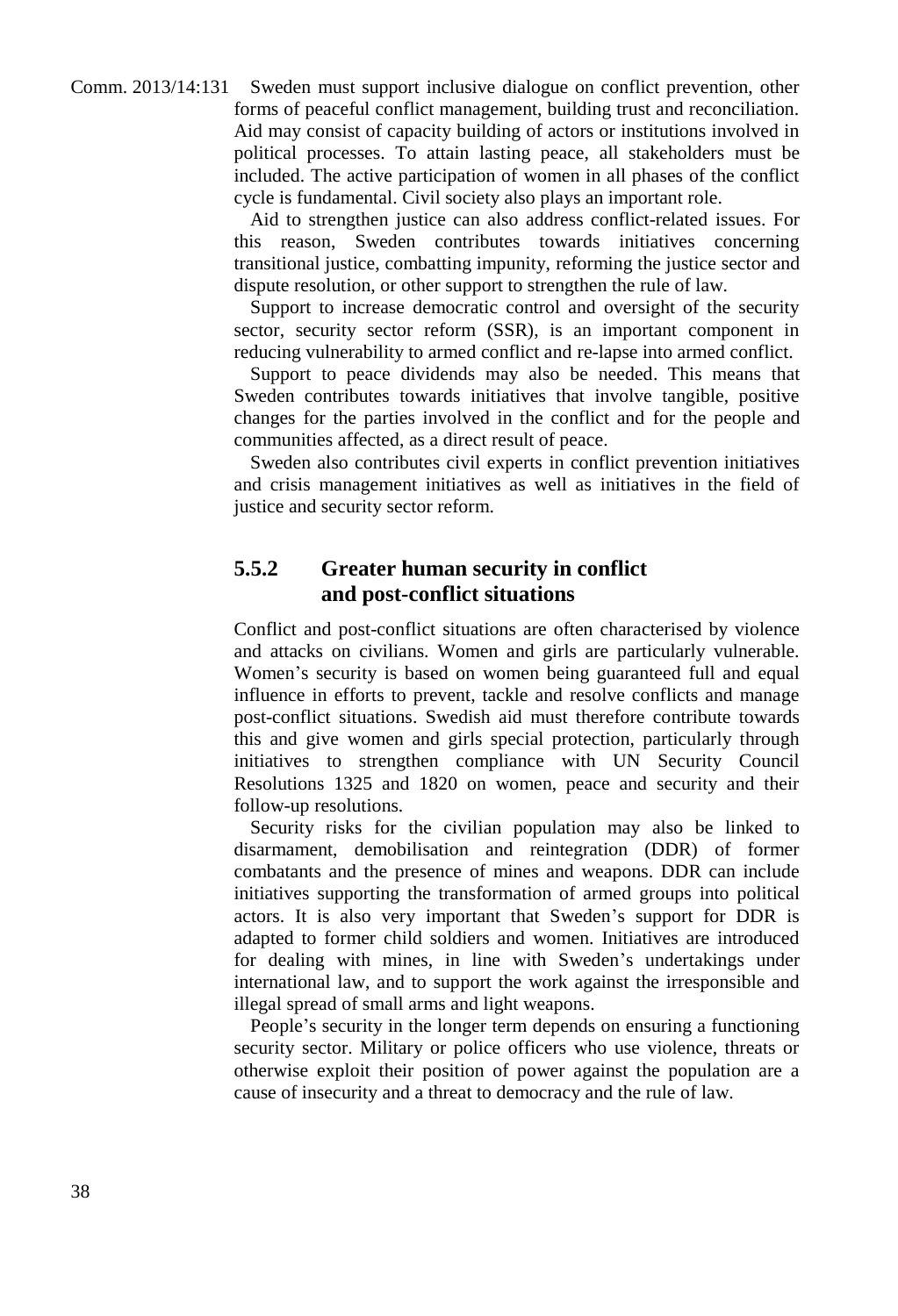#### **5.5.3 A reduction in gender-based violence**

Gender-based violence in all its forms prevents people from improving their living conditions. Women and girls are particularly subjected to this type of oppression, but men and boys are also affected.

Swedish aid must therefore contribute towards protecting women and girls from all types of violence, including violence in close relationships and sexual violence, in crisis, conflict and post-conflict situations and in times of peace. Swedish aid must also be focussed on preventing and reducing gender-based violence, and on tackling the consequences of violence. Both women and men need to be involved in this work for it to have the best impact. The knowledge, expertise and actions of women's and LGBT organisations must also be taken into account.

Societies in which women have autonomy and are active participants in politics, the economy and the life of society tend to be less prone to violence and conflict. Swedish aid must therefore promote equality between women and men. It must also be used to combat human trafficking.

# 5.6 Sub-objective 6: Saving lives, alleviating suffering and maintaining human dignity

**The Government's assessment:** The following results are particularly important for achieving the sub-objective *Saving lives, alleviating suffering and maintaining human dignity*:

- Humanitarian aid based on humanitarian needs, including the special needs of women and children

- Improved food security in conjunction with humanitarian crises and disasters

- Effective protection of refugees and internally displaced persons

- Greater respect for humanitarian principles and international humanitarian law

- A strong and coordinated international humanitarian system

The objective for Sweden's humanitarian aid is to save lives, to alleviate suffering and to maintain human dignity, for the benefit of people in need who are, or are at risk of becoming, affected by armed conflicts, natural disasters or other disaster situations. At the same time it is important to prevent disasters and strengthen the resilience of people and society. Effective preventive work considerably reduces the risks of extensive humanitarian crises in the future.

Sweden's humanitarian aid is founded on the Geneva Conventions of 1949, their Additional Protocols and other sources of international humanitarian law, as well as on international refugee law, human rights, legal instruments relating to natural disasters, established international practice in this area and the humanitarian imperative. Swedish humanitarian aid must be needs based, in line with the principles of Good Humanitarian Donorship, and is guided by the humanitarian principles of humanity, impartiality, neutrality and independence.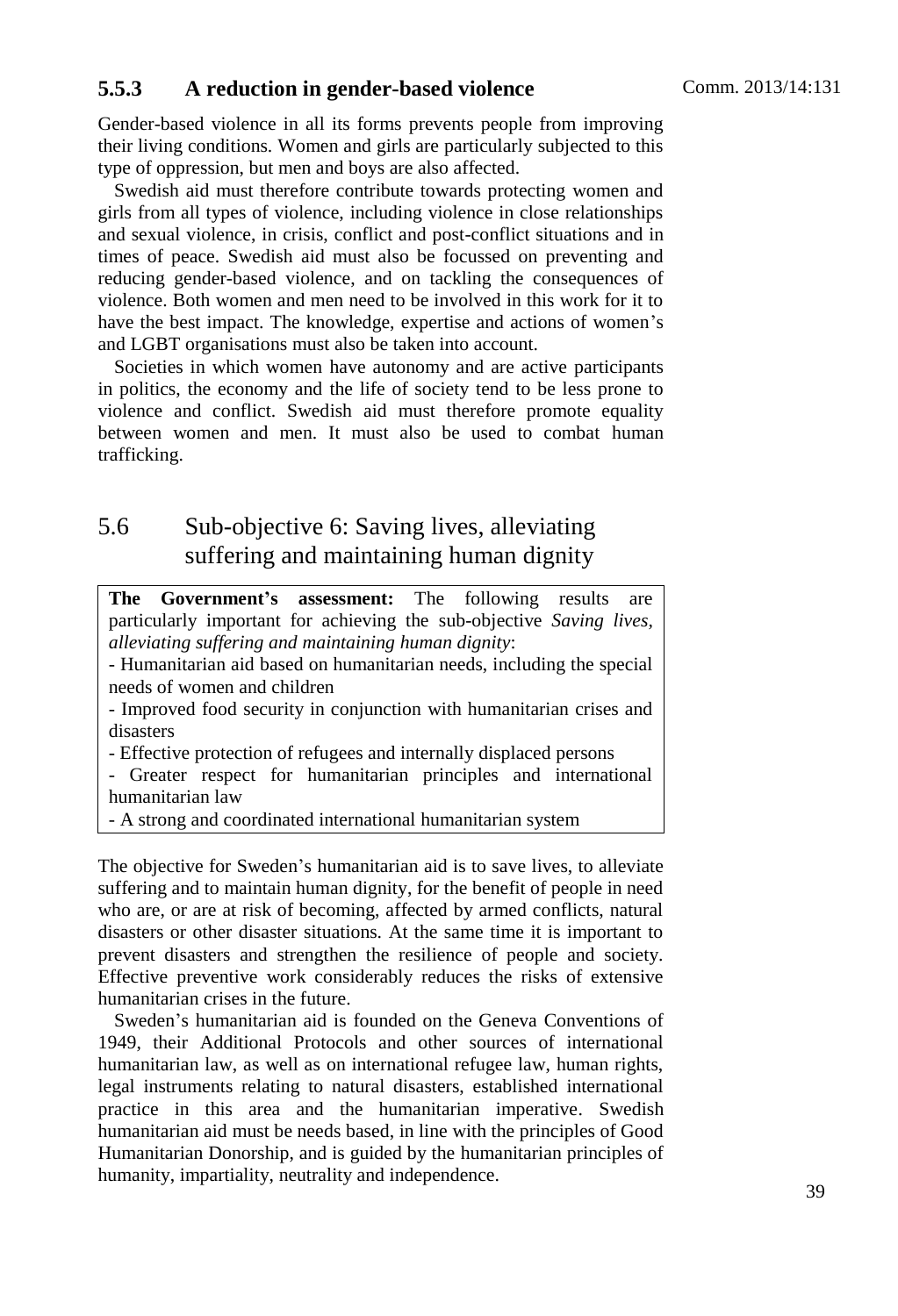Comm. 2013/14:131 There are challenges on several levels. Humanitarian needs in the world are increasing, partly due to the fact that natural disasters are affecting increasing numbers of people while funding is not increasing at a similar rate. Humanitarian aid therefore needs to become more efficient such that the needs can be even better met. A central element in increasing the efficiency of humanitarian aid is improving the humanitarian system's assessment and analysis of what the humanitarian needs are in every given situation.

> A large proportion of the humanitarian aid initiatives are carried out in the form of humanitarian food aid and protection of refugees and internally displaced persons. The efficiency of these two central sectors needs to be constantly improved to ensure that aid reaches as many people in need as possible, partly through new working methods and innovative types of support.

> Humanitarian aid and more long-term forms of aid must work together to alleviate suffering and create the conditions to form a bridge from humanitarian initiatives to long-term development. This paves the way for long-term solutions.

#### **5.6.1 Humanitarian aid based on humanitarian needs, including the special needs of women and children**

Humanitarian aid must always be primarily guided by humanitarian needs. Sweden's humanitarian aid should be based on a global approach. Sweden will work to ensure that Swedish as well as international humanitarian aid is designed so that, in a flexible, rapid and effective and efficient manner, it can meet the humanitarian needs of women, men, children and young people in need, in each specific situation and context, and taking into account particularly vulnerable groups and their special needs. This particularly concerns groups whose lives and health are entirely dependent, for example, on relatives or functioning social institutions. Sweden will work to ensure that the ability of the humanitarian system to produce high quality, comparable and shared needs assessments improves.

#### **5.6.2 Improved food security in conjunction with humanitarian crises and disasters**

The Government believes that humanitarian food aid should be shortterm. It must only be provided to satisfy major and acute needs because large amounts of imported food aid may severely undermine local markets, agriculture and food production and so damage the long-term development of the country or the area. A lack of food security and malnutrition can be due to various factors, which humanitarian food aid must take into account.

To achieve results, Sweden must work to ensure that humanitarian food aid effectively combats hunger. Food for humanitarian aid must primarily be purchased in or close to the places in which it is to be used. Humanitarian food aid must not only be restricted to food in kind; other,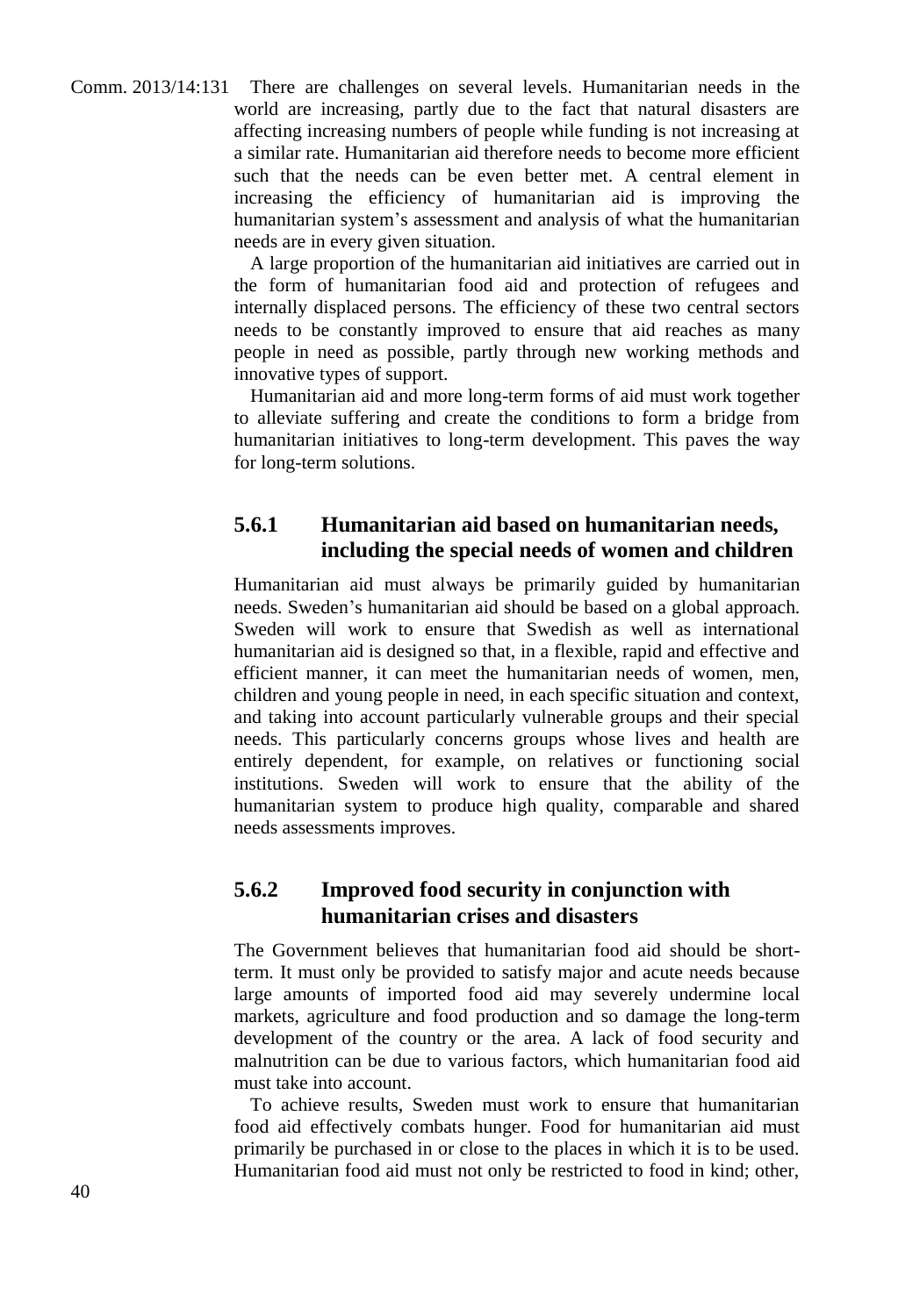more innovative types of support such as cash and vouchers that can be Comm. 2013/14:131 exchanged for goods must also be used.

#### **5.6.3 Effective protection of refugees and internally displaced persons**

The Government believes that humanitarian aid – where necessary by using new methods and tools – should enable humanitarian actors to help provide refugees and internally displaced persons with effective protection and support, regardless of whether those concerned have taken refuge in refugee camps, host families or urban environments. Sweden must support the efforts of the international community to find durable solutions by striving to achieve closer cooperation between humanitarian actors and long-term development aid. Sweden must work for activities that encourage self-sufficiency and local ownership – among returning refugees, internally displaced persons and receiving communities.

#### **5.6.4 Greater respect for humanitarian principles and international humanitarian law**

Sweden must work to ensure that international humanitarian law is respected and complied with and that humanitarian principles are safeguarded. All parties involved must respect and facilitate free and safe humanitarian access to people in need. Sweden will work to ensure that this is achieved. Sweden will also work to ensure that measures are taken to improve safety and security for humanitarian personnel in the field.

Sweden will work to ensure that humanitarian interventions for the protection of civilians are introduced prior to, during and after a conflict. Sweden will also work to ensure that the mandates for international peace support missions, where justified, increasingly include a mandate to protect civilians, including adequate capacity and training.

#### **5.6.5 A strong and coordinated international humanitarian system**

A strong and well-coordinated international humanitarian system, inter alia based on the UN General Assembly's resolution 46/183 (primarily comprising the UN, the Red Cross and Red Crescent movement, plus international civil society organisations) is crucial to effective emergency aid in support of the affected country's own efforts.

Sweden's special position in international humanitarian aid is due partly to Sweden's long history of active work to develop international humanitarian policy, and partly to its sizable financial contributions. Sweden's distinguished position must be used as an important means of furthering international policy development in a proactive, innovative and responsible manner.

Disaster prevention and capacity building are important and Sweden will work to ensure that steps are taken in the early recovery phase to help minimise the future vulnerability of individuals and societies.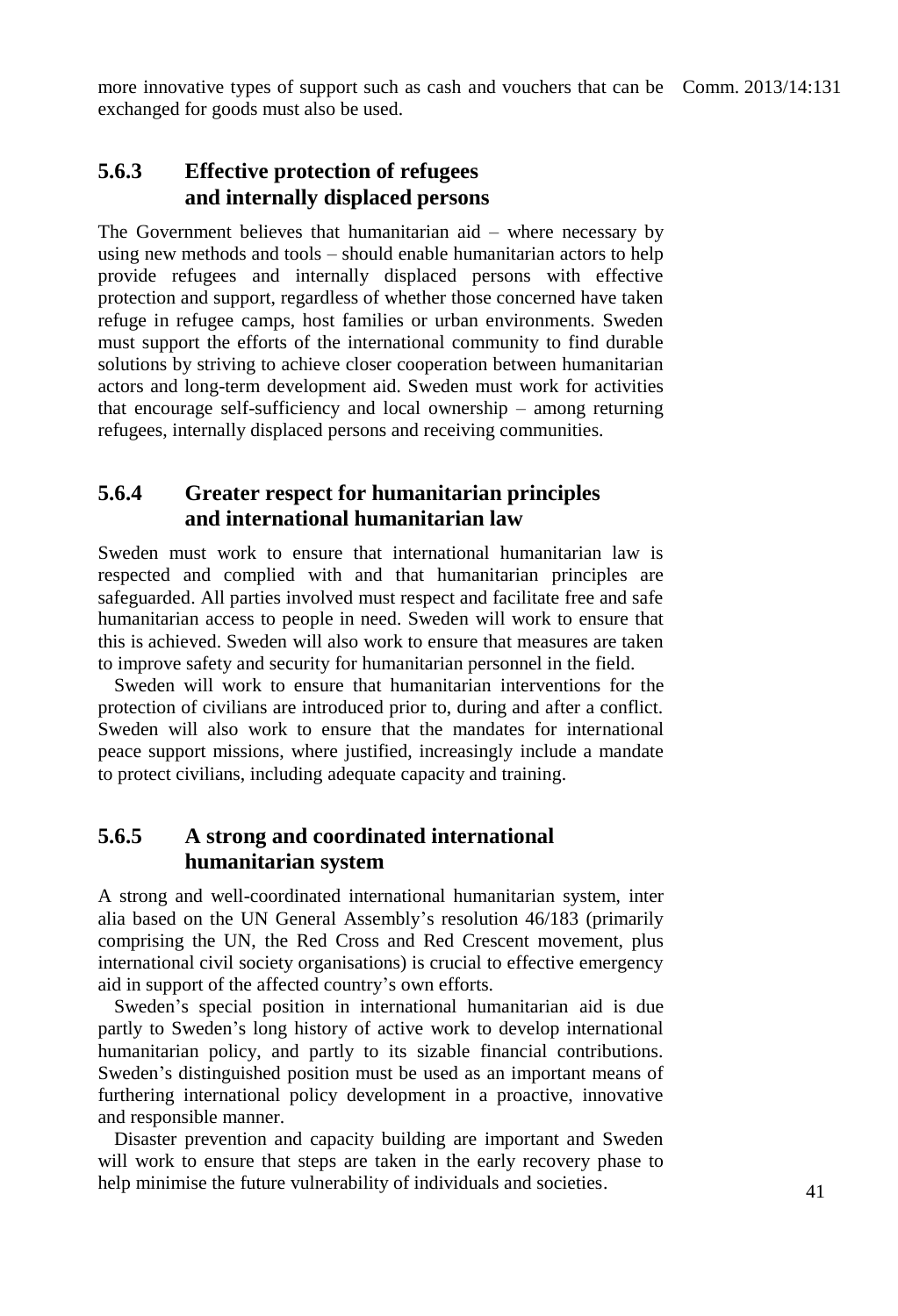Comm. 2013/14:131 Sweden will also work to ensure that the international humanitarian system is further strengthened, multilateral mechanisms are protected and that humanitarian work and long-term efforts for poverty reduction is coordinated to a greater extent. Sweden will also support the implementation of humanitarian reforms and act for effective forms of financing for humanitarian initiatives.

# 6 Principles for effective and result-oriented Swedish aid

The Government wants to ensure that Swedish aid produces the maximum benefit. There are a number of principles that encourage Swedish aid being used as effectively as possible to combat poverty and oppression.

Sweden has undertaken to comply with international agreements including the Paris Declaration on Aid Effectiveness (2005), the Accra Agenda for Action (2008) and the Busan Partnership for Effective Development Cooperation (2011). Principles regarding the cooperation partner's ownership, harmonisation, alignment to the partner countries' strategies and systems, focus on results, and mutual accountability are important commitments in which continued progress needs to be achieved. Work to improve aid effectiveness has gradually been broadened to encompass undertakings on wider ownership and an inclusive partnership in which the role of civil society and the private sector in development is strengthened, in line with Swedish priorities. Sweden places particular emphasis on a focus on results, transparency and accountability. At the heart of Sweden's work on aid effectiveness is that aid must lead to concrete and long-term results for individuals living in poverty or under oppression and that their opportunities to influence their situation and demand accountability must be strengthened.

Sweden must be clear and set high demands for their partners in aid in terms of a focus on results, active anti-corruption measures, an efficient use of funding and transparent accounting systems. These requirements must be expressed through more assertive dialogue and clarity in steering documents. Sweden must also be prepared to re-examine its involvement in aid when these requirements are not met. Sweden must apply a conflict-sensitive approach in situations of conflict and large-scale violence.

#### 6.1 Major focus on results

Results strategies are central steering instruments in Swedish aid policy and the intention is that all Swedish aid must be strategy-based. Results strategies enable the Government to steer aid clearly on the basis of the results that are to be achieved. The intention is to clearly set out the results that the Government wishes to attain and facilitate the follow-up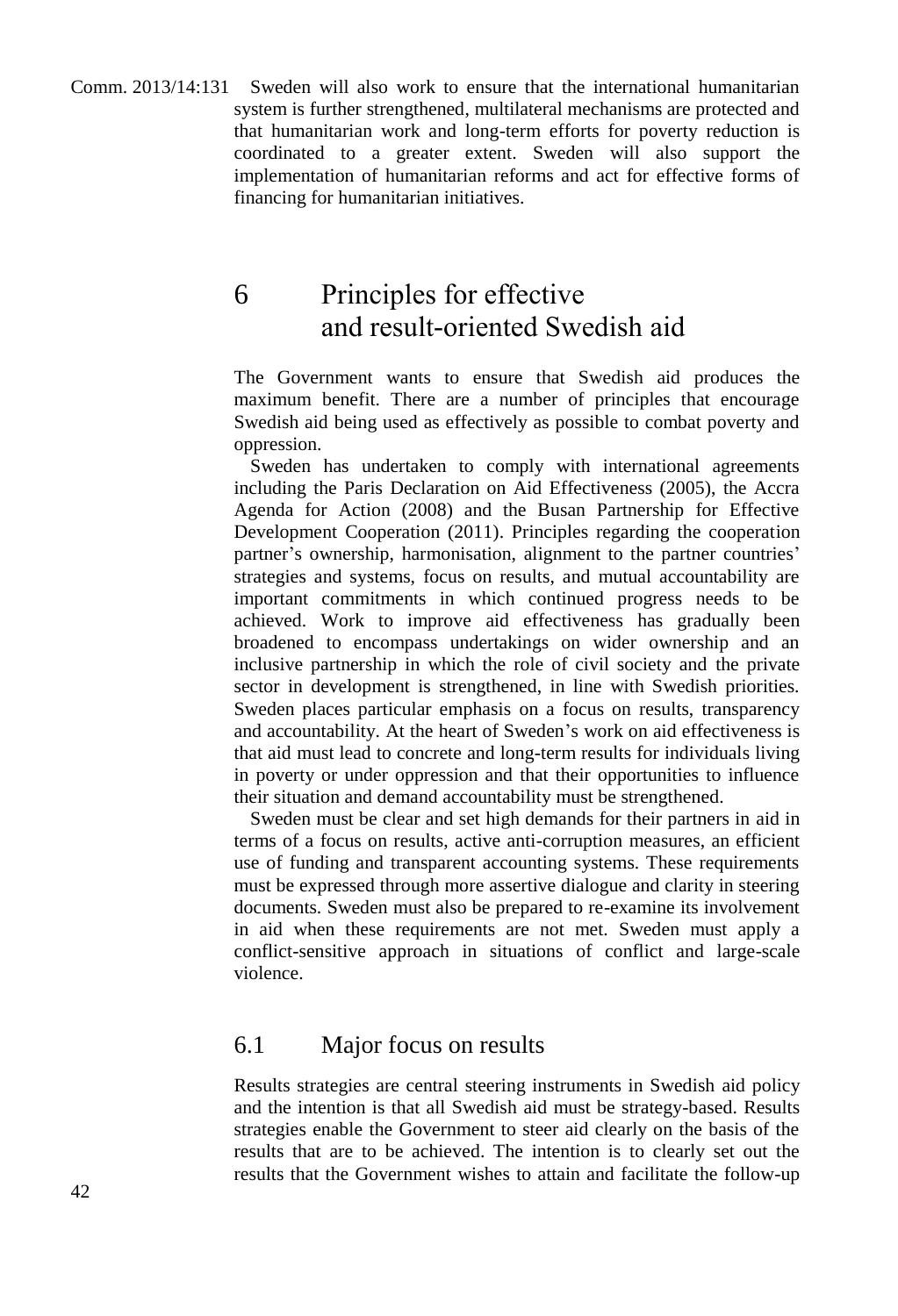and management of activities. Strategies are being drawn up for aid in Comm. 2013/14:131 countries and regions, for cooperation with/through multilateral organisations and for thematically focussed aid work. These set out a number of expected results capable of being followed up that the Government wants Swedish aid to help to achieve. The point of departure is the countries' own priorities and plans. The expected results must in turn contribute towards effectively attaining the six subobjectives of Swedish aid. This is described in more detail in the Guidelines for results strategies previously laid down by the Government.

Work on results is carried out and handled at different levels in different parts of aid administration. Learning and feeding back experiences are two fundamental components. The Government considers that particular emphasis should be placed on follow-up, evaluation and analysis of the implementation, results and aid effectiveness. The aim is to acquire better knowledge of what works well and what does not work, as the basis for better decisions on the direction going forward. The work on results is also about communicating and reporting results. The Government wants to be able to give the Riksdag and the general public more exhaustive information on the results of Swedish aid. Knowledge gained from research into aid, development problems and the conditions for development should also be used as a basis for making well-informed decisions on the direction of aid in the future. Research results can also be used as a basis for countries' analyses of challenges and opportunities for combatting poverty. Resultsbased management relies on the availability of reliable statistics. Sweden must therefore contribute to improving the ability of poor countries to produce, provide and analyse the relevant statistics.

The Government considers that it must be possible to follow up on aid in relation to the targets set. The results of aid may look different depending on their nature and context. It may therefore be harder to follow up operations in certain circumstances than in others. The difficulties in following up results in aid must not, however, lead those administering aid to stop trying to do so. The approach should instead be to follow up what can be followed up and make assessments of the other aspects. Nor do the difficulties mean that Sweden should focus its aid on short-term results or solely on results that are easy to measure. Nor should Sweden refrain from providing aid in unstable situations where it may take longer before the aid achieves results or where the results will be harder to measure.

### 6.2 Openness and transparency

Swedish aid must be characterised by openness and transparency. Sweden's emphasis on transparency can be traced back to Sweden's relatively unique principle of public access which permeates the entire Swedish administration system. This means an undertaking to make information visible, such that stakeholders in Sweden and in partner countries are able to follow the entire aid chain – from overarching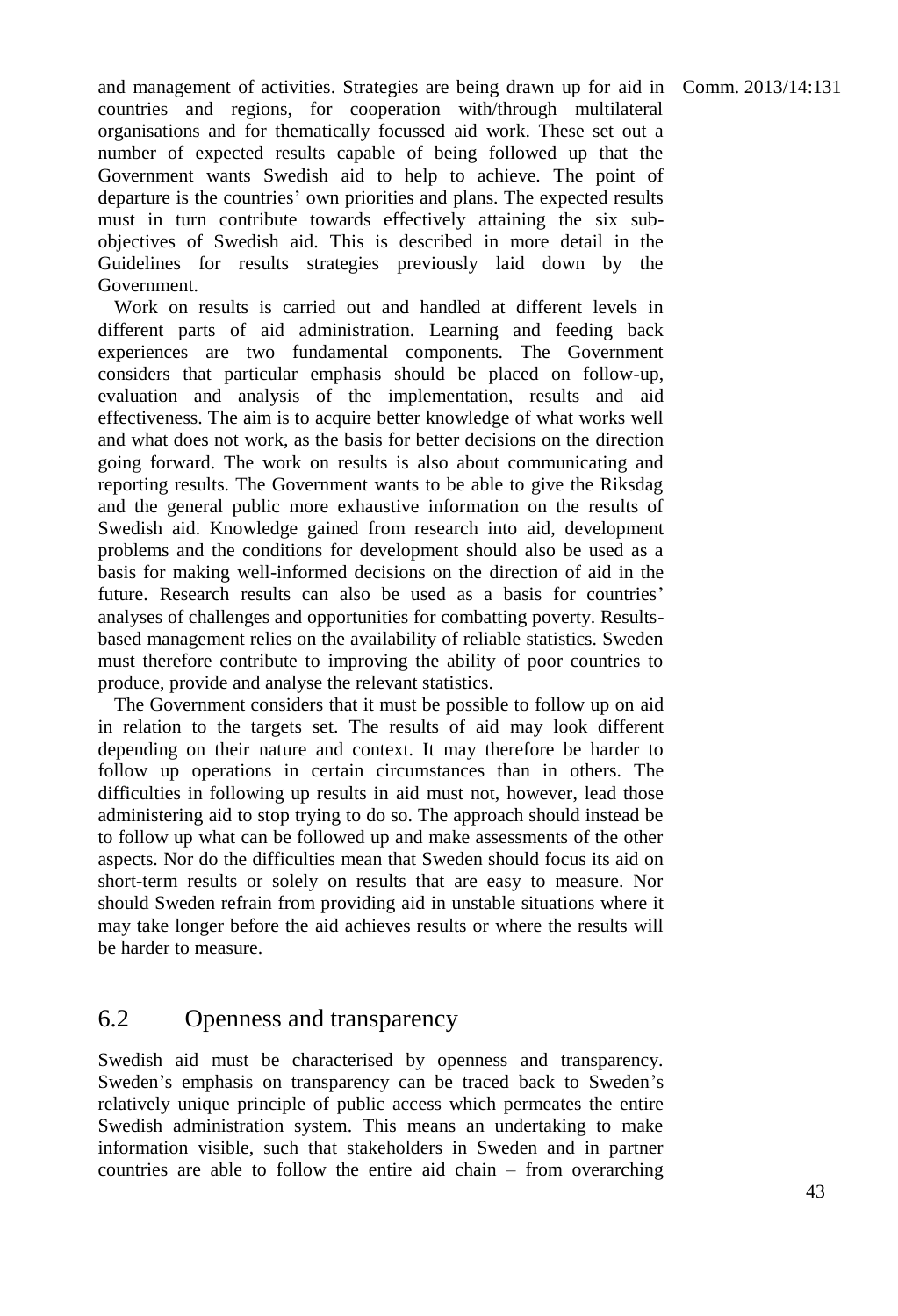Comm. 2013/14:131 approaches concerning the direction of aid and its distribution, to preparation, decisions, payment, implementation, and follow-up of individual initiatives and follow-up at a more aggregated level.

> This undertaking is manifested in the implementation of the transparency guarantee, whereby public documents and public information on aid must be made available online. The information must show when, to whom and why the aid was paid out and what the results were. The same demands of openness and transparency must apply to all aid-funded operations, with the exception of information covered by data protection. Sweden must also work for greater openness and transparency in partner countries.

#### 6.3 Aid must intensify the fight against corruption

Corruption is a serious societal problem in the countries that receive Swedish aid. It disrupts the principles of the rule of law and is an obstacle to the fight against poverty and the development of a functioning state based on the rule of law. It is people living in poverty who are hardest hit. Sweden must make requirements and support efforts on the part of partner countries to combat corruption. Important measures for tackling corruption are the development of functioning and trustworthy institutions that promote openness, transparency and accountability. It is also relevant to bolster actors that may play a key role in anti-corruption efforts, as it is to support a climate in which whistle-blowers are able to act. The large resource flows in aid may constitute a risk of corruption in their own right, for example in procurement, and all actors therefore have a responsibility for forestalling and preventing corruption.

#### 6.4 Innovation and flexibility

Swedish aid must be characterised by innovation and flexibility. It must contribute towards and benefit from international development of new aid methods with the aim of greater achievement of results. Innovation, in other words development and use of new ideas, technologies, mechanisms and forms of collaboration must be encouraged and innovation processes promoted. Lessons must be learned from evaluation of and research into ways of resolving specific problems such as child mortality, low agricultural production or low literacy. Aid may also involve developing innovative financing mechanisms, finding new, more effective channels and partners, using tried and tested methods in a new context or exploiting the possibilities of digitalisation to improve aid effectiveness. Through innovation, aid can better meet global challenges such as poverty and climate change, while the innovativeness of partner countries is reinforced.

Aid also needs to be sufficiently flexible to be able to be adapted to different contexts and rapid change. Sweden must be able to offer differentiated forms of cooperation, adapted to the political and economic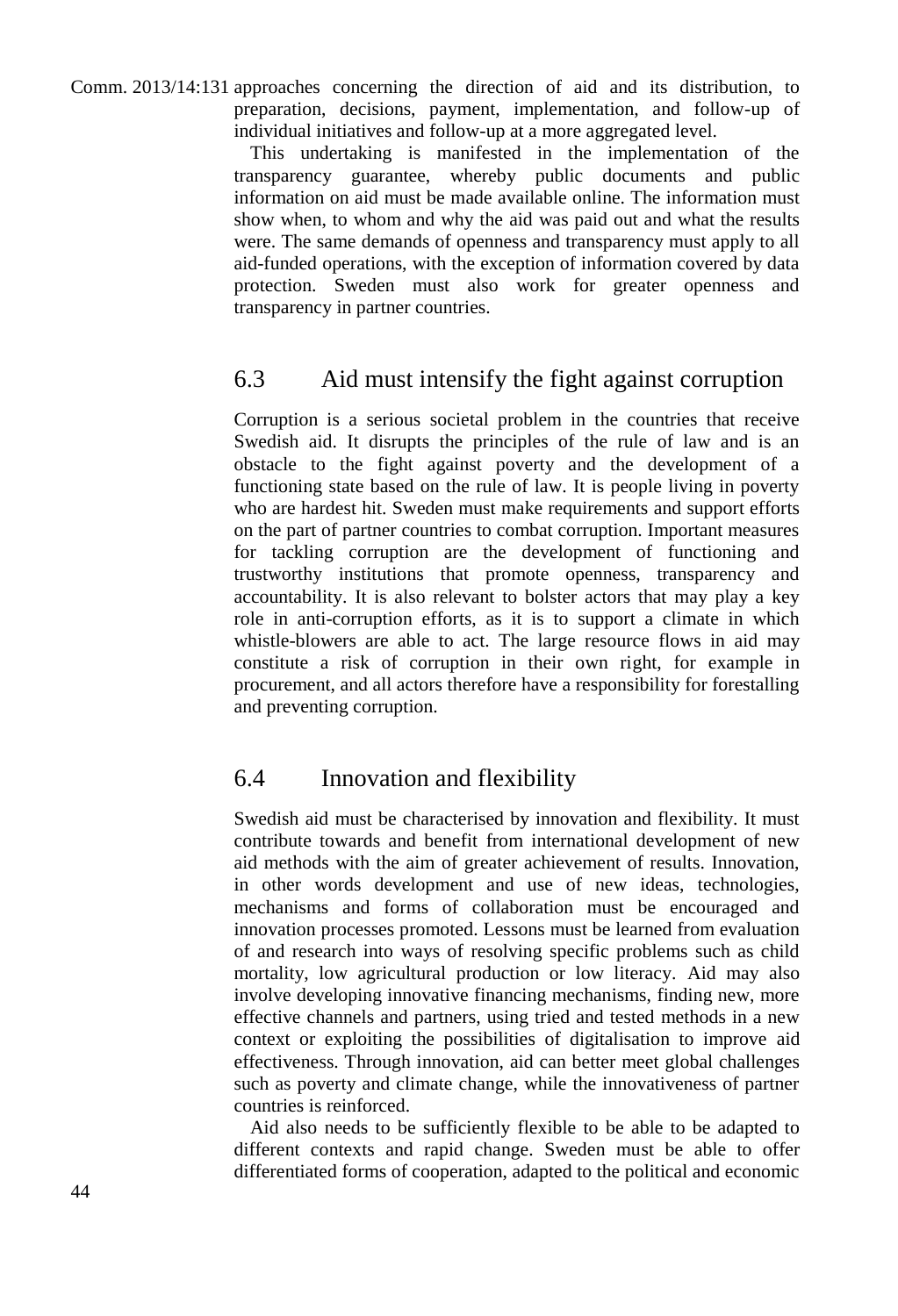conditions of the respective countries and partners. A long-term approach Comm. 2013/14:131 in development efforts must always go hand in hand with a readiness to act quickly where required.

#### 6.5 New knowledge and cooperation with other actors

In aid Sweden must draw on the knowledge, competence and capacity that exist among Swedish actors such as private enterprise, civil society organisations including diaspora groups, agencies and other public actors, such as research. Sweden also needs to relate to the new aid actors in global aid and find new paths for collaboration with non-traditional aid actors. Sweden must welcome innovative ideas and methods, collaboration and opportunities.

In those countries in which aid operates, the private sector can help to improve the living conditions of people living in poverty. Investments or innovations that have great potential for reducing poverty are, however, not always profitable for the individual company. Thus aid can stimulate and reinforce the positive role of companies in the development process. Swedish aid must avoid acting so as to disrupt the market but it must not hesitate to act to develop it. Cooperation with the private sector must stimulate innovative solutions and be concentrated in areas that provide a high return on Swedish aid. Swedish aid must work with the actors that provide the greatest possible impact and must not be tied to Swedish companies.

#### 6.6 Particular conditions in fragile states

Swedish aid must be adapted to particular conditions in fragile states. A large proportion of Swedish aid goes to countries that find themselves in a conflict or post-conflict situation. This means that aid initiatives are carried out in complex, risk-filled and rapidly changing environments. Longer-term development is often carried out in parallel with humanitarian initiatives and with peace-keeping operations that include military components. Keeping military and civilian roles separate is important. The strategic role of aid in such a situation contributes both to addressing the acute conflict and its structural causes while keeping the fight against poverty, opportunities for future democratic development and the individual's right to security in the foreground.

During armed conflict, as well as in post-conflict situations, state-tostate cooperation can be problematic. The state is often weak and dominated by the previously warring parties. The risk of Swedish aid boosting an illegitimate regime or of fuelling underlying causes of conflict must therefore be taken into account through a conflict-sensitive approach. If national ownership is weak, ownership in some situations can also be sought, for example, at local level and through civil society. In situations in which peace is fragile, the majority of aid needs to be focussed on areas that seek to strengthen peace, security and stability.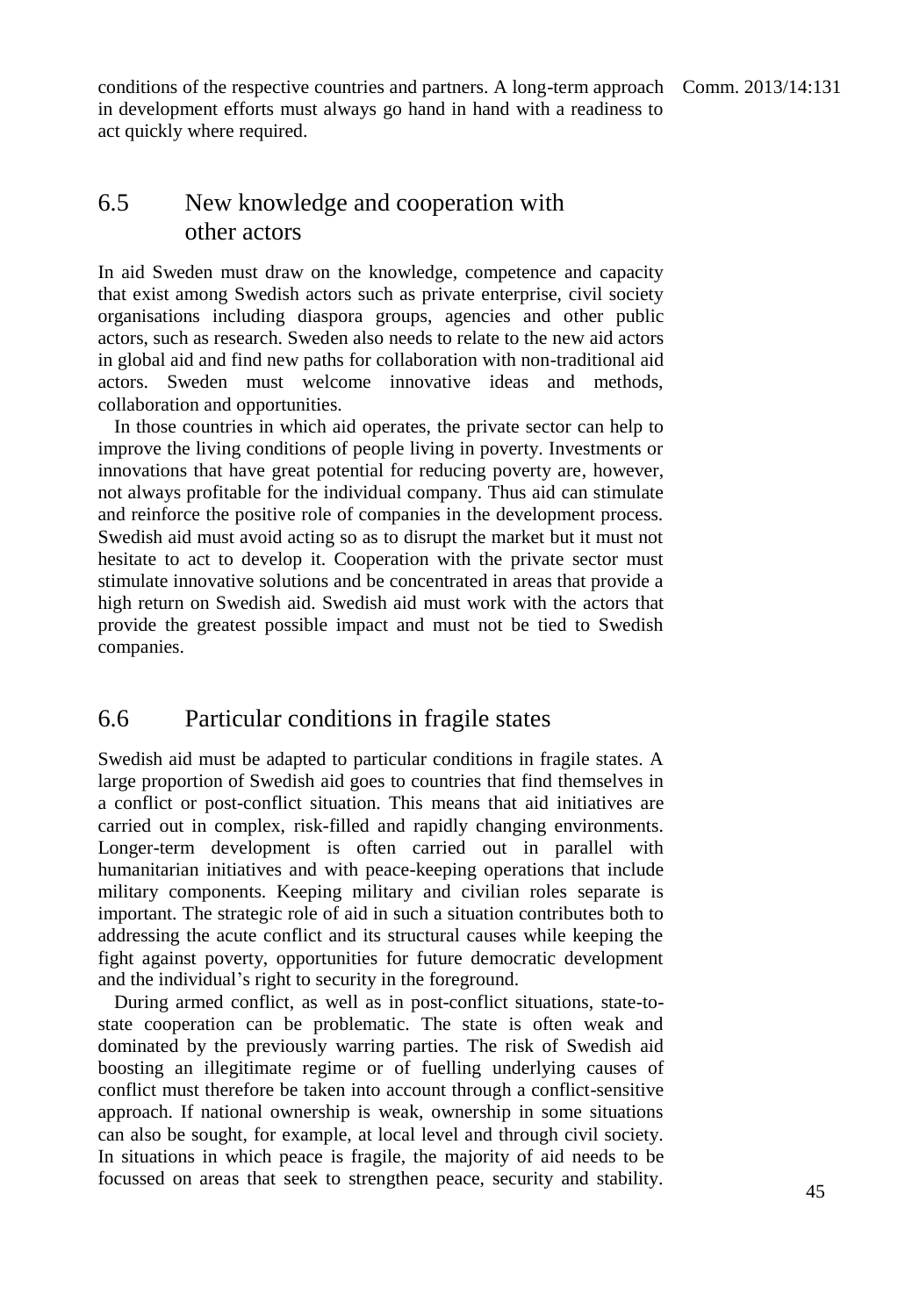Comm. 2013/14:131 Swedish commitment to peace and security must in this case also support early recovery that normally arises immediately after a conflict. At the same time this involvement must also promote long-term development and support the fight against poverty and opportunities for future democratic development.

#### 6.7 Cost and risk awareness

Swedish aid must be cost and risk aware. The resources earmarked for aid initiatives must be used as cost-effectively as possible. This means that costs must be set against the value and benefit of the intervention in the form of its results. Cost-awareness must be present when planning, implementing and following up aid initiatives. Cost effectiveness is a relative measurement and it is only by comparison, either between the same type of intervention over time or between different interventions, that conclusions can be drawn. What can be considered to be reasonable costs and results varies depending on the context. Interventions must be designed appropriately. The size of the intervention may vary depending on the context, the target group and the result that is to be achieved. Cost effectiveness is to be sought but small interventions may be effective in achieving results in certain circumstances.

The risk management of aid administration has one clear purpose: to identify, evaluate and manage circumstances that may limit opportunities for attaining the objectives set. A risk analysis must always be carried out to identify and survey the circumstances that may prevent the operation from attaining the desired results and evaluating risks on the basis of the likelihood and consequences of them occurring. The risks that are so serious as to be unacceptable must be managed through some kind of control measure where possible. The measures must be drawn up in the light of a cost-benefit assessment.

Thorough risk assessment and risk management are crucial if aid is to achieve the desired result and taxpayers' money is to be managed responsibly. However, risk management does not only involve minimising risk; it is also a question of weighing up risks and potential results. A certain amount of risk is often essential if the aid is to achieve its intention. Accepting particular risks does not, however, mean that Sweden accepts the consequence of the risk occurring, e.g. corruption. In its results strategies, the Government defines a direction and activities with different degrees of risk that taken as a whole create a level of risk that is acceptable for Sweden in order to achieve results. In conflict and post-conflict countries the risks are often higher.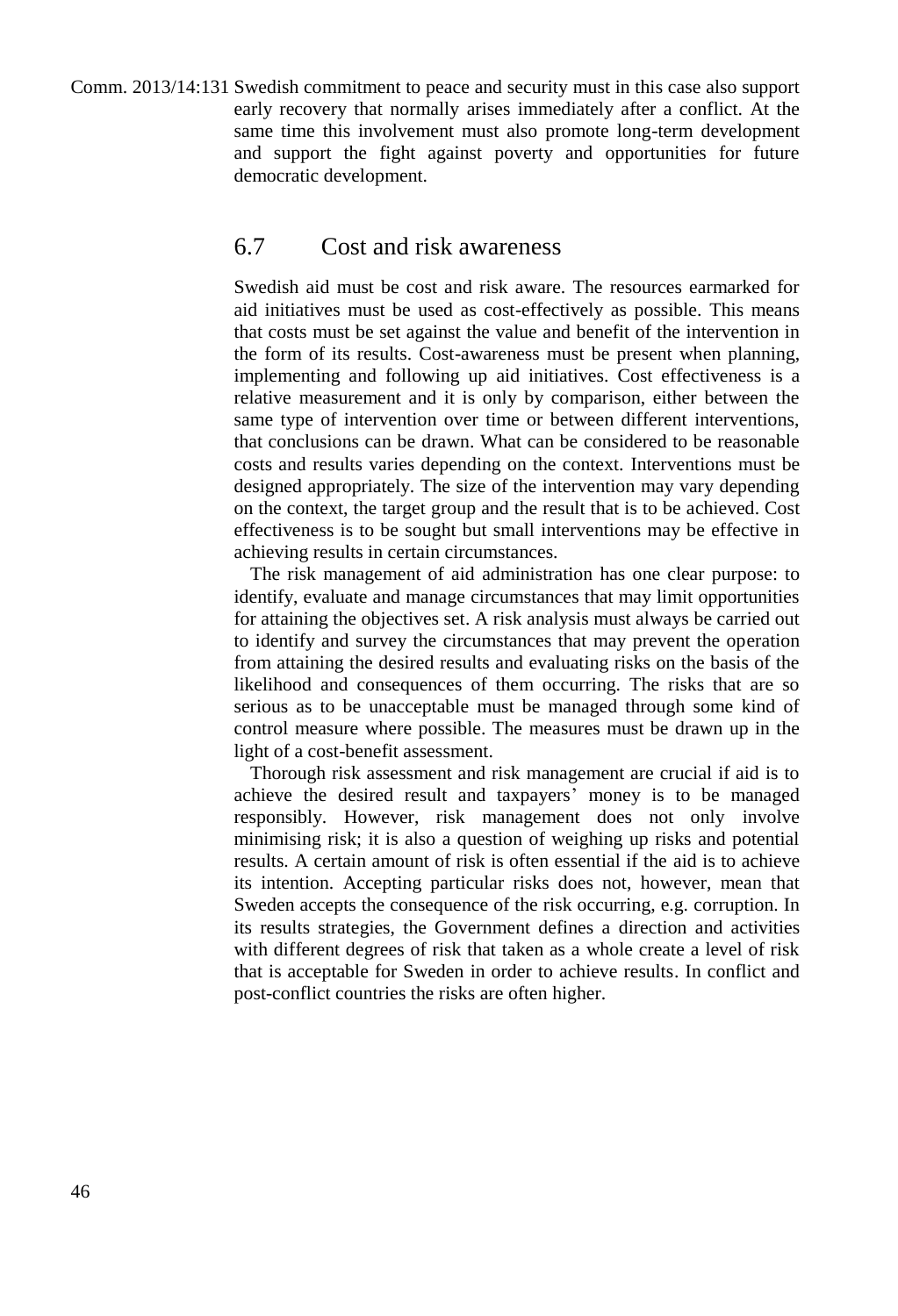# 7 Cooperation and synergies in Swedish aid

The priorities of the Government in aid policy are realised through bilateral and multilateral undertakings, and through Sweden's actions within the framework of EU aid. The Government recognises that bilateral aid, multilateral aid and EU aid complement each other. Better cooperation and synergies between bilateral aid and aid through multilateral organisations and via the EU must be sought in order to attain as good results as possible.

In some cases, the goals of the Government's aid policy can best be attained through bilateral aid, in other cases in cooperation with and through multilateral organisations, through Swedish action within the framework of EU aid or through a combination of these channels. The importance of better cooperation and synergies applies to bilateral and multilateral aid and EU aid. In order to be capable of tackling regional or global issues, such as global environmental problems and climate change, cooperation between different actors is necessary – both in aid and between countries affected.

The Government is keen to review the transaction costs and identify what is necessary to lower them in the long term.

### 7.1 Well-adapted bilateral aid

#### **7.1.1 Focus on poor and unfree countries**

The Government's general point of departure is that Sweden must concentrate its bilateral aid on the countries where the need is greatest, starting where Swedish aid efforts are judged capable of leading to good results and where Swedish bilateral aid is judged to have a clear added value. A large proportion of Swedish aid is channelled bilaterally. The majority of the world's population who live in poverty live in middleincome countries. However, the Government sees the main task of bilateral aid as being to focus on people who live in poverty or under oppression in countries that have limited resources of their own, in other words low-income countries. Many of these people also live in conflictaffected countries. The Government also considers that aid has a duty to further democracy and human rights and contribute towards peace and reconciliation and the environment and climate, even in countries that are not among the poorest countries.

A bilateral aid undertaking gives Sweden an opportunity to influence the broader development issues in individual countries by conducting dialogue on priority issues, not least democracy and human rights and the causes of poverty and oppression, but also the environment and climate. There may also be political added value in bilateral aid and opportunities to promote the rights-based perspective and reinforce values important to Sweden such as gender equality and transparency. Bilateral aid is also an efficient tool for working against the tide in individual partner countries. This, for example, may involve gender equality, sexual and reproductive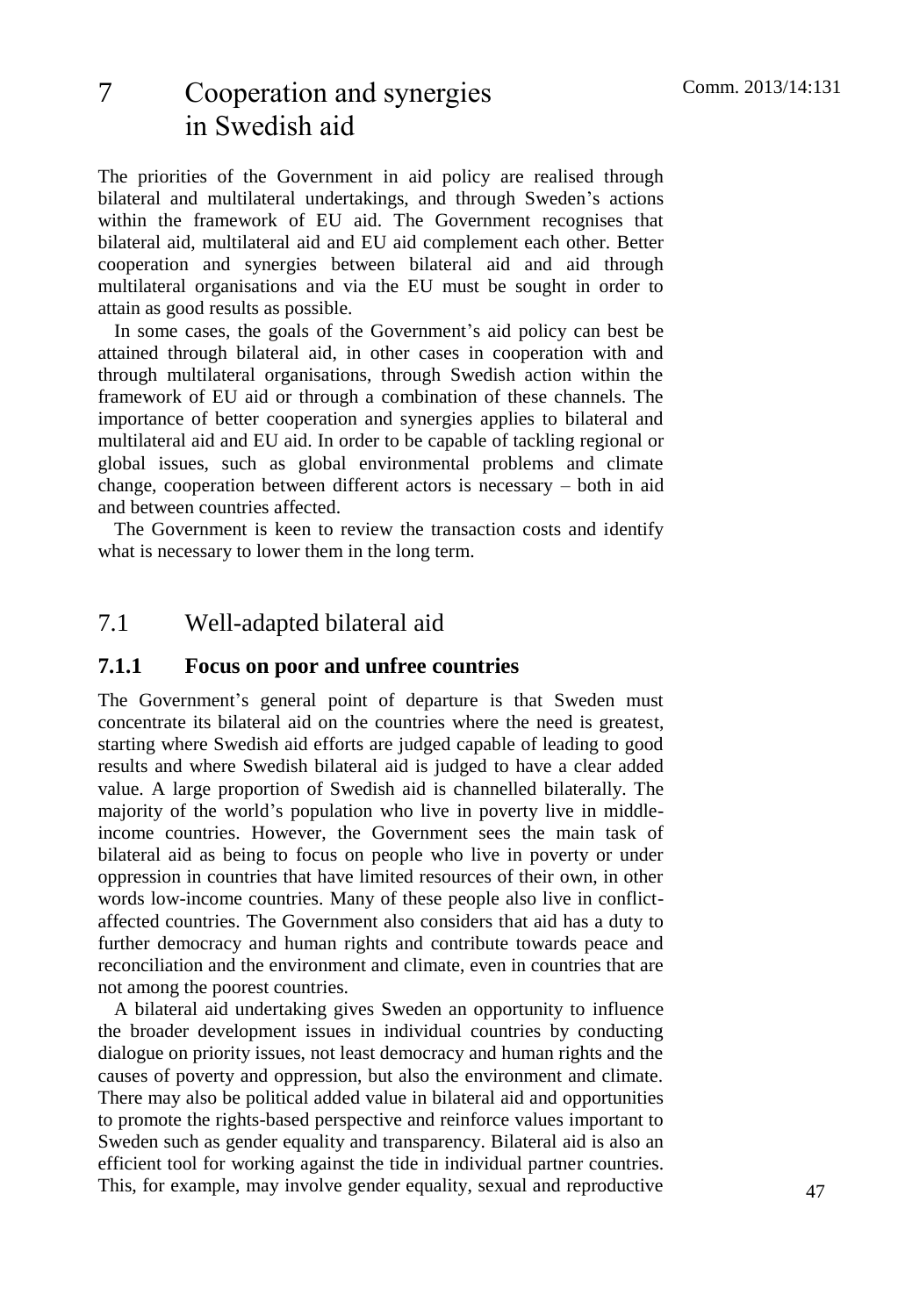Comm. 2013/14:131 health and rights, the rights of LGBT persons, abolition of the death penalty and the rights of people with disabilities. Bilateral aid also provides important knowledge of the reality in which people who live in poverty and under oppression live and in which aid is carried out.

> Some of the countries in the Eastern Partnership and the Western Balkans, plus Turkey, do not fall within the criteria of poor or unfree countries, but closer ties with the EU are crucial to these countries' seeking to strengthen democracy and carry out reforms in their societies. Sweden is one of the most powerful advocates of EU expansion. For this reason, the Government sees it as essential that Swedish aid contributes towards reforms that seek to support countries forging closer ties with the EU and to strengthen democracy and increase respect for human rights. Sweden's experiences can be used as a tool to support the countries' journey towards open, democratic societies under the rule of law and with a modern market economy. This intensifies the fight against poverty and reform efforts on Sweden's doorstep. As the individual countries draw nearer to the EU, democratically and economically, the reform partnership can gradually be phased out.

#### **7.1.2 A strong focus on the individual**

The Government's point of departure in deciding on the direction, scope and form of aid in a particular country is always the rights, needs and prerequisites of individuals to lift themselves out of poverty, oppression and vulnerability. The perspective on development of people who live in poverty themselves must be applied in planning, implementing, and in following up and analysing Swedish aid initiatives:

*Planning* of Swedish aid initiatives must always be based on knowledge of the women, men, boys and girls towards whom aid is focussed and of the communities in which they live. Sweden requires that this knowledge also forms the basis of partner countries' planning for poverty reduction and development. Many variables interact and influence the living conditions, power and choices of individuals and groups. This is particularly true of the extent to which society's structures and institutions support the initiative of individuals and groups to improve their living conditions. Knowledge of the individual's problems, needs and priorities must be obtained through close contact with the target group to a much greater extent. In planning all Swedish aid the following question must be asked: What change must be achieved in the lives of people living in poverty and under oppression?

*When implementing* Swedish initiatives, results and collaboration must be sought at the lowest possible appropriate level, as close to people's daily lives and reality as possible. Swedish aid must be strongly locally anchored. This improves opportunities for the target groups of aid to demand accountability regarding the aid provided and the results promised. Initiatives can also be carried out at a higher institutional level if this is judged to contribute to results that benefit the person living in poverty and under oppression. The level at which the initiative takes place depends on the results sought and how these can best be attained.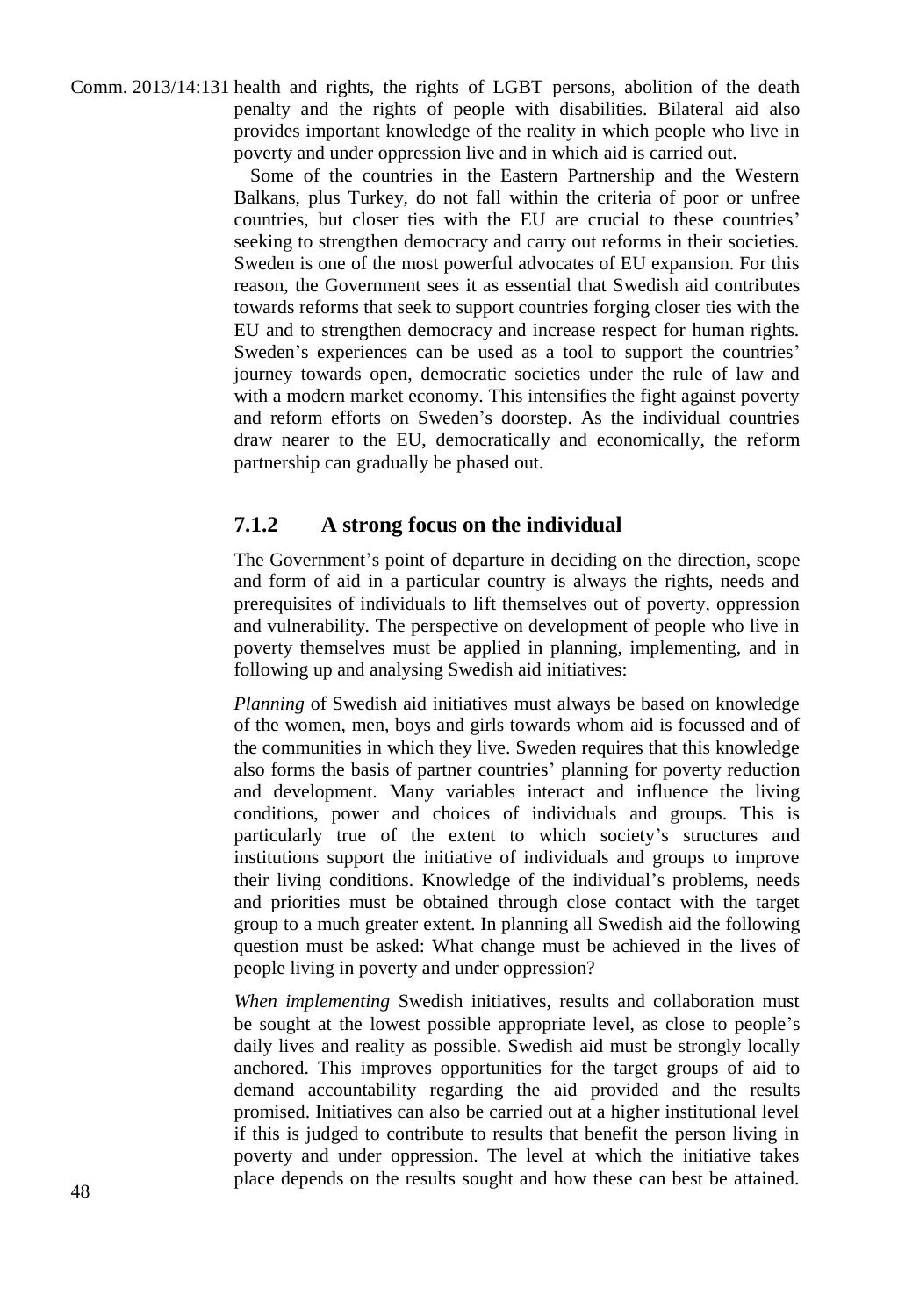However, the ultimate aim is better living conditions for the individual Comm. 2013/14:131 living in poverty and under oppression – in the short or long term – which is why the result must be followed up as close to the individual as possible.

*Follow-up and analysis* of Swedish aid initiatives must be based on the question: What effects do Swedish aid initiatives have on the opportunities of individual people living in poverty and under oppression to improve their living conditions?

#### **7.1.3 The different partners of Swedish aid**

Swedish aid has a wide range of partners to work with. The state bears the fundamental responsibility for meeting citizens' rights, civil and political, as well as social, economic and cultural. Thereby the state also has responsibility for creating prerequisites for people living in poverty to lift themselves out of poverty and oppression. This makes the state and society's institutions important partners for Swedish aid.

The Government considers that civil society is a development actor in its own right and that its organisations constitute a powerful force for change and play a key role in work to reduce poverty. In many countries civil society plays an important role in assisting vulnerable people and having an effect on openness, the development of democracy and respect for human rights. Close cooperation with civil society organisations, including political parties, e.g. through party-affiliated organisations, can either supplement, balance or replace direct state support. Sweden must therefore promote representative, legitimate and independent actors in civil society and also draw attention to collaboration at global level between civil society actors. The Government's view is that support from civil society to reduce poverty can ultimately also be a means for individuals to do their bit towards taking moral responsibility for supporting people subjected to oppression, vulnerability and poverty. Many civil society organisations have great potential for acting locally and close to the people living in poverty and under oppression that Swedish aid is seeking to reach. This strengthens the opportunities to attain and follow up results at local level and individual level, while improving the accountability of aid initiatives. In this collaboration Sweden must particularly pay attention to the potential of civil society organisations to create opportunities for organisation and channels through which people and groups can make their voices heard – particularly people who are discriminated against or marginalised who live in poverty and under oppression.

Swedish agencies also have subject knowledge that means that they are in demand as a partner in particular aid initiatives. On the basis of their Government mandate, Swedish agencies can thereby play an important role in carrying out aid interventions. The long-term collaborations that emerge also create a foundation for sustainable results and lasting relationships beyond the aid itself. The priorities of aid policy must form the basis of operations, which are to contribute towards reaching the objectives of aid policy.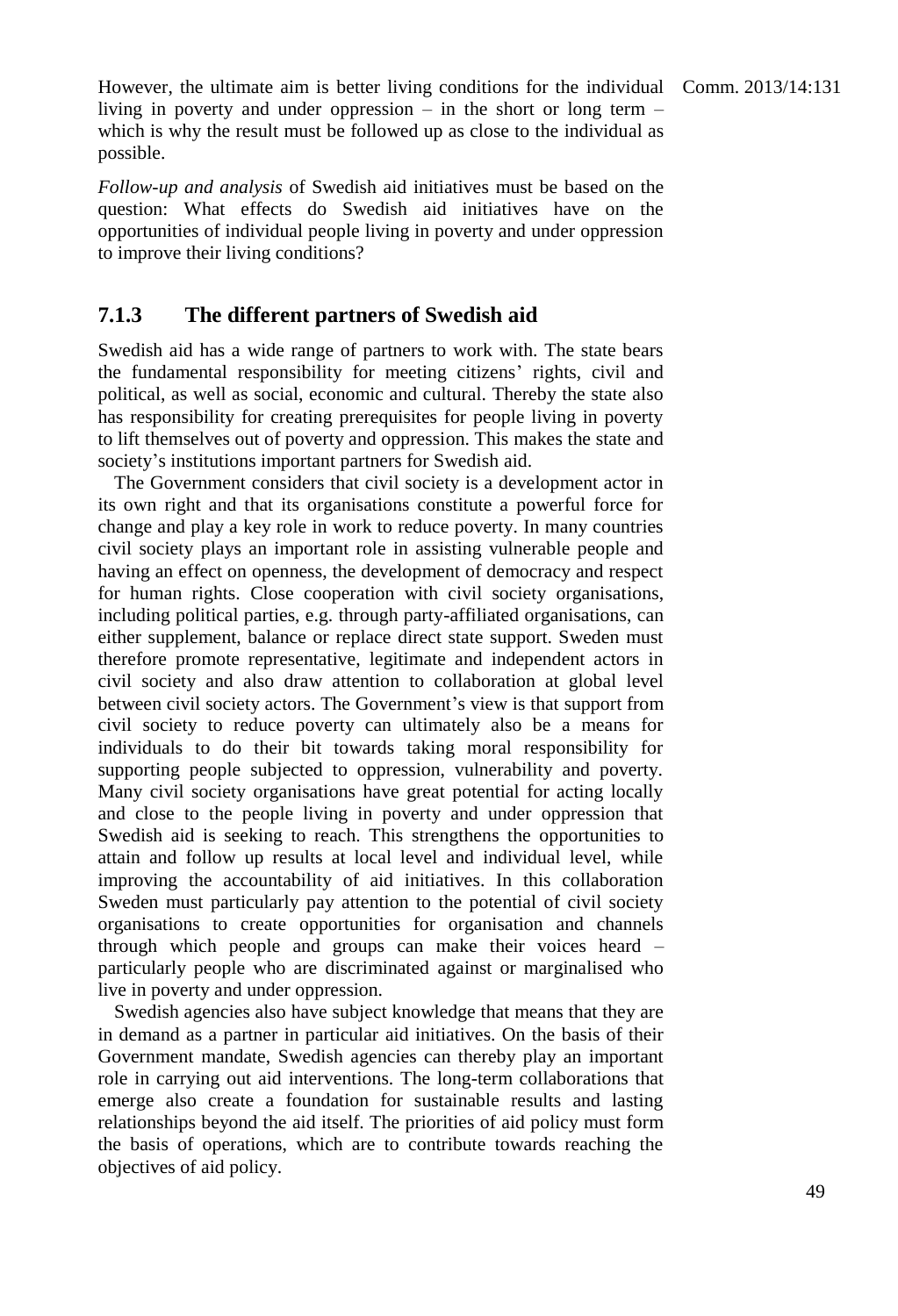Comm. 2013/14:131 Sweden must also work in partnership with private enterprise. It is in private enterprise that the foremost opportunities can be found for creating employment that enables people who live in poverty to earn a living. The private sector also has a fundamental role to play in terms of contributing financing, new solutions, products and services that are adapted to the needs and purchasing power of people living in poverty. Private enterprise often also has an opportunity to directly affect areas that are central to people's living conditions, such as human rights, the environment and corruption. One fundamental principle when aid cooperates with actors in the business sector is that all cooperation must contribute towards the overarching objective of aid – the needs of people living in poverty and under oppression must be the starting point of all operations. In the same way as with collaboration with other actors, cooperation with the private sector must be characterised by openness, transparency and cost-efficiency. It must also be independent, resultsfocussed and avoid disrupting the market. Cooperation with industry should be characterised by high requirements in terms of CSR.

The Government seeks to reduce the reporting burden on aid administration and those implementing Swedish aid, including civil society organisations. The main rule must be that results must be reported appropriately and with a long-term perspective. Follow-up in the shorter term must be kept concise such that increased efforts can instead be put into following the development of initiatives in the field.

#### **7.1.4 Swedish aid must be adapted to the country context**

Sweden operates bilateral aid in different types of countries, all with their specific development challenges. To attain as positive results as possible, aid needs to start out from and be adapted to the conditions that prevail in different countries. In the normal case, Sweden's bilateral aid takes the form of long-term cooperation based on the countries' plans and strategies for development and poverty reduction, so promoting ownership.

The degree of trust in the government of the partner country is afforded greater weight in considering what type of cooperation Swedish aid could finance in an individual country. Human rights, democracy and good governance are of particularly great importance when the Government is assessing what type of aid Sweden can offer. In partner countries in which Sweden has fundamental trust in the government and its agencies, Sweden can run broad and long-term aid that builds on state-to-state cooperation and is based on the development strategy of the partner country itself. If Sweden's trust in the government of the partner country proves to be misplaced, the aid must particularly focus on strengthening pro-reform movements and encouraging respect for human rights, the development of democratic institutions, openness and accountability.

If trust in the government of the partner country deteriorates considerably or is entirely lacking, the aid must not be channelled through government actors; instead, alternative partners must be sought.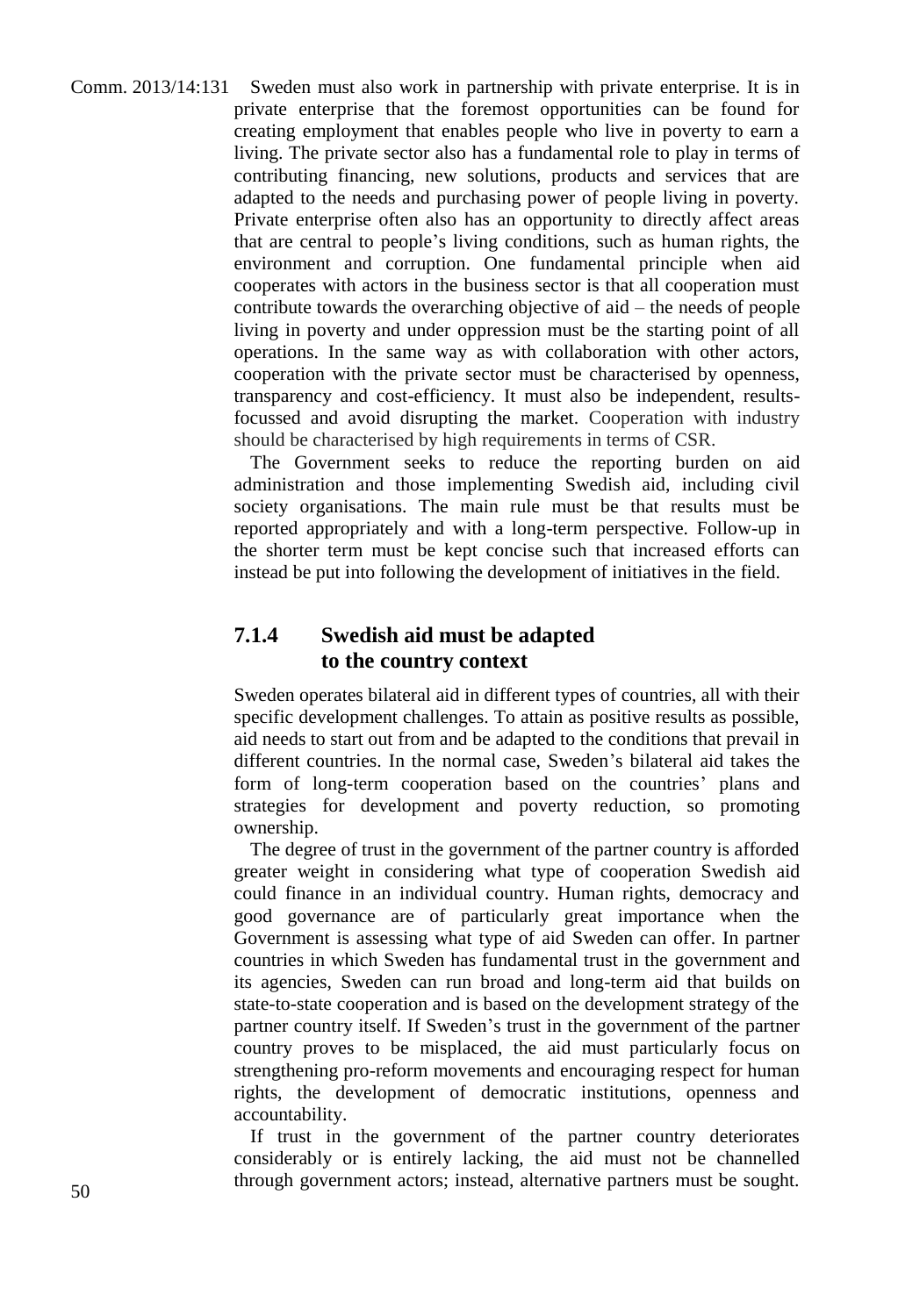In the majority of cases, aid can be channelled to NGOs and pro- Comm. 2013/14:131 democracy movements in civil society.

Sweden has undertaken to comply with the agreement from Busan on the New Deal for Engagement in Fragile States. The agreement involves five peacebuilding and state-building goals and principles for cooperation. In fragile and conflict-affected countries this cooperation must be based on trust. The country itself, in other words the government, civil society and other actors, must own the process. This is necessary in order to link economic issues and politics and security. For the countries that demonstrate a serious commitment to implementing substantive reforms in line with these principles, more significant Swedish support can be considered.

#### **7.1.5 Forms of bilateral aid**

The vast majority of Swedish aid comprises grants. The growth of new aid actors and the importance of new capital flows and sources of financing means that aid needs to incorporate cooperation with different actors and support to initiatives of a catalytic or innovative nature. It is therefore the Government's ambition to channel an increasing proportion of Swedish aid through innovative forms of aid and financing.

Innovative forms must therefore also be trialled regarding donations. Results-based aid can create incentives for improving the results and create a clearer contract between the donor and the partner, where the latter is given responsibility for determining how the results are to be attained. Results-based forms of aid are characterised by the aid being paid out ex-post on the basis of the results achieved. This form differs from traditional aid, which usually finances a particular operation in advance, which is expected to lead to particular results.

Within the framework of international undertakings on aid effectiveness, Sweden and other donors have undertaken to provide aid to a greater extent in the form of broad and coordinated aid to programmes run by the partner, known as a programme-based approach. This form of aid reduces transaction costs and helps to increase partner ownership. In countries in which Swedish aid includes budget support or other forms of programme support, in its dialogue with partner countries, Sweden will work to ensure that civil society actors have an opportunity for participation, transparency and accountability *vis à vis* those in power and in overall national and local political processes and efforts to reduce poverty.

General budget support for poverty reduction is a form of aid which means that support is given directly to a country's state budget with the aim of supporting the country's poverty reduction strategy in its entirety. The Government has laid down fundamental conditions that must be met for general budget support to be granted:

- Fundamental respect for human rights and democracy, and clear commitments and measures to strengthen them.
- A national plan or equivalent for development and poverty reduction that enjoys democratic support and is generally deemed relevant, credible and feasible.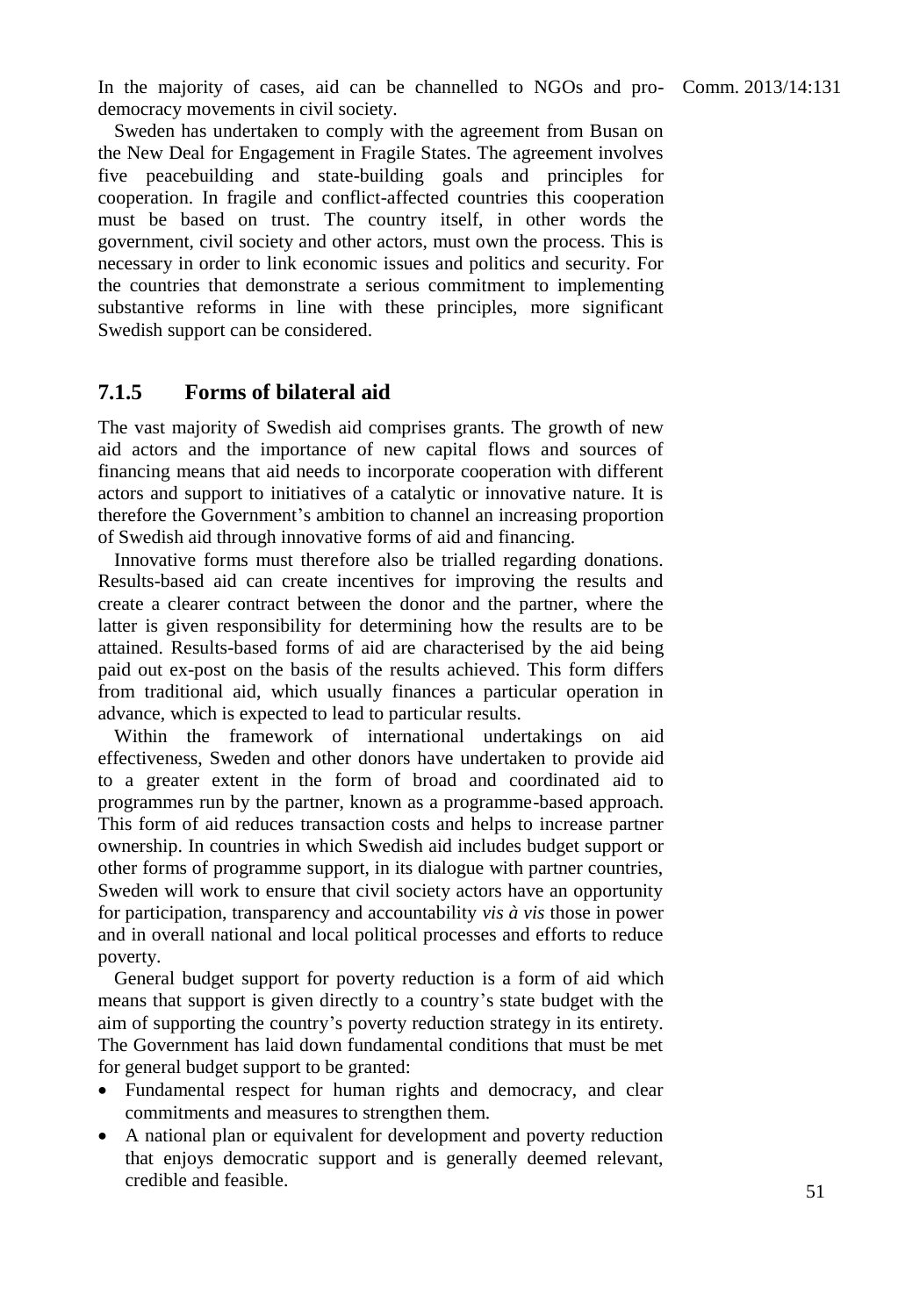#### Comm. 2013/14:131 A growth-enhancing economic policy that is sustainable in the long term, aiming at development and poverty reduction and incorporating macroeconomic stability as a necessary prerequisite.

- Public financial management systems that are sufficiently transparent, robust and effective to enable the support to achieve its goals, along with positive development of these systems.
- A clear undertaking on the part of the partner country's Government to fight corruption in the public sector, and measures taken to this end.

When the above conditions are met, general budget support may have positive effects. However, general budget support is associated with a number of risks and challenges, because it requires a higher degree of trust in the partner country's government and the policy pursued. To manage these challenges and focus more sharply on results, the Government sees advantages of trialling results-based contracts that link payments made to result indicators agreed in advance in line with the partner countries' own priorities.

### 7.2 Strategic multilateral aid

#### **7.2.1 The multilateral system as an effective aid channel**

Global problems require global solutions. For this reason, the Government has chosen to be strongly engaged in multilateral cooperation and channels a large proportion of Swedish aid through multilateral organisations.

Through multilateral institutions with great legitimacy and global or regional presence, Sweden can effectively combine its support with other countries' aid to identify the best shared solutions to help the people who need it most. With their capacity for implementation, the multilateral organisations have good prerequisites to finance programmes that seek long-term capacity building and policy development, building social institutions, extensive infrastructure development and macroeconomic support for reform. In this way the burden of coordination for a partner country with limited capacity is reduced and the likelihood of achieving the desired result increased. This ties in well with Sweden's international undertakings on aid effectiveness and the need to reduce the number of aid actors in countries that receive aid. With their legitimacy, size and expertise, multilateral organisations are also well placed to more efficiently contribute towards important political, social and behavioural changes at country level, primarily through national policy dialogue and competence building, and globally normative work.

The multilateral system is also represented in many of the most vulnerable countries, which makes it easier for the system to act quickly in the event of crises or disasters. Multilateral organisations can also contribute towards spreading global public goods and make it possible for the global community to join forces on various thematic issues.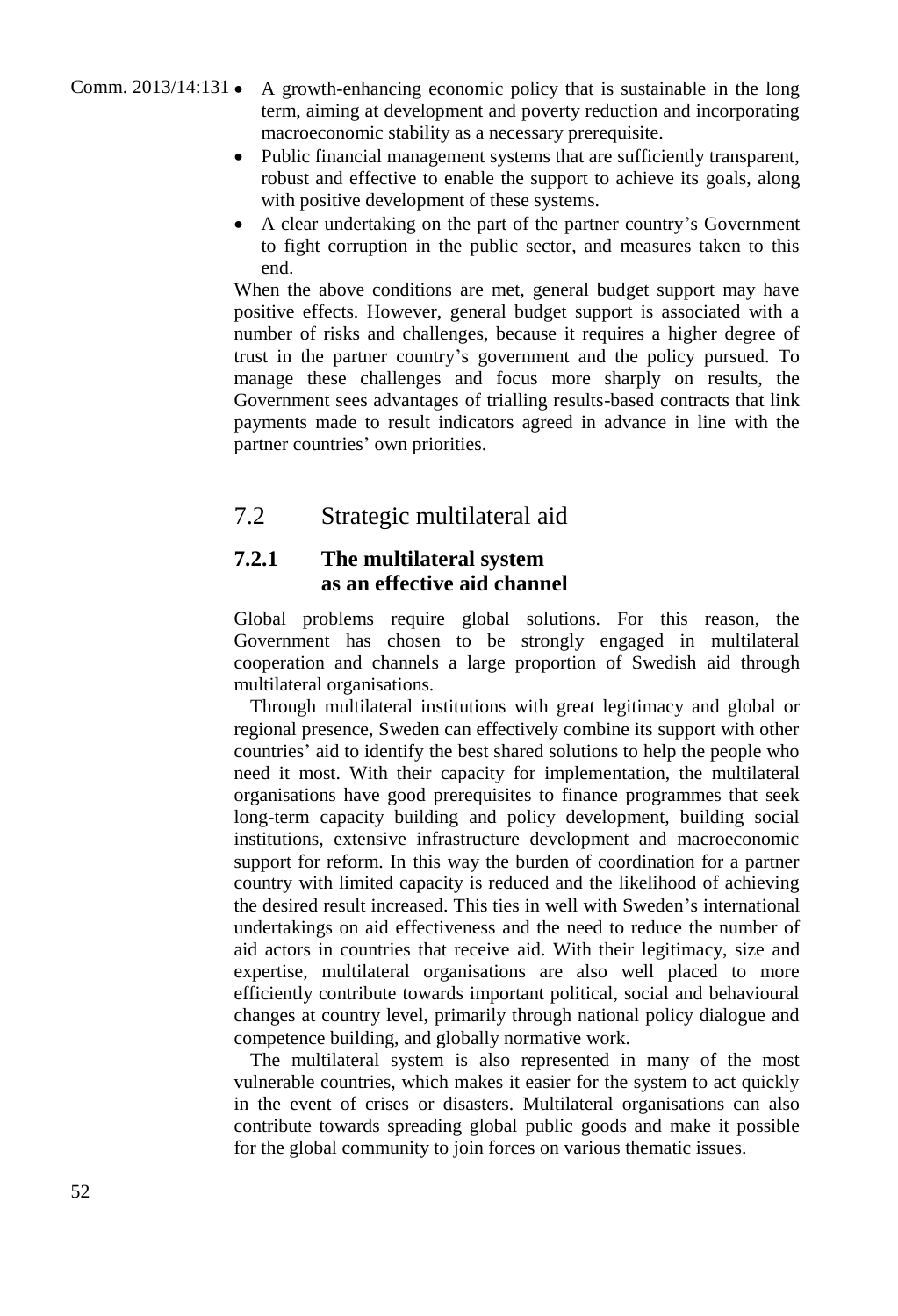The majority of the world's population who live in poverty currently Comm. 2013/14:131 live in middle-income countries. Through support to multilateral channels, Sweden can also reach people who live in poverty in these countries where Sweden does not have any bilateral aid. However, the countries must contribute domestic resources to a greater extent with the aim of reducing the exclusion of the poor, creating shared welfare and reducing inequality. Through multilateral organisations, lessons learned from aid in these countries can be spread globally, also to poorer countries, and contribute towards increased cooperation between them.

The international humanitarian system is founded on General Assembly Resolution 46/182, which gives the UN a strong leading role in coordination and sets up a number of multilateral mechanisms for ensuring that the system is effective. Sweden's commitment to international humanitarian policy is based on the multilateral structure and Sweden is simultaneously very actively involved in strengthening the system. Swedish humanitarian aid must largely be carried out by multilateral actors and must be directed towards people in humanitarian crisis.

#### **7.2.2 Global impact for Swedish aid priorities**

The multilateral system forms a framework for international collaboration. Multilateral organisations are forums in which shared norms, standards and goals can be developed into potential benefit for individual people. They also play an important role in collecting and spreading knowledge and information on global development and the situation, particularly in areas that do not recognise national borders. Knowledge of this type increases aid effectiveness. Bilateral aid can also provide knowledge of the situation of people living in poverty, allowing Sweden to act constructively and in an evidence-based manner in the steering bodies of the multilateral organisations in which Sweden is involved.

The Government's assessment is that Sweden is well placed to influence the focus of the multilateral system and of aid and drive and support reform efforts for increased efficiency, better results, greater transparency and actively combatting corruption. Sweden's position as a major trustworthy donor that advocates multilateral and rights-based solutions and has a strong commitment to the humanitarian system provides an opportunity for real influence. A large proportion of Swedish multilateral involvement is expressed in globally normative work, for example by setting up international agreements, because this is an important means of achieving concrete results for the individual person. By systematically promoting Swedish priorities in the multilateral system, Sweden's priorities and goals can also have a greater impact at global level than they would were Sweden merely driving them bilaterally.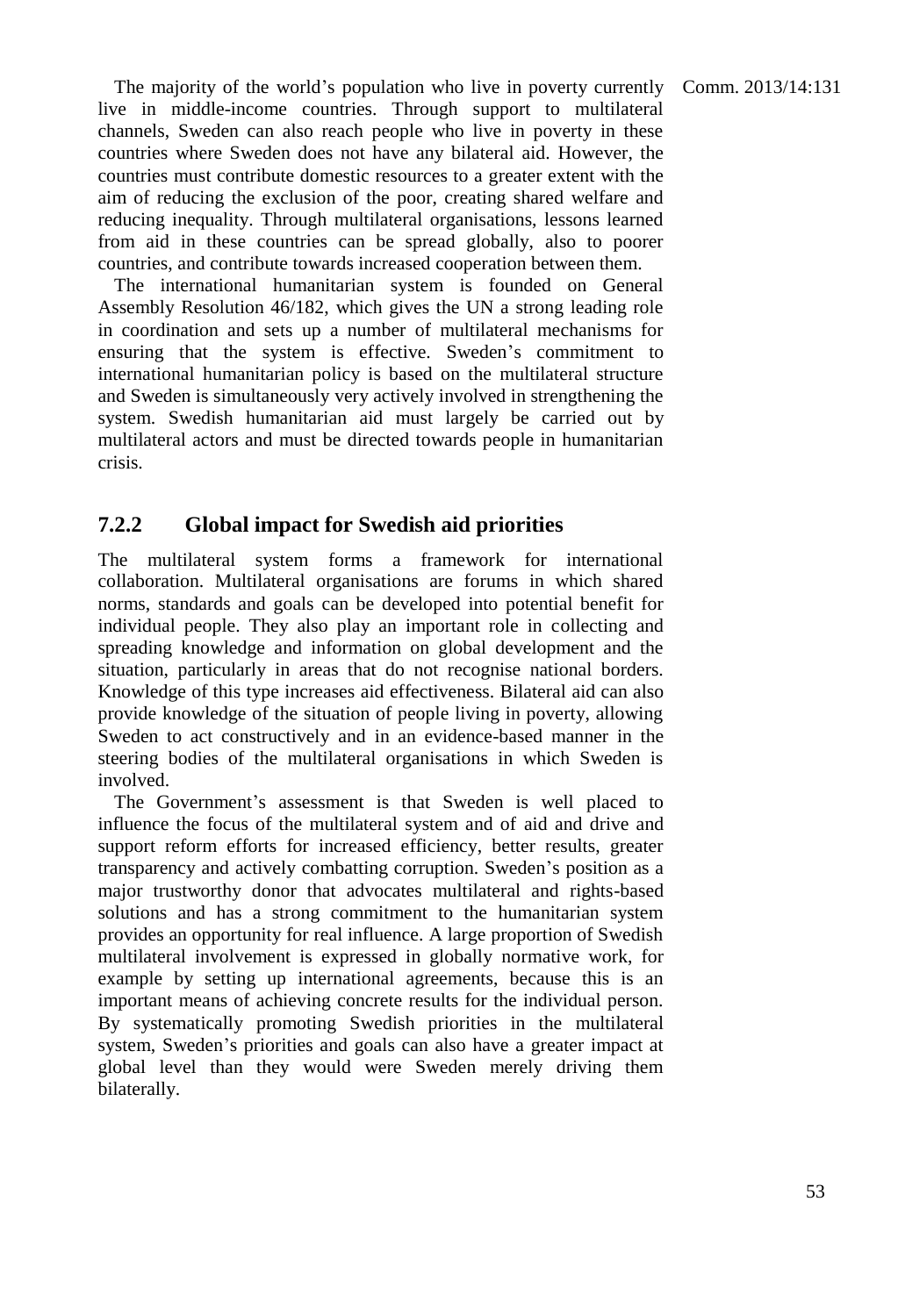#### Comm. 2013/14:131 **7.2.3 7.2.3 Effective and results-oriented multilateral aid**

The Government wishes Sweden's multilateral aid to be run in a strategic, goal-oriented and coherent way to increase the opportunity to gain greater traction for the priorities of Swedish aid within the multilateral system and thereby achieve good results. Overall principles and guidance are given in the Strategy for Multilateral Development Cooperation.

In the multilateral results strategies the Government clearly sets out the results that it wishes to contribute towards in collaboration with and through multilateral organisations. Sweden's multilateral commitment goes beyond aid. For this reason, other political goals and priorities are also important in work with certain multilateral organisations. It is important to ensure a coherent Swedish approach both in multilateral organisations and between bilateral and multilateral aid.

The Government's concrete expectations in terms of the results of initiatives and globally normative work must be clearly set out in results strategies. The aim is for the Government's priorities to gain impact in the organisations' initiatives and thereby contribute to making their operations as effective and result-oriented as possible. The expected results must contribute towards effectively attaining the six subobjectives of Swedish aid and thereby the Government's three thematic priorities. In cases where an organisation is financed by means other than aid (expenditure item 7), the expected results will contribute towards objectives and priorities associated with that source of financing.

The strive towards improved cost efficiency, better results, greater transparency and active anti-corruption must continue. In the future too, Sweden must be an active, demanding and constructive partner to organisations in the multilateral system, with clear goals for its work in the governing bodies and supplementary negotiations. Furthermore, the Government's assessment of the results, efficiency and relevance of the respective organisation forms the basis for decisions on the level of Swedish support. This level of ambition assumes that the flow of information on results and problems between Swedish actors is improved through more efficient collaboration between Swedish public actors and an improvement in the follow-up of results achieved.

To continue to strengthen the international system, the management by results of the multilateral organisations and the Swedish follow-up and analysis tools need to be developed further. The UN reform *Delivering as One* on greater collaboration at country level between the UN organisations is an important step in this work and the Government will continue to support that reform. In the same way, the Government welcomes closer cooperation and coordination between all kinds of aid actors at country level. Clearer allocation of work and collaboration between multilateral organisations is also an important aspect in increasing aid efficiency, particularly in areas such as the environment and climate, as well as health. Sweden must continue to work to promote synergies between different multilateral actors and reduce the risk of duplicating work.

In principle, non-earmarked aid and long-term financing are preferred. This increases the likelihood of a long-term, stable multilateral system in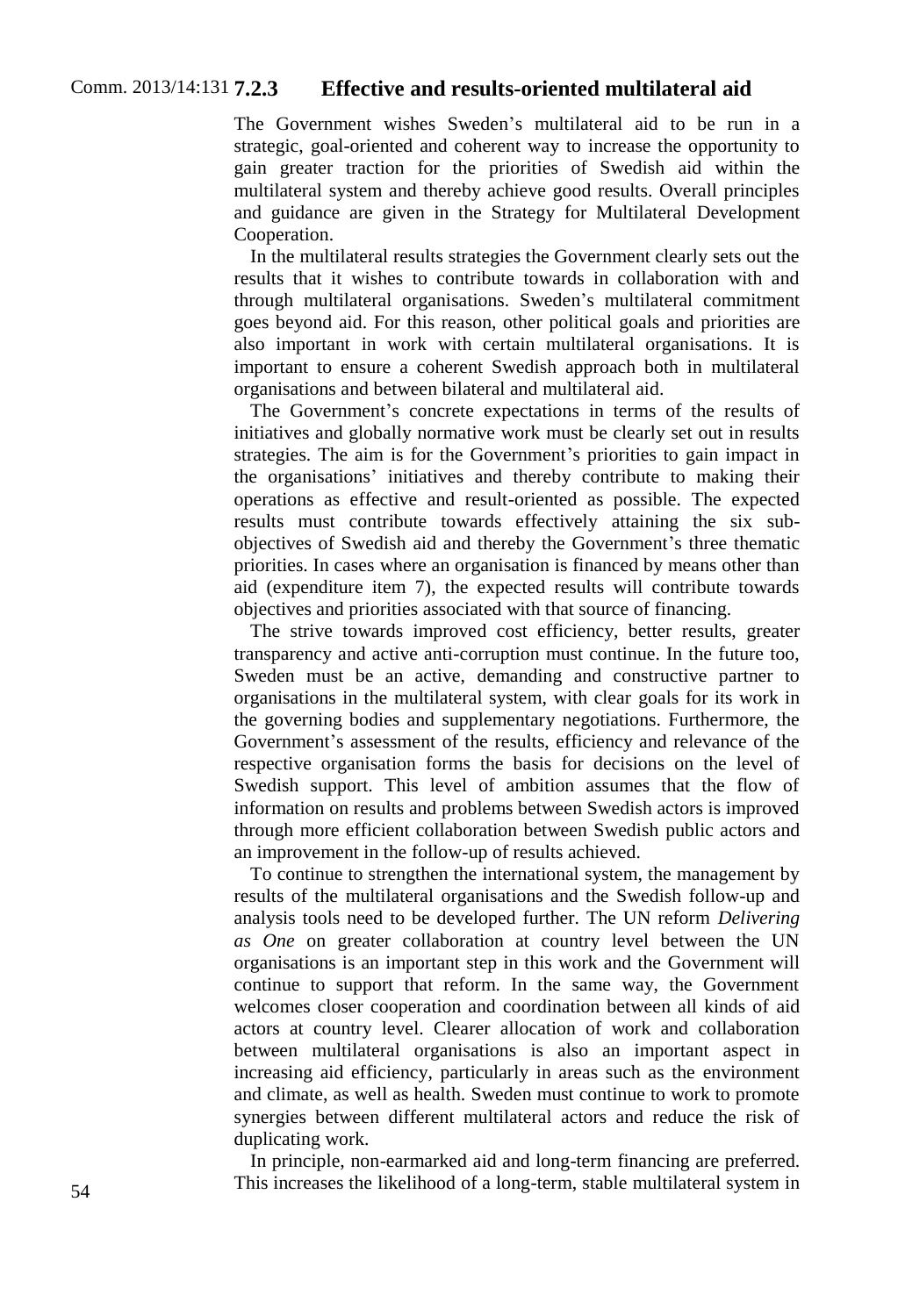which the Government's policy priorities gain a greater impact. The core Comm. 2013/14:131 support is steered through results strategies for the respective organisation in which the Government sets out the results that are expected, while the targeted earmarked multi/bilateral support is steered through thematic and geographical results strategies. The objective is to adopt a more strategic approach in governance of multi-bi aid by contributions being focussed to a greater extent than previously on the global thematic programmes, regional programmes or country programmes of the organisations, or alternatively support to entire sectors in a specific organisation's country programme. Ahead of strategically important decisions in governing bodies, Sweden must actively drive clear and appropriate result expectations and demand thorough follow-up and reporting of results.

The core support funded by aid that Sweden provides to different multilateral organisations must help to create preconditions for better living conditions for people living in poverty and under oppression, in other words we must ensure that the contributions are used to achieve the result. Swedish financing in addition to the compulsory membership fee must thereby be coupled with progress in terms of meeting the objectives.

#### **7.2.4 Prioritisation criteria for Swedish aid via multilateral organisations**

The allocation of aid to multilateral organisations builds on two main principles with the aim of achieving good results – *relevance* and *effectiveness*.

Relevance is judged on the basis of whether an organisation's activities and results contribute to meeting the overarching objective of Swedish aid and the sub-objectives of this framework. The assessment of the degree of relevance is, in other words, closely linked to the question of whether the organisation's goals are in line with the Government's assessments and priorities. Fundamentally this is largely about determining whether the organisation's operations contribute towards added value, also in relation to other organisations.

The other main criterion when prioritising aid funding to and via multilateral organisations is effectiveness, both external and internal. The level of an organisation's effectiveness is assessed by asking the questions: does the organisation contribute towards development (results) in line with the relevant objectives set, is it organised such that activities lead to results and is the aid used cost-effectively? External effectiveness is thus about assessing whether the organisation is meeting the objectives set. Internal effectiveness covers structural factors such as whether governance is appropriately structured and organised. Are results formulated clearly and are there are long-term and reasonable visions, and sound follow-up and evaluation systems?

The outcome of the classification will provide guidance in prioritising financial support and as a starting point for influence on, policy dialogue with and financial contributions to the multilateral organisations. If an organisation demonstrates deficiencies in the form of sub-standard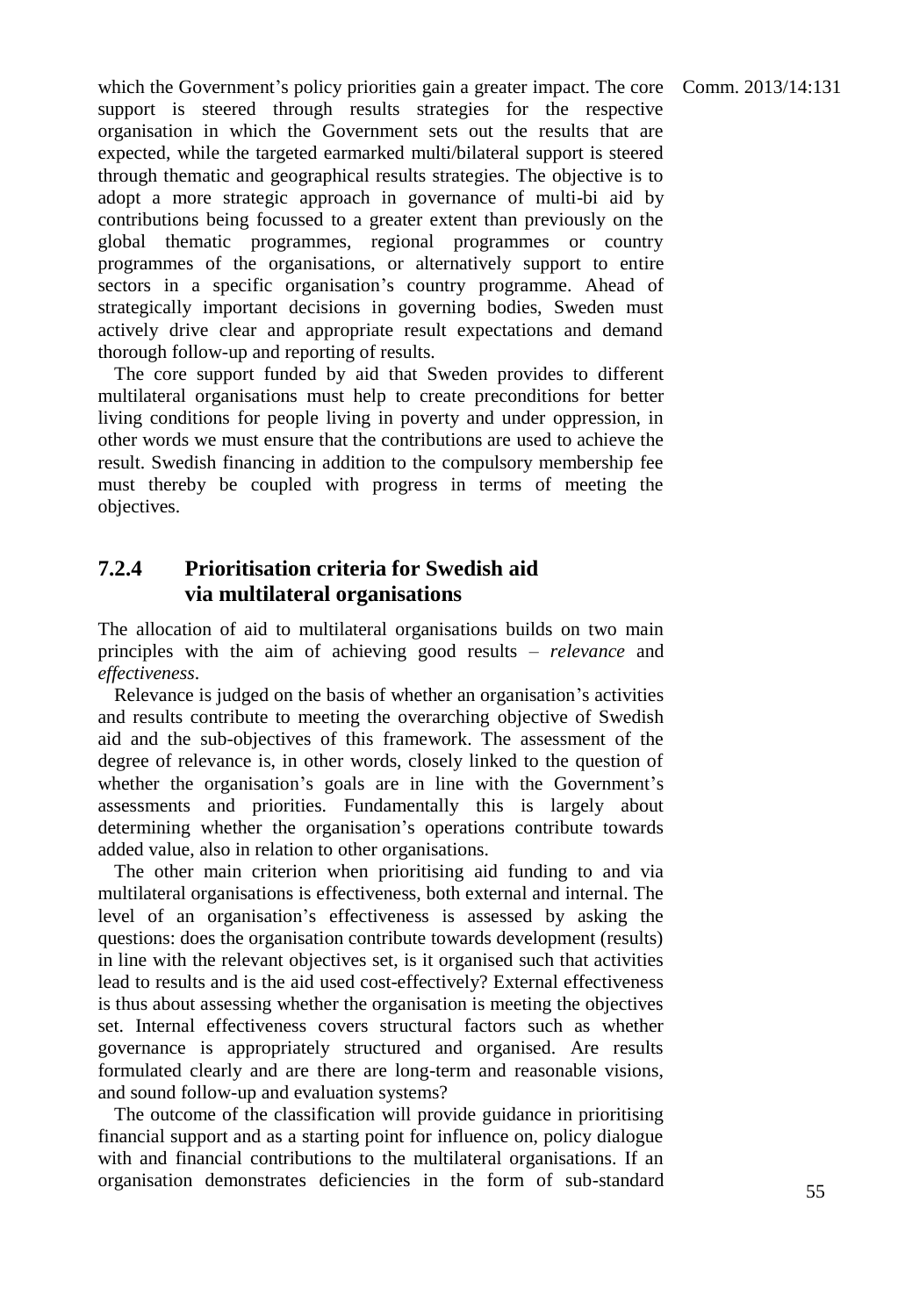Comm. 2013/14:131 results or excessively sluggish progress towards reform, conditional contributions may become necessary. Sweden must also be able to leave organisations or funds which fail to adhere to overarching objectives or whose operations demonstrate poor effectiveness and an insufficient desire for change. Where positive changes are seen regarding relevance or effectiveness, Sweden must be able to re-join.

### 7.3 Active influence on and collaboration within EU aid

#### **7.3.1 The EU as an aid actor**

The EU and its member states are jointly a central aid policy actor responsible for approximately 55 per cent of the total financial flows classified as aid. Sweden and other EU member states, through their EU membership, have undertaken to contribute towards the EU's aid budget. Contributions are determined using fixed calculation keys, and the Swedish proportion of the aid managed by the EU institutions is currently approximately three per cent. The Swedish financial contribution towards the EU aid budget is thus determined in advance and is not negotiable. Sweden's opportunities for influence lie in active political advocacy work in drawing up, implementing and following up the EU's aid policy. Sweden supports institutional coordination and collaboration within the EU, which is one of the prerequisites for the EU being able to be a dynamic and effective global actor.

The Government considers that the EU, as a strong global actor within in the field of development cooperation, has good opportunities to drive political work for change, for example through dialogue on sensitive issues or in sensitive situations. The EU has also established clear requirements whereby budget support must be linked to democratic development and respect for human rights.

#### **7.3.2 Swedish influence on the EU's aid policy**

The EU's foreign policy through the European External Action Services (EEAS), within which development cooperation and humanitarian aid are included, gives the EU considerable political weight in political dialogues with third countries. The EU is also a major actor in the multilateral system. This gives Sweden an opportunity, through the EU's development policy, to tangibly increase the impact of the Government's political priorities. The Government also recognises a major responsibility in working to ensure that the aid initiatives financed through the EU's foreign administration budget are well managed and that they are characterised by input values and political priorities that have been jointly agreed on within the EU.

Swedish work to influence the EU's development policy is guided by the priorities of Swedish aid policy. Sweden's work to influence the EU's development policy is also guided by the Swedish EU priorities. One priority that is particularly relevant to aid is helping to strengthen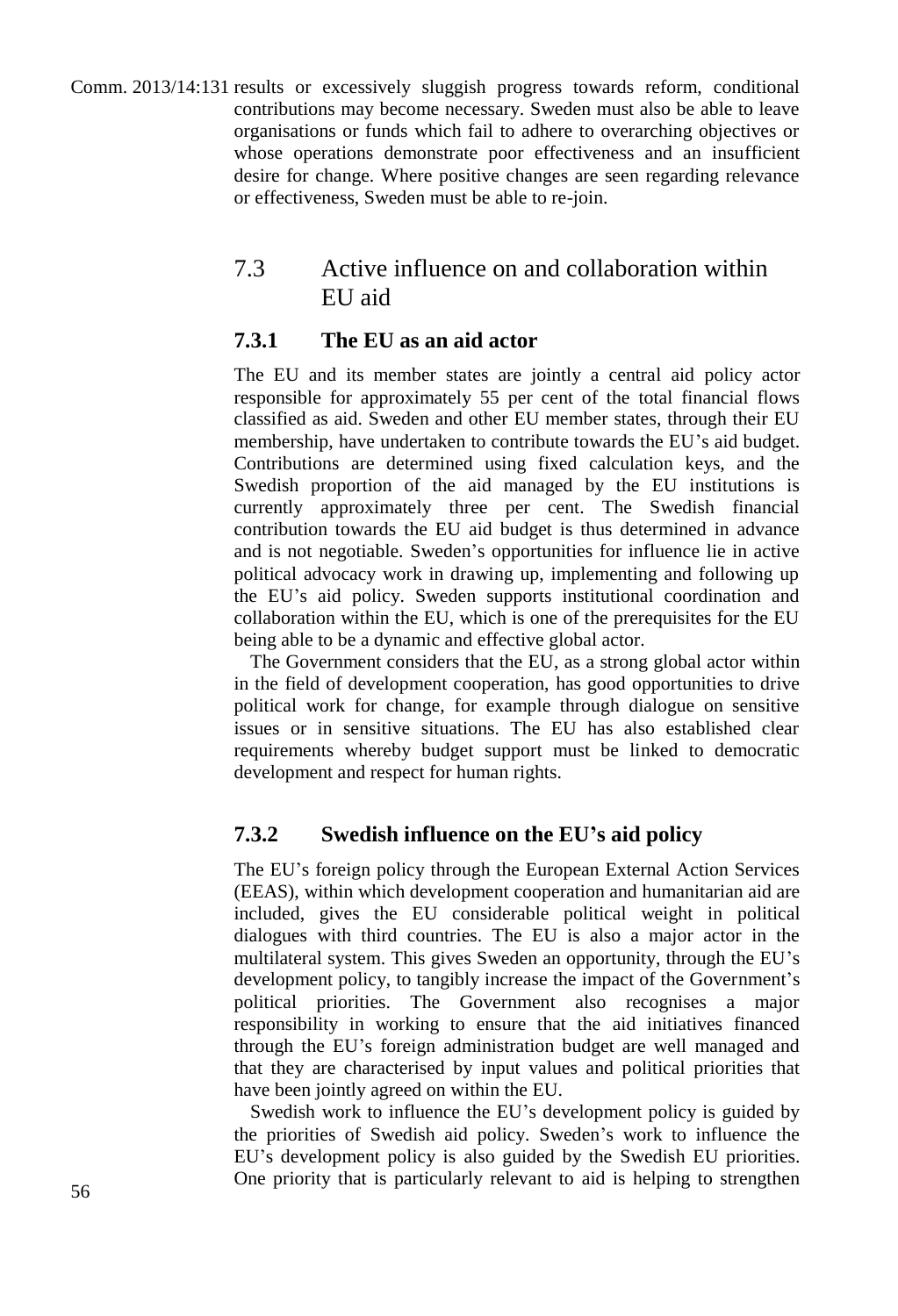the EU as a global actor. Sweden is well placed to influence the Comm.  $2013/14:131$ continued design and implementation of the EU's development policy and the direction of aid, as well as to drive and support reform efforts for greater efficiency, better results, greater transparency and actively combatting corruption. This ongoing work will be run strategically and with a focus on objectives. For optimum impact of the priorities of

Swedish aid policy, lobbying must be run actively in Brussels, at capital level and in the field. Within the EU, Sweden also actively drives the issue of EU member states meeting the internationally agreed target of setting aside 0.7% of GNI for international aid.

#### **7.3.3 The importance of coordination**

The importance of the EU as an actor in the field of development policy will increase further with fully integrated EU delegations and the implementation of the EU's updated development policy, known as Agenda for Change. Its implementation requires close cooperation between EU delegations and member states in the field. The implementation of Agenda for Change partly involves EU Joint Programming as well as coordination of the approaches and regulatory framework of different donors regarding budget support. Sweden will be active in EU Joint Programming, which involves the EU and its member states and, where relevant, together with other donors. The purpose is to reduce fragmentation of aid and optimise the results of total aid, and for planning and coordination of aid to be carried out on the basis of the development plans, poverty strategies or equivalent of the partner countries themselves.

Sweden is and must be the driving force in implementing the EU's Policy Coherence for Development and working to ensure that the EU's development cooperation makes high demands in terms of democracy and respect for human rights when considering which initiatives are to be carried out in each individual country. This is particularly true within the framework of the EU's budget support. In this context, great emphasis on the Swedish side is placed on encouraging the EU to work with a combined approach in crisis management, from prevention to transition and long-term development cooperation.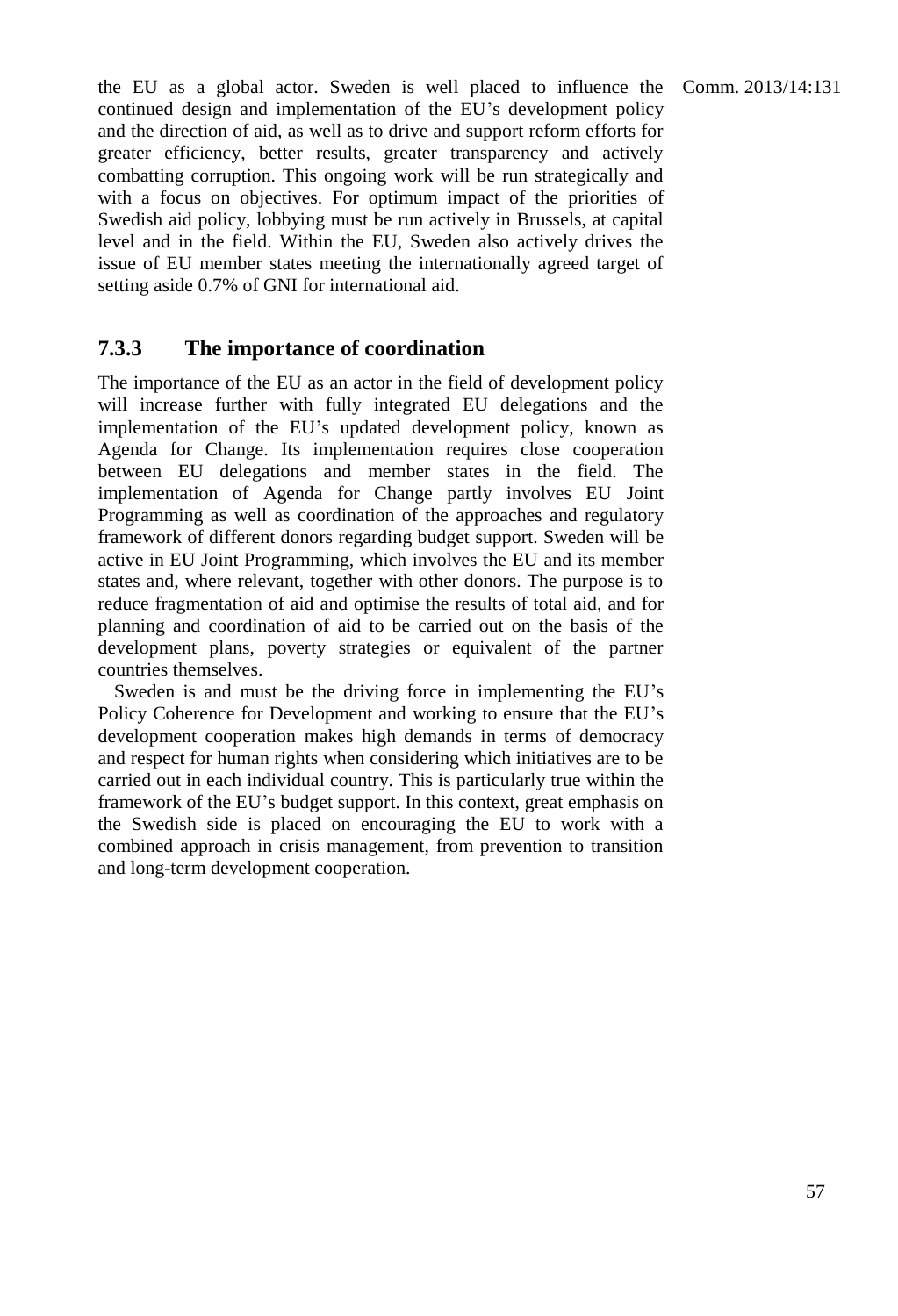#### Comm. 2013/14:131 Annex 1

# List of consultation bodies

Statements in consultation on the Communication have been received from the following bodies: The National Courts Administration, the Swedish Prison and Probation Service, the Swedish Migration Board, the Swedish Export Credits Guarantee Board, Folke Bernadotte Academy, the National Board of Trade, Nordic Africa Institute, the Swedish Board for Accreditation and Conformity Assessment, the Swedish International Development Cooperation Agency (Sida), the Swedish Institute, the Swedish Armed Forces, the Swedish Civil Contingencies Agency, the Swedish Defence Research Agency (FOI), the National Board of Housing, Building and Planning, the Public Health Agency of Sweden, the Swedish Social Insurance Agency, the Swedish Agency for Participation, the Swedish Pensions Agency, the National Financial Management Authority, the Swedish Enforcement Authority, the Swedish National Debt Office, the Swedish Tax Agency, Statistics Sweden, the Swedish Agency for Public Management, Gothenburg University (Department of Political Science), Karolinska institutet, Lund University (human rights at the Faculties of Humanities and Theology), the Swedish National Agency for Higher Vocational Education, Stockholm University, the Swedish Council for Higher Education, Uppsala University, the Swedish Research Council, the Swedish Agency for Marine and Water Management, the National Food Agency, the Swedish Forest Agency, the Swedish Board of Agriculture, the National Veterinary Institute, the Swedish University of Agricultural Sciences, the Swedish Chemicals Agency, Lantmäteriet, the Swedish Environmental Protection Agency, the Swedish Radiation Safety Authority, Air Navigation Services of Sweden (LFV), the Swedish Patent and Registration Office, the Swedish Energy Agency, the Geological Survey of Sweden, the Swedish Agency for Economic and Regional Growth, the Swedish Arts Grants Committee, the National Heritage Board, the Swedish Arts Council, the Swedish Public Employment Service, the Swedish Work Environment Authority, Action Aid, The Africa Groups of Sweden, Amnesty International Swedish Section, Civil Rights Defenders, Concord Sweden, Diakonia, Fairtrade Sweden, Folac, Swedish Foundation for Human Rights, Forum Syd, Hungerprojektet, the Swedish International Centre for Local Democracy (ICLD), Islamic Relief Sweden, the Christian Democratic International Centre (KIC), Kvinna till Kvinna, Cultural Heritage without Borders (CHwB), the Royal Swedish Academy of Agriculture and Forestry, the Swedish Trade Union Confederation, the Federation of Swedish Farmers, Equally Unique, the LO-TCO Secretariat of International Trade Union Development Co-operation, the National Council of Swedish Youth Organisations (LSU), Medicins Sans Frontieres Sweden, the Swedish Teachers' Union, the Swedish Society for Nature Conservation, Operation 1325, Pingstmissionens Utvecklingssamarbete (PMU), Plan Sweden, the Raoul Wallenberg Institute, the Swedish Federation for Lesbian, Gay, Bisexual and Transgender Rights (RFSL), RFSU, Save the Children Sweden, the Swedish Red Cross, Selam, the Stockholm International Water Institute, the Stockholm Resilience Center, Svalorna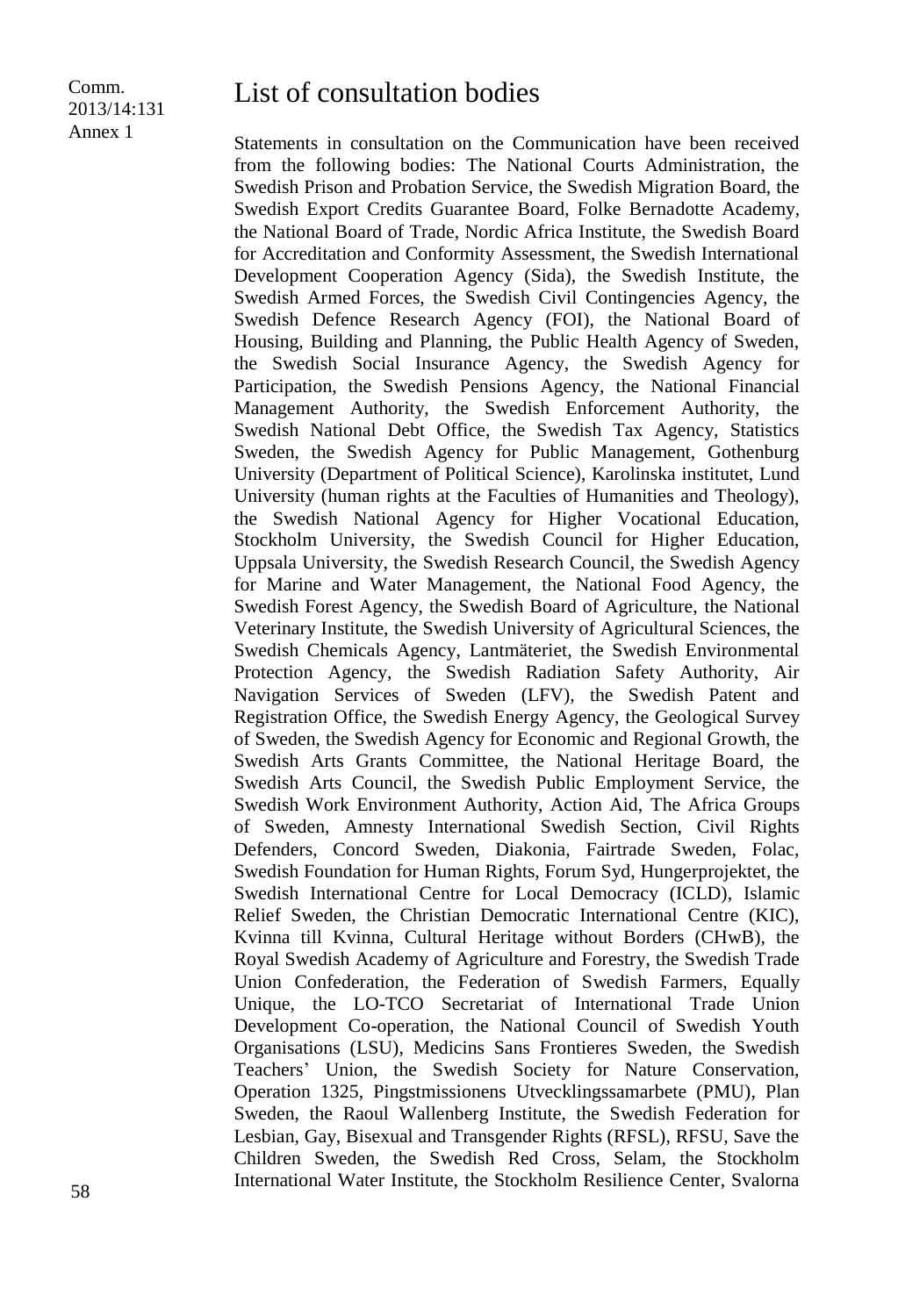Comm. 2013/14:131 Annex 1

Latinamerika, the Swedish Committee for Afghanistan, UNA Sweden, the Church of Sweden, the Swedish Mission Council, the Swedish Association of Local Authorities and Regions, the Swedish Women's Lobby, Swecare, Swedfund International AB, UNICEF Sweden, WWF Sweden, Water Aid, We Effect (formerly the Swedish Cooperative Centre), the World's Children's Prize Foundation.

Statements have also been received from Erikshjälpen, Expertnätverket för de areella näringarnas bärkraftiga utveckling (ten members), the Swedish National Council of Adult Education, Generalsekreterarnätverket (LSU), Swedish section of the Women's International League for Peace and Freedom (IKFF), Swedish Fellowship of Reconciliation (SweFOR), and The Swedish Peace and Arbitration Society (SPAS), IOGT-NTO, the Life & Peace Institute, Linnaeus University (Faculty of Social Sciences), PRO Global – pensioners without borders, The Swedish National Pensioners' Organisation (PRO), National Criminal Police, Svensk Projektexport, TCO, Umeå University (Centre for Global Health Research), UN Women national committee, World Infection Fund and one private individual.

The following bodies have been invited to comment but have refrained from comment. The Swedish National Audit Office, the Swedish Police, the Swedish Prosecution Authority, the Swedish Coast Guard, the Medical Products Agency, the National Board of Health and Welfare, the Swedish Agency for Government Employers, the Financial Supervisory Authority, the Legal, Financial and Administrative Services Agency, the Swedish Customs Service, the Swedish Schools Inspectorate, the Sami Parliament, the Swedish Meteorological and Hydrological Institute, Vinnova, the National Mediation Office, Expertgruppen för utvärdering och analys av Sveriges internationella bistånd, Swedish Confederation of Professional Associations (SACO), Caritas, Centerpartiets internationella stiftelse, Chemsec, Dag Hammarskjöld Foundation, the Natural Step, Green Forum, Hand in Hand, the Swedish Disabilities Federation, Individuell Människohjälp, International Aid Services, Internet Society Sweden Chapter, Jarl Hjalmarsson Foundation, Médecins du Monde Sweden, MyRight – Empowering people with disabilities, Olof Palme International Center, Reporters without Borders Sweden, Samarbetsorganet för etniska organisationer i Sverige (SIOS), SIPRI, SOS Children's Villages Sweden, Stockholm Environment Institute, Swedish Section of the International Commission of Jurists, the Confederation of Swedish Enterprise, the Christian Council of Sweden, Swedish International Liberal Centre, the Left International Forum.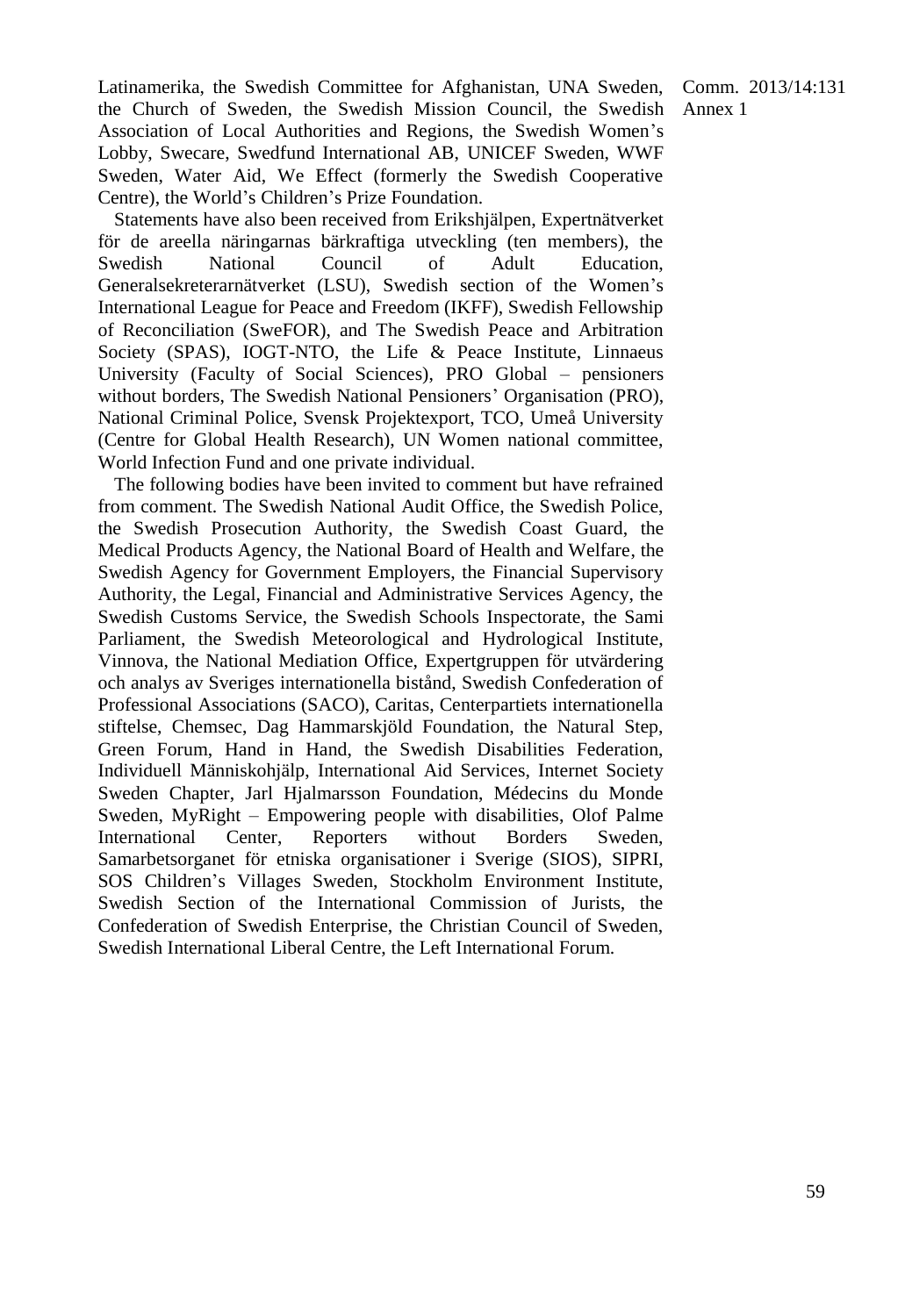Comm. 2013/14:131 Annex 1

### Ministry for Foreign Affairs

Extract from the minutes of the Cabinet Meeting, 13 March 2014

Present: Prime Minister Reinfeldt, chair, and Ministers Björklund, Bildt, Ask, Erlandsson, Hägglund, Borg, Billström, Adelsohn Liljeroth, Björling, Ohlsson, Norman, Attefall, Engström, Kristersson, Elmsäter-Svärd, Ullenhag, Ek, Lööf, Svantesson

Rapporteur: Minister Engström

 $\overline{a}$ 

The Government hereby adopts Communication 2013/14:131 Aid policy framework